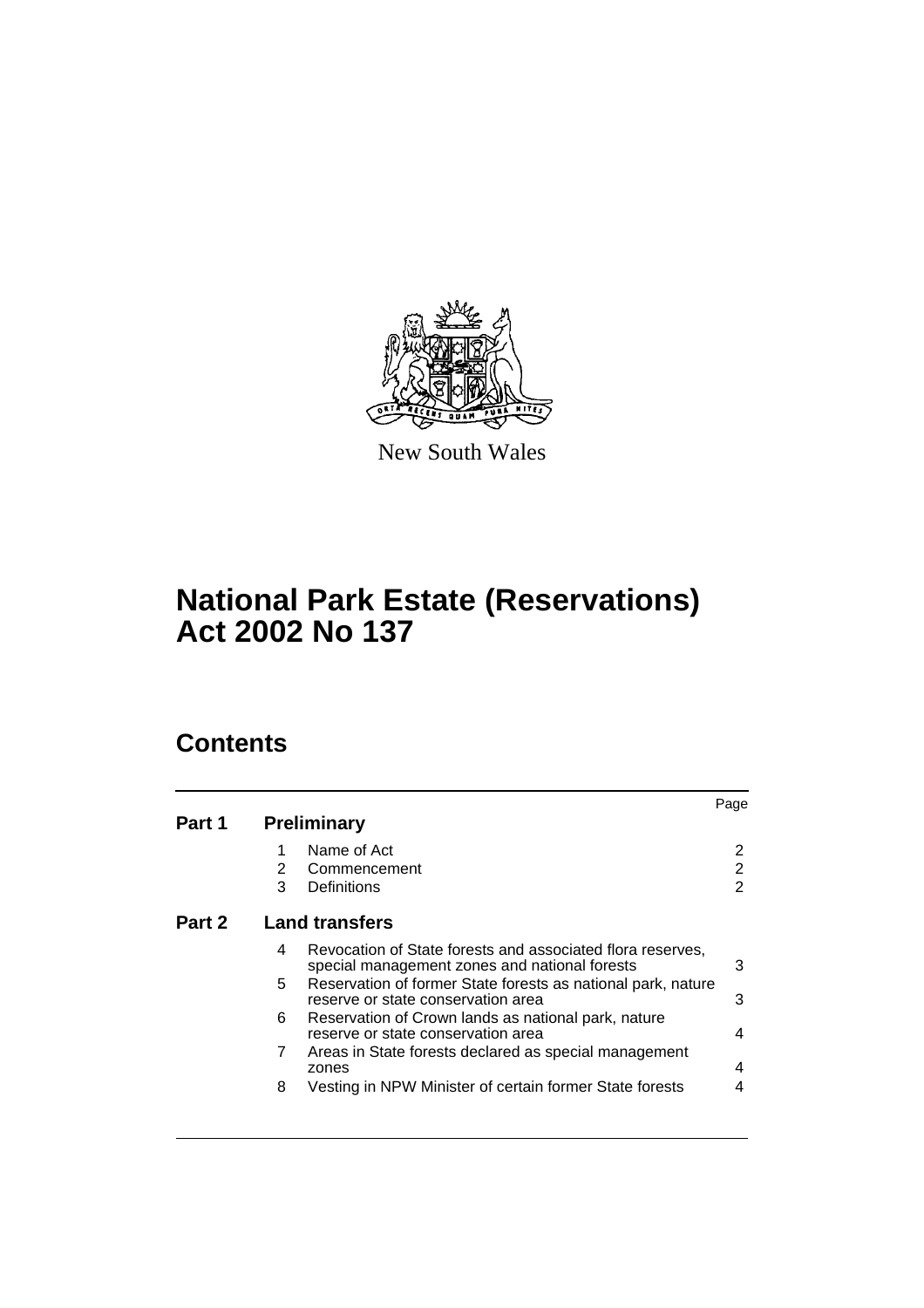**Contents** 

|                   |                                                                                                                     | Page |
|-------------------|---------------------------------------------------------------------------------------------------------------------|------|
| 9                 | Transfer of former State forest land to Eden Local<br><b>Aboriginal Land Council</b>                                | 5    |
| 10                | Reservation of freehold land vested in NPW Minister or Her<br>Majesty as national parks or state conservation areas | 5    |
| 11                | Adjustment of description of land transferred to national<br>park estate                                            | 6    |
| $12 \overline{ }$ | Land transfers-ancillary and special provisions                                                                     | 8    |
| Part 3            | <b>Miscellaneous</b>                                                                                                |      |
| 13                | Act to bind Crown                                                                                                   | 9    |
| 14                | Regulations                                                                                                         | 9    |
| 15                | Amendment of Acts                                                                                                   | 9    |
| <b>Schedules</b>  |                                                                                                                     |      |
| 1                 | State forests reserved as national park, nature reserve<br>or state conservation area                               | 10   |
| $\overline{2}$    | Crown lands reserved as national park, nature reserve<br>or state conservation area                                 | 34   |
| 3                 | Areas in State forests declared as special management<br>zones under Forestry Act 1916                              | 40   |
| 4                 | State forests vested in NPW Minister                                                                                | 41   |
| 5                 | State forest land to be transferred to Aboriginal ownership                                                         | 42   |
| 6                 | Freehold land vested in NPW Minister or Her Majesty<br>that is reserved as national parks or state conservation     |      |
|                   | areas                                                                                                               | 43   |
| 7                 | Revocation of remnant flora reserves                                                                                | 46   |
| 8                 | Land transfers—ancillary and special provisions                                                                     | 49   |
| 9                 | Amendment of other Acts                                                                                             | 55   |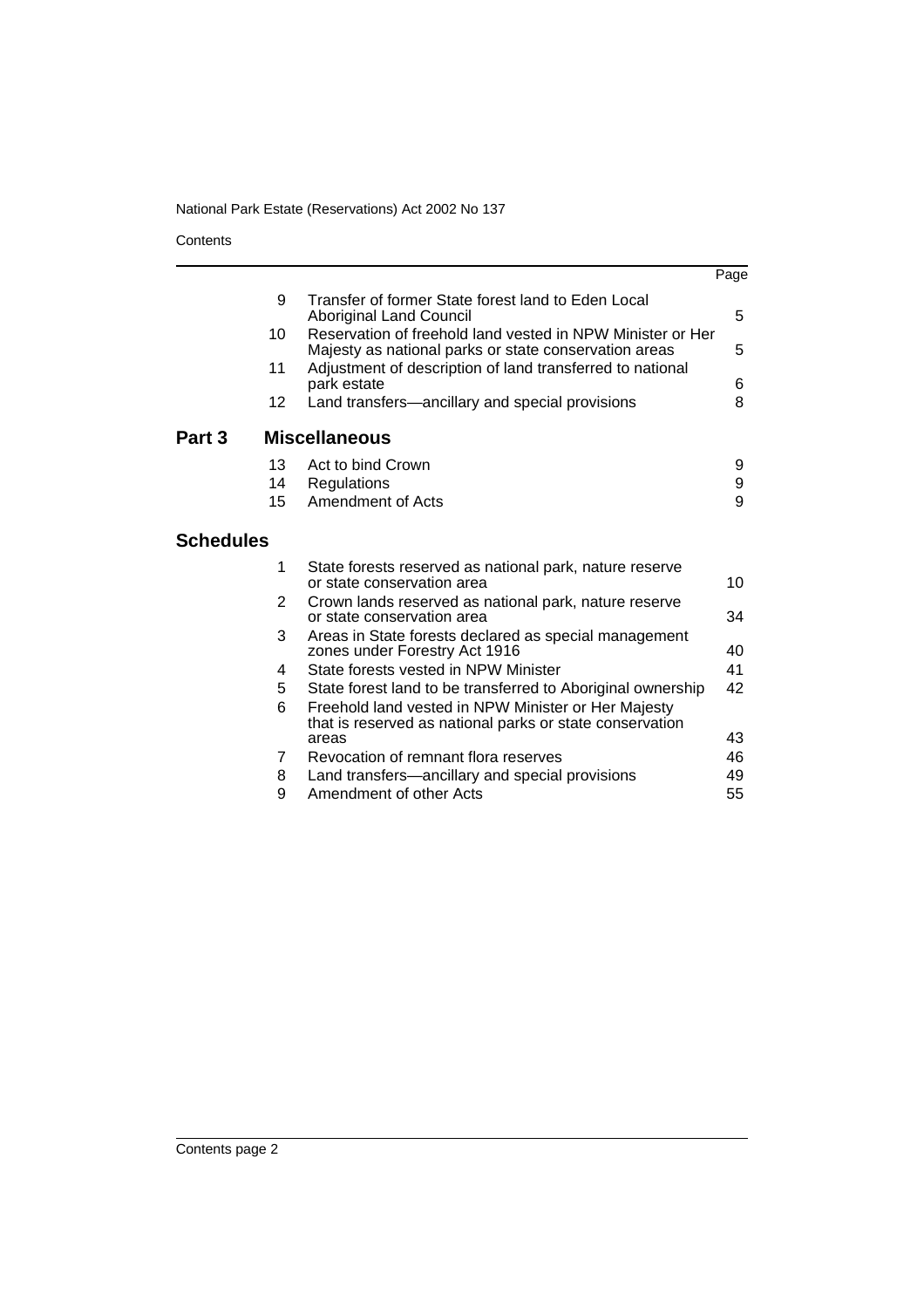

New South Wales

# **National Park Estate (Reservations) Act 2002 No 137**

Act No 137, 2002

An Act to transfer certain State forest and other Crown lands to the national park estate or Aboriginal ownership; and for other purposes. [Assented to 18 December 2002]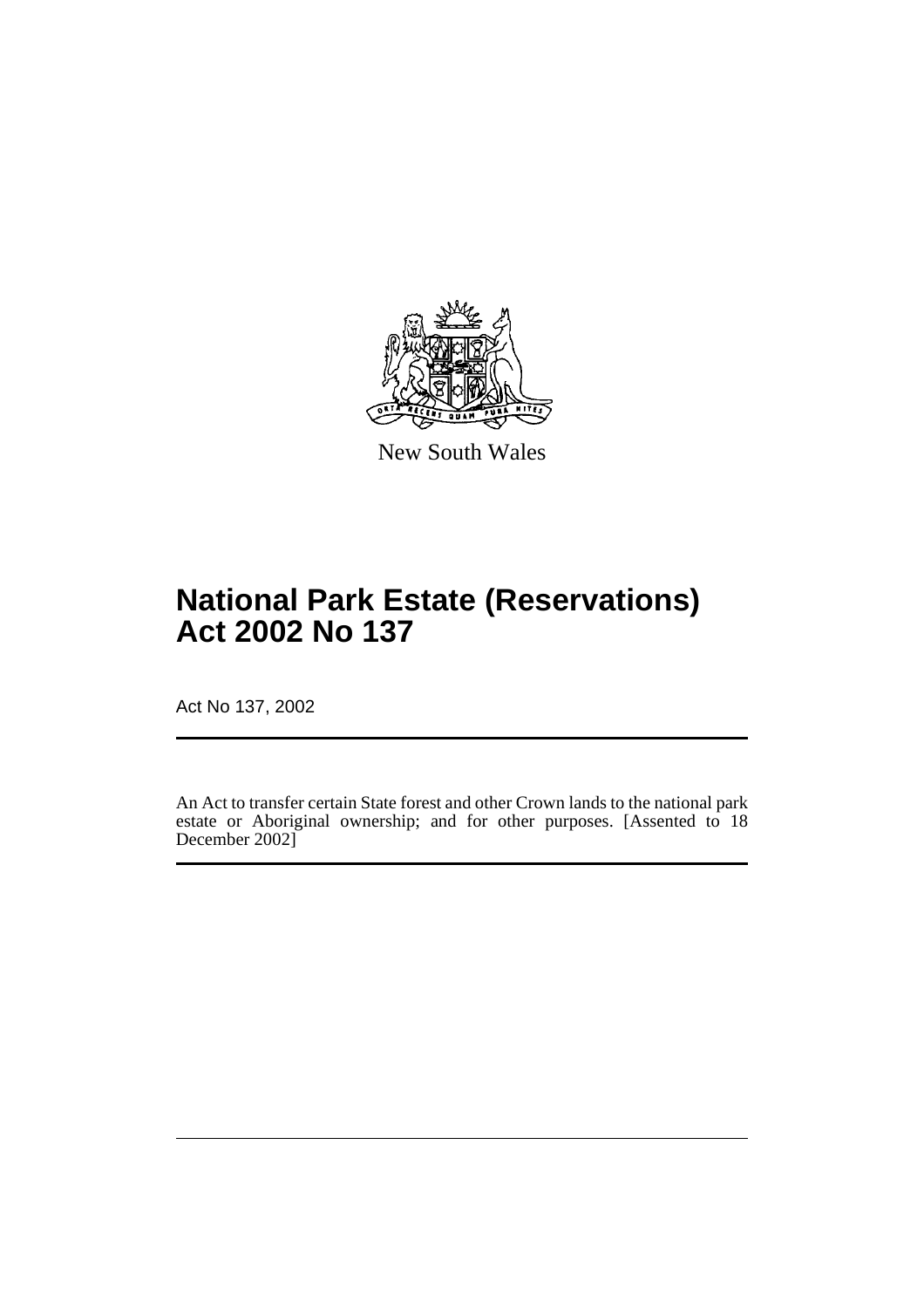Part 1 Preliminary

### **The Legislature of New South Wales enacts:**

# **Part 1 Preliminary**

### **1 Name of Act**

This Act is the *National Park Estate (Reservations) Act 2002*.

### **2 Commencement**

This Act commences on 1 January 2003.

### **3 Definitions**

In this Act:

*Crown land* means Crown land within the meaning of the *Crown Lands Act 1989*.

*NPW Minister* means the Minister administering the *National Parks and Wildlife Act 1974*.

*State forest* means land dedicated under the *Forestry Act 1916* (or under the former *Forestry Act 1909*) as a State forest, being a dedication that is in force.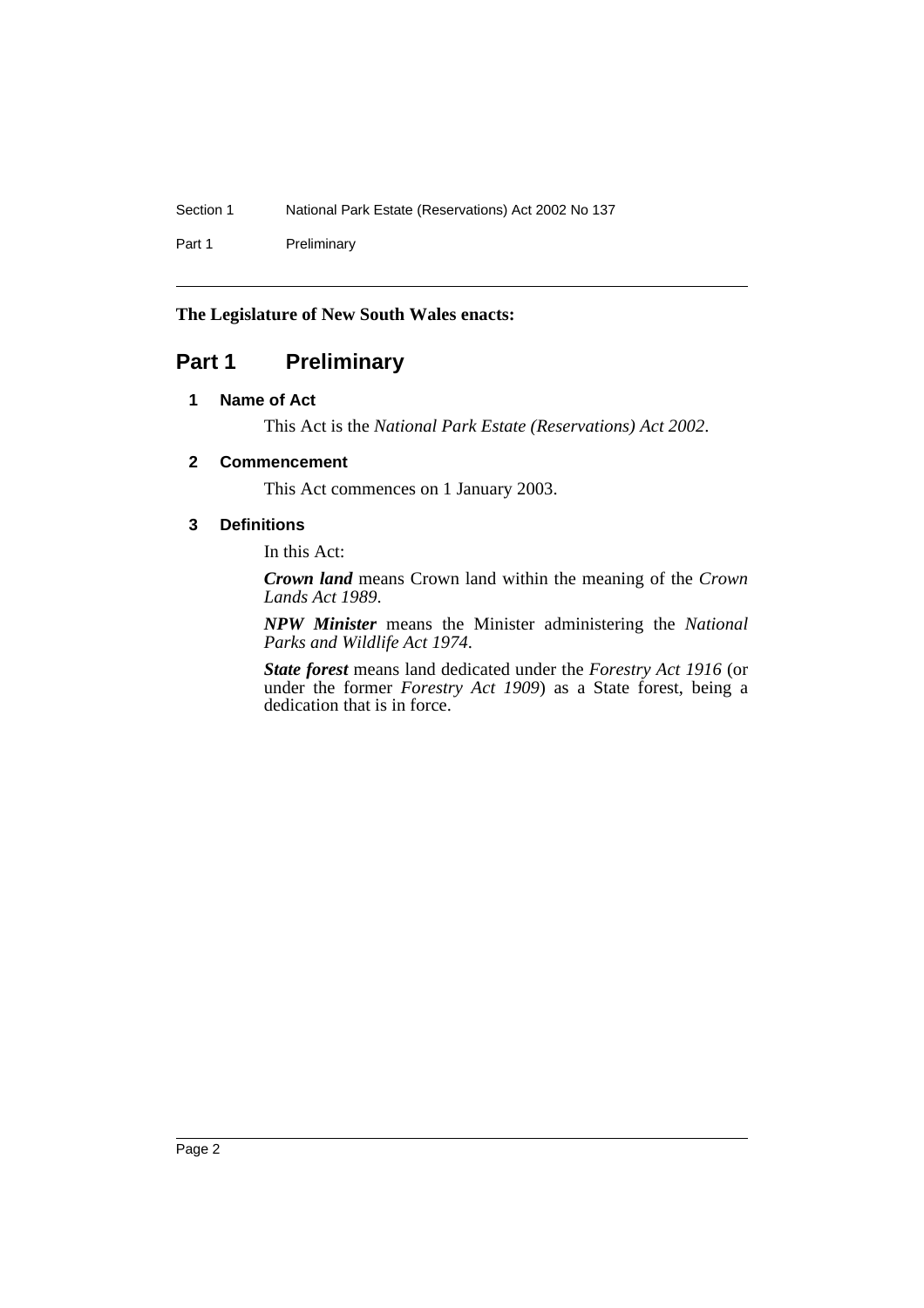National Park Estate (Reservations) Act 2002 No 137 Section 4

Land transfers **Part 2** 

# **Part 2 Land transfers**

### **4 Revocation of State forests and associated flora reserves, special management zones and national forests**

- (1) The dedication as State forest of the following lands is revoked:
	- (a) lands described in Schedule 1,
	- (b) lands described in Part 1 of Schedule 4,
	- (c) land described in Part 1 of Schedule 5.
- (2) Any notices under section 25A of the *Forestry Act 1916* that set apart, as flora reserves, the following areas of State forests are revoked by this Act:
	- (a) areas of State forests whose dedication is revoked by subsection (1), but only to the extent to which they relate to flora reserves situated (or partly situated) within the lands referred to in that subsection,
	- (b) areas of State forests described in Schedule 7.
- (3) Any notices under section 21A of the *Forestry Act 1916* that declare, as special management zones, areas of State forests whose dedication is revoked by subsection (1) are also revoked by this Act, but only to the extent to which they relate to special management zones situated (or partly situated) within the lands referred to in that subsection.
- (4) Any notifications under section 19A of the *Forestry Act 1916* that declare, as national forests, areas of State forests whose dedication is revoked by subsection (1) are also revoked by this Act, but only to the extent to which they relate to national forests or parts of national forests situated within the lands referred to in that subsection.

### **5 Reservation of former State forests as national park, nature reserve or state conservation area**

- (1) The lands described in Schedule 1 are reserved under the *National Parks and Wildlife Act 1974* as, or as part of, the following (as indicated in that Schedule):
	- (a) national parks,
	- (b) nature reserves,
	- (c) state conservation areas.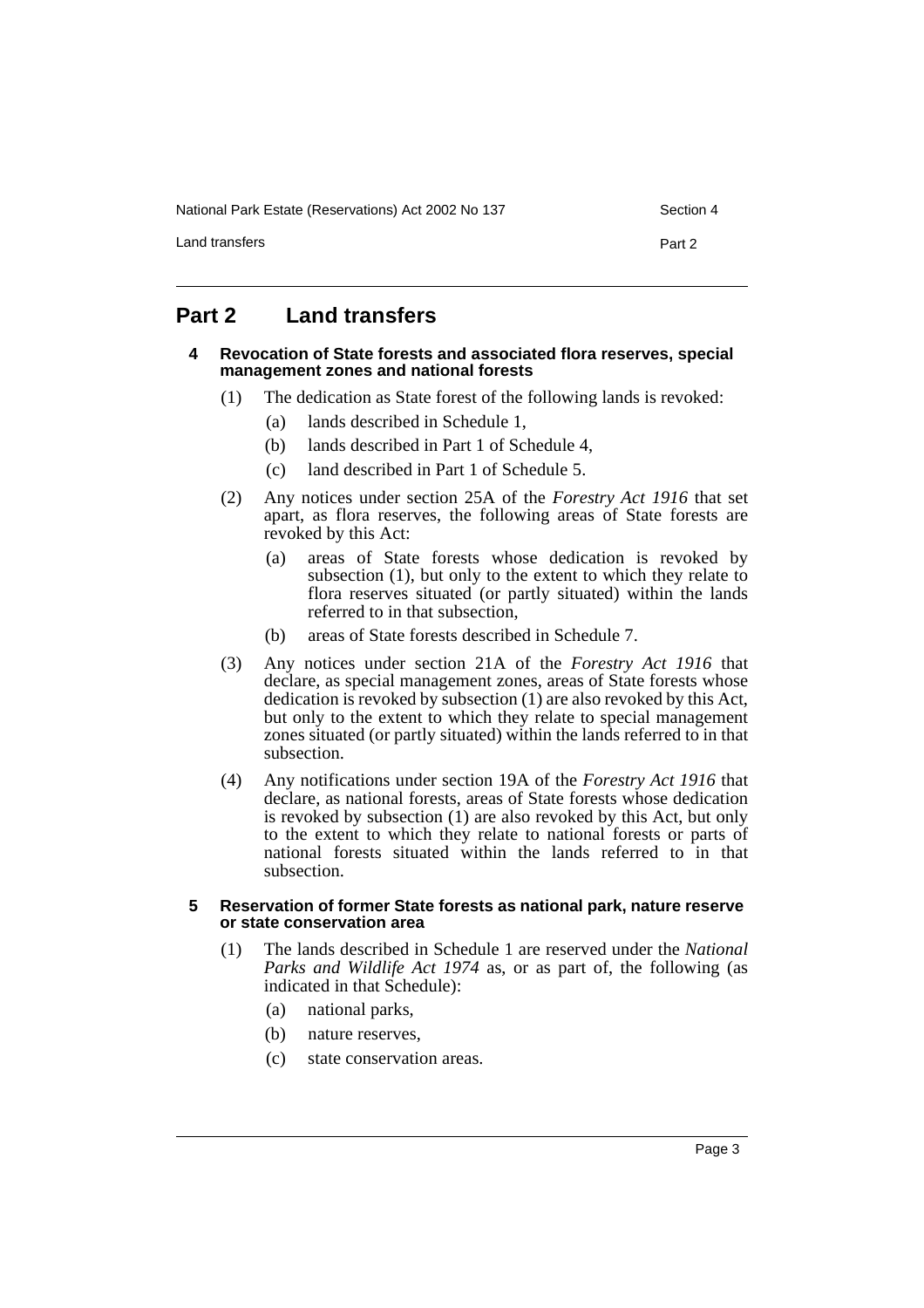Part 2 Land transfers

(2) This section does not apply to any land described in Schedule 1 that is also described in Schedule 4.

### **6 Reservation of Crown lands as national park, nature reserve or state conservation area**

- (1) The lands described in Schedule 2 are reserved under the *National Parks and Wildlife Act 1974* as, or as part of, the following (as indicated in that Schedule):
	- (a) national parks,
	- (b) nature reserves,
	- (c) state conservation areas.
- (2) Any timber reserves (within the meaning of the *Forestry Act 1916*) with respect to land referred to in subsection (1) are revoked by this Act, but only to the extent to which they relate to timber reserves or parts of timber reserves situated within those lands.
- (3) Subsection (1) does not apply to any land described in Schedule 2 that is also described in Schedule 4.

### **7 Areas in State forests declared as special management zones**

- (1) The lands described in Schedule 3 that are within State forests are declared to be special management zones under section 21A of the *Forestry Act 1916*.
- (2) This section does not apply to any lands described in Schedule 3 that are within any areas of State forests whose dedication is revoked by this Act.

### **8 Vesting in NPW Minister of certain former State forests**

- (1) The lands described in Schedule 4 vest in the NPW Minister on behalf of the Crown for the purposes of Part 11 of the *National Parks and Wildlife Act 1974* for an estate in fee simple, freed and discharged from:
	- (a) all trusts, obligations, estates, interests, rights of way or other easements, and
	- (b) any dedication, reservation, Crown grant or vesting to which the lands were subject, and any such dedication, reservation, grant or vesting is revoked.
- (2) Despite subsection (1), the lands described in Schedule 4 are not freed and discharged from any perpetual lease, special lease or term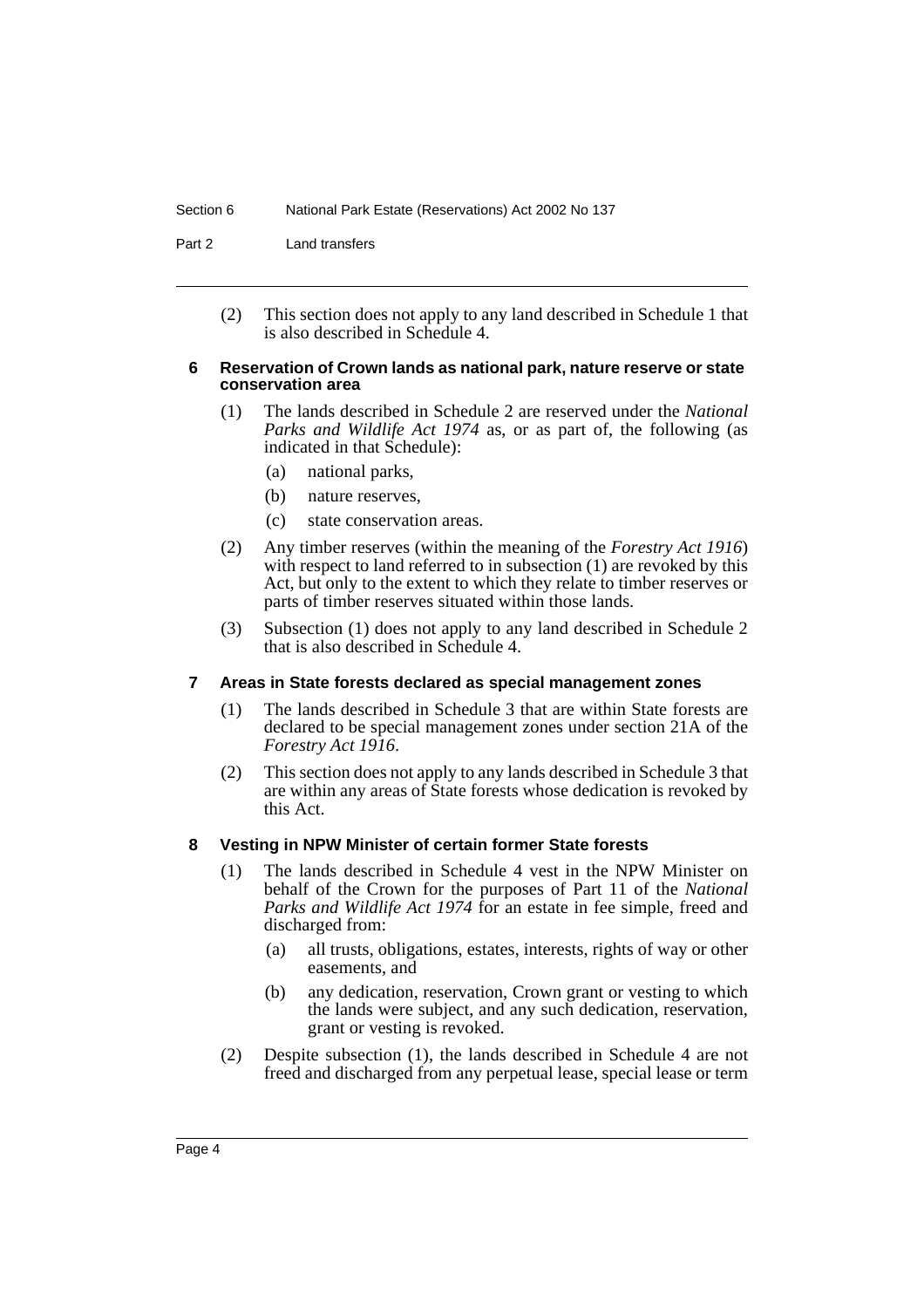National Park Estate (Reservations) Act 2002 No 137 Section 9

Land transfers **Part 2** 

lease within the meaning of the *Crown Lands (Continued Tenures) Act 1989* (or from rights or interests arising under an incomplete purchase within the meaning of that Act) to which the lands were subject immediately before their vesting under this section.

### **9 Transfer of former State forest land to Eden Local Aboriginal Land Council**

- (1) The land described in Schedule 5 is to be transferred to the Eden Local Aboriginal Land Council by the Crown Lands Minister in accordance with Division 2 of Part 2 of the *Aboriginal Land Rights Act 1983*.
- (2) For that purpose, the Crown Lands Minister is taken to have granted a claim under Division 2 of Part 2 of that Act for the land (whether or not the land is claimable Crown land or any claim has in fact been made).
- (3) The land is to be transferred as soon as practicable after the commencement of this Act.
- (4) The Crown Lands Minister may, in connection with the transfer of the land, do any one or more of the following:
	- (a) cause the land to be surveyed and adjust the boundaries of the land described in Schedule 5 in accordance with the survey for the purpose of the transfer of the land,
	- (b) exclude from the transfer any part of the land that is subject to an existing interest immediately before the transfer,
	- (c) make the transfer subject to any such existing interest,
	- (d) make the transfer subject to any condition relating to the use of the land for a government purpose, whether by way of the creation of an easement, covenant, lease or other interest in or affecting the land.
- (5) In this section, *Crown Lands Minister* has the same meaning as it has in section 36 of the *Aboriginal Land Rights Act 1983*.

### **10 Reservation of freehold land vested in NPW Minister or Her Majesty as national parks or state conservation areas**

The lands described in Schedule 6 are reserved as, or as part of, national parks or state conservation areas (as indicated in that Schedule).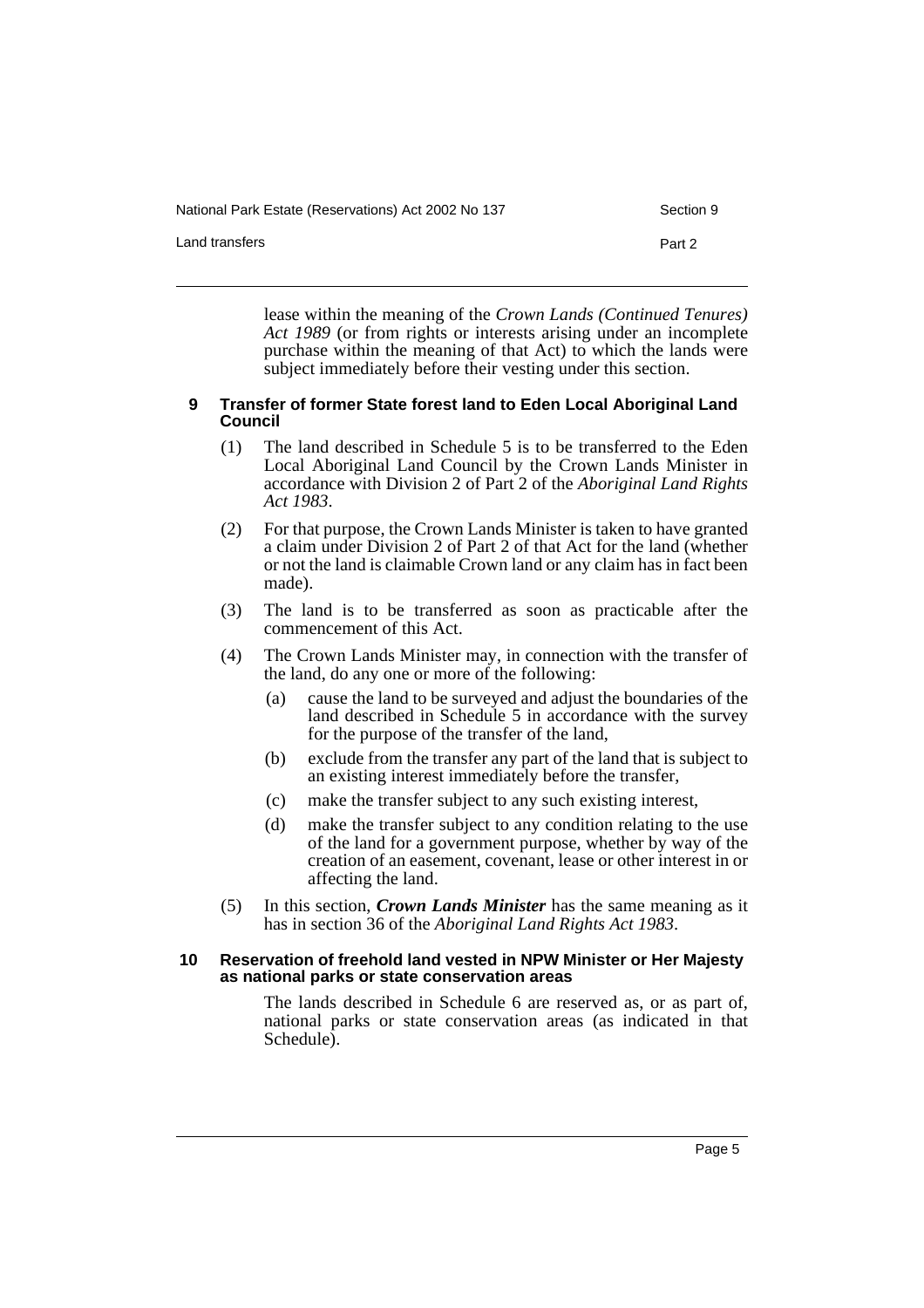Part 2 Land transfers

#### **11 Adjustment of description of land transferred to national park estate**

- (1) The description of any land in Schedule 1, 2, 3, 4, 6 or 7 (a *relevant Schedule*) may be adjusted in accordance with this section.
- (2) A description of land may be adjusted from time to time:
	- (a) to alter the boundaries of the land for the purposes of the effective management of national park estate land and State forest land, including adjustments to enable boundaries to follow distinctive land features, to provide access to land or to rationalise the boundaries of similar areas of land, or
	- (b) to adjust the boundary of any land adjoining a public road, including adjustments to enable the boundary to follow the formed path of the road or to provide an appropriate set back from the carriageway of the road, or
	- (c) to include, remove or change a description of any easement or restriction to which the land is subject, or
	- (d) to provide a more detailed description of the boundaries of land described in Schedule 3.
- (3) An adjustment of the description of land is to be made by the Director-General of National Parks and Wildlife by a notice published in the Gazette that amends a relevant Schedule.
- (4) A notice under this section may only be published with the approval of:
	- (a) the Minister administering the *National Parks and Wildlife Act 1974*, and
	- (b) the Minister administering the *Forestry Act 1916*, and
	- (c) to the extent that the notice applies to any Crown land—the Minister administering the *Crown Lands Act 1989*, and
	- (d) to the extent that the notice applies to a classified road—the Minister administering the provisions of the *Roads Act 1993* relating to classified roads.
- (5) The Director-General of National Parks and Wildlife is required to certify in any notice under this section that the adjustments effected by the notice will not result in any significant reduction in the size or value of national park estate land or State forest land.
- (6) An adjustment of the description of land may only be made before:
	- (a) 31 December 2003, except as provided by paragraph (b), or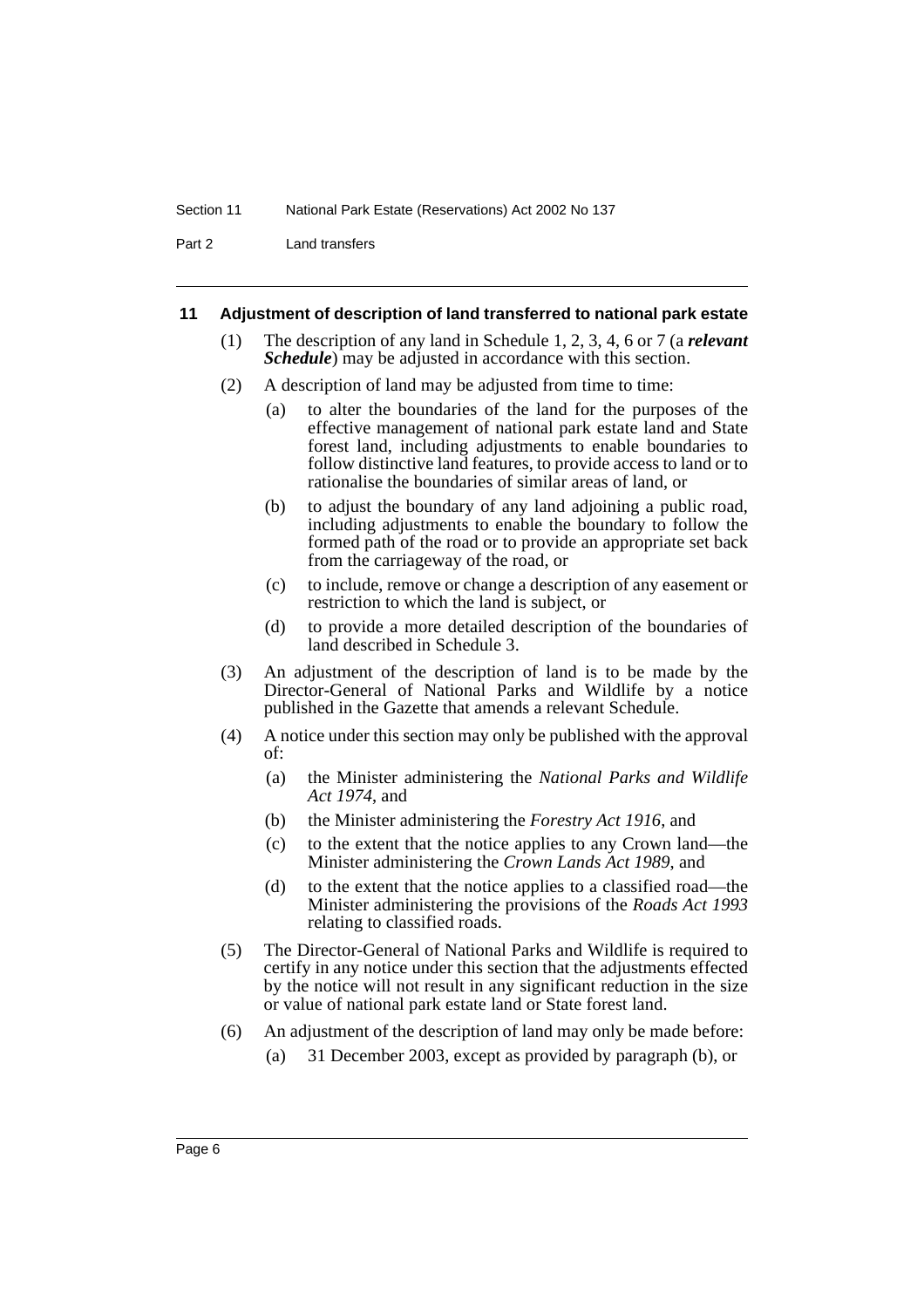National Park Estate (Reservations) Act 2002 No 137 Section 11

Land transfers **Part 2** 

- (b) 31 December 2007, in the case of an adjustment of the description of land in Schedule 4 or of the boundary of land adjoining a public road.
- (7) If any of the land described in a relevant Schedule on the commencement of this Act is not included in the adjusted description of the land, the land that is not so included is taken never to have been subject to or affected by this Act or the relevant Schedule (except as provided by subsection  $(9)$ ).
- (8) If land included in the adjusted description of the land includes any land not described in a relevant Schedule on the commencement of this Act, the land concerned is taken to have been subject to this Act and the relevant Schedule on the commencement of this Act.
- (9) The Director-General of National Parks and Wildlife may, in a notice published under this section for the purpose of adjusting the boundary of land adjoining a public road, declare that:
	- (a) any such land (described in the notice) is part of the public road and, accordingly, is vested in the roads authority for that public road under the *Roads Act 1993* or is Crown land, or
	- (b) any such land (described in the notice) ceases to be part of that public road and, accordingly, is divested from the relevant roads authority or the Crown and becomes part of the land subject to the provisions of this Act applicable to the relevant Schedule to this Act in which the land is included.

A declaration under this subsection has effect according to its tenor, despite anything to the contrary in the *Roads Act 1993*.

(10) In this section:

*land adjoining a public road* includes land in the vicinity of a public road.

*national park estate* means:

- (a) land reserved under the *National Parks and Wildlife Act 1974*, or
- (b) land dedicated or set apart as a flora reserve under the *Forestry Act 1916*, or
- (c) land declared as a special management zone under the *Forestry Act 1916*, or
- (d) land vested in the Minister administering the *National Parks and Wildlife Act 1974* or Her Majesty for the purposes of Part 11 of that Act.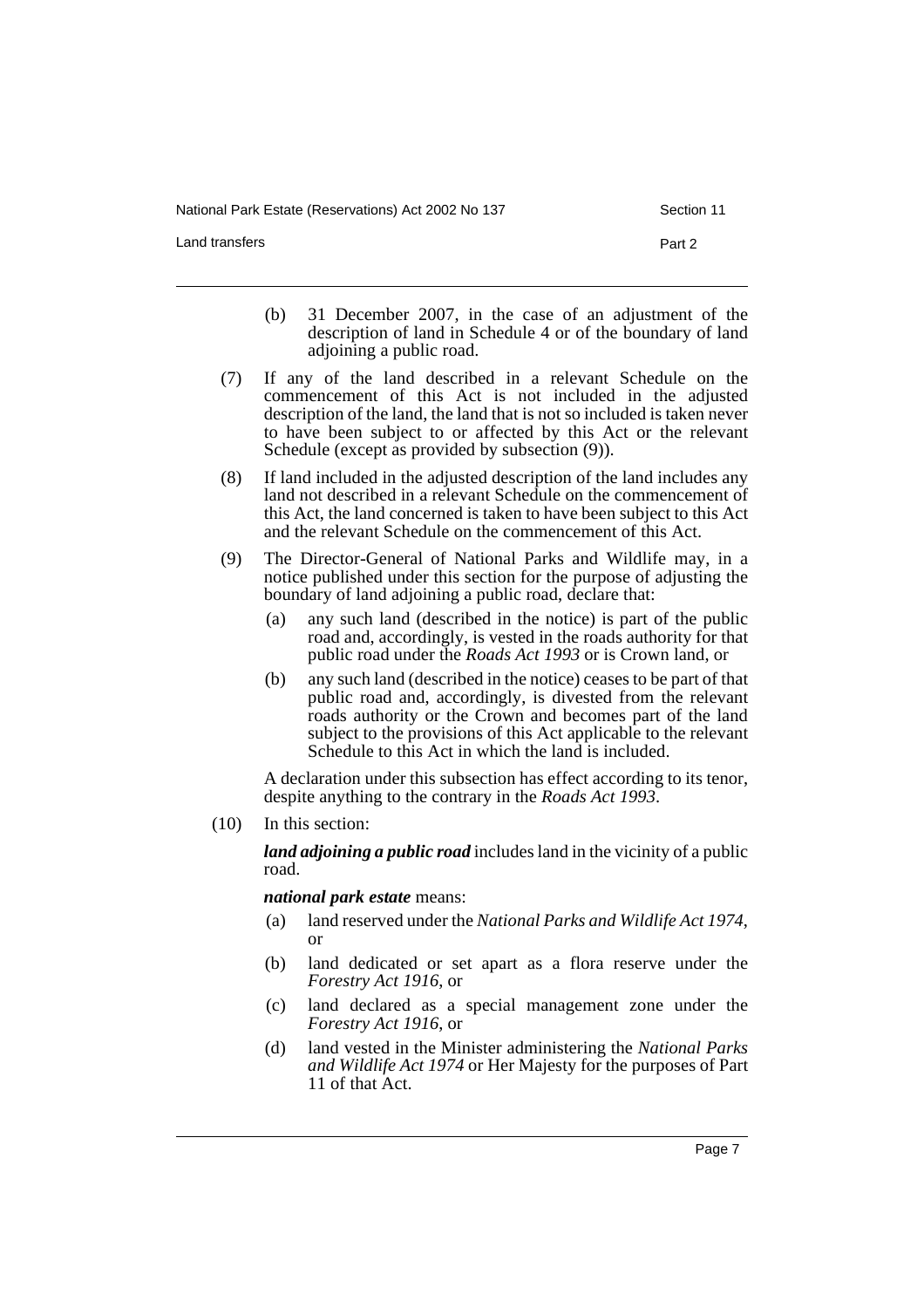Section 12 National Park Estate (Reservations) Act 2002 No 137

Part 2 Land transfers

*public road* or *classified road* means a public road or classified road, respectively, within the meaning of the *Roads Act 1993*.

# **12 Land transfers—ancillary and special provisions**

Schedule 8 has effect.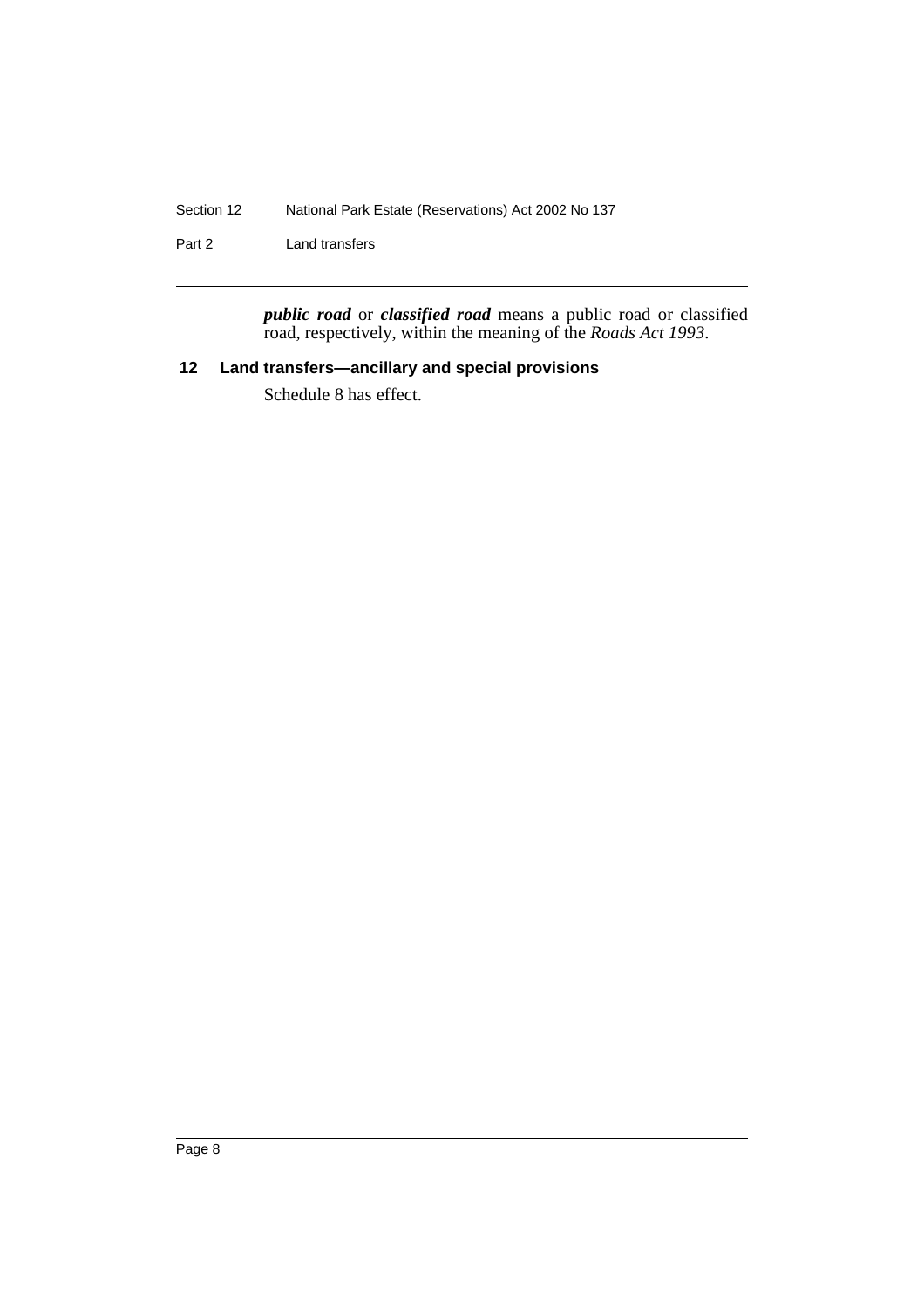National Park Estate (Reservations) Act 2002 No 137 Section 13

Miscellaneous **Part 3** 

# **Part 3 Miscellaneous**

### **13 Act to bind Crown**

This Act binds the Crown in right of New South Wales and, in so far as the legislative power of the Parliament of New South Wales permits, the Crown in all its other capacities.

### **14 Regulations**

- (1) The Governor may make regulations, not inconsistent with this Act, for or with respect to any matter that by this Act is required or permitted to be prescribed or that is necessary or convenient to be prescribed for carrying out or giving effect to this Act.
- (2) The regulations may contain provisions of a savings or transitional nature consequent on the enactment of this Act.
- (3) Any such provision may, if the regulations so provide, take effect from the commencement of this Act or a later date.
- (4) To the extent to which any such provision takes effect from a date that is earlier than the date of its publication in the Gazette, the provision does not operate so as:
	- (a) to affect, in a manner prejudicial to any person (other than the State or an authority of the State), the rights of that person existing before the date of its publication, or
	- (b) to impose liabilities on any person (other than the State or an authority of the State) in respect of anything done or omitted to be done before the date of its publication.

### **15 Amendment of Acts**

The Acts specified in Schedule 9 are amended in the manner set out in that Schedule.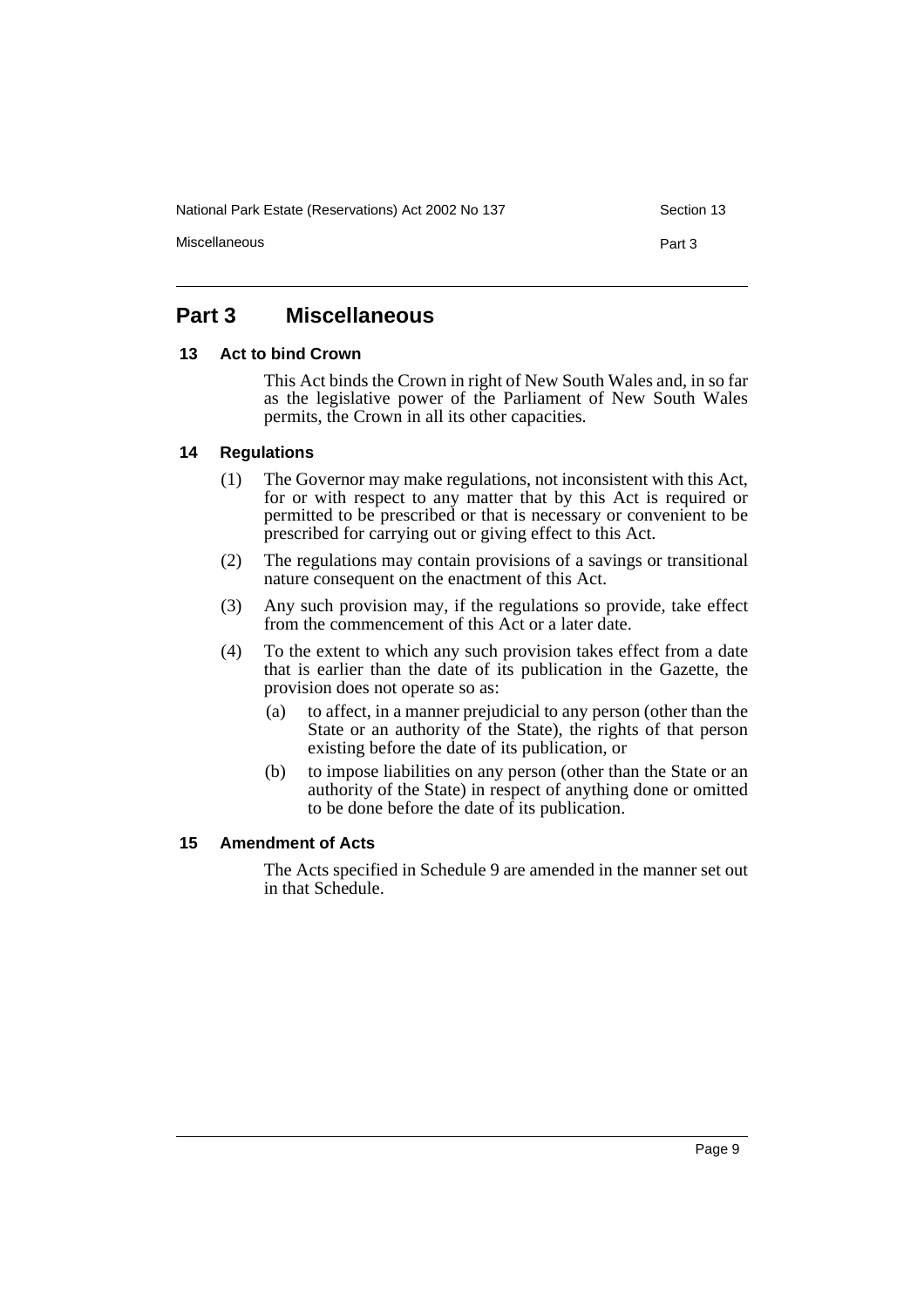Schedule 1 State forests reserved as national park, nature reserve or state conservation area

# **Schedule 1 State forests reserved as national park, nature reserve or state conservation area**

(Sections 4 and 5)

# **Part 1 Lower North East Region**

### **1 Avondale State Conservation Area: Avondale State Forest No 118**

An area of about 313 hectares, being Avondale State Forest No 118, dedicated 24 June 1914, in the Parish of Avondale, County of Clarke, and being the land designated as 646-01 on the diagram catalogued Misc. R 00134 in the New South Wales National Parks and Wildlife Service, subject to any variations or exceptions noted on that diagram.

### **2 Additions to Baalijin Nature Reserve**

### (1) **Part Diehappy State Forest No 823**

An area of about 836 hectares, being the part of Diehappy State Forest No 823, named by Gazette notification on 10 January 1930, and dedicated as Scotchman State Forest No 486 No 3 Extension on 28 June 1929, in the Parish of Dudley, County of Raleigh, and being the land designated as 735-03 on the diagram catalogued Misc. R 00139 (3rd edition) in the New South Wales National Parks and Wildlife Service, subject to any variations or exceptions noted on that diagram.

### (2) **Part Oakes State Forest No 609**

An area of about 172 hectares, being the parts of Oakes State Forest No 609, dedicated 9 November 1917 and the part of No 2 Extension thereto dedicated 10 October 1930, in the Parishes of Dudley and Oakes, County of Raleigh, and being the lands designated as 735-01 on the diagram catalogued Misc. R 00139 (3rd edition) in the New South Wales National Parks and Wildlife Service, subject to any variations or exceptions noted on that diagram.

### (3) **Part Roses Creek State Forest No 829**

An area of about 369 hectares, being the part of Roses Creek State Forest No 829, dedicated 10 October 1930, in the Parish of Dudley, County of Raleigh, and being the land designated as 735-04 on the diagram catalogued Misc. R 00139 (3rd edition) in the New South Wales National Parks and Wildlife Service, subject to any variations or exceptions noted on that diagram.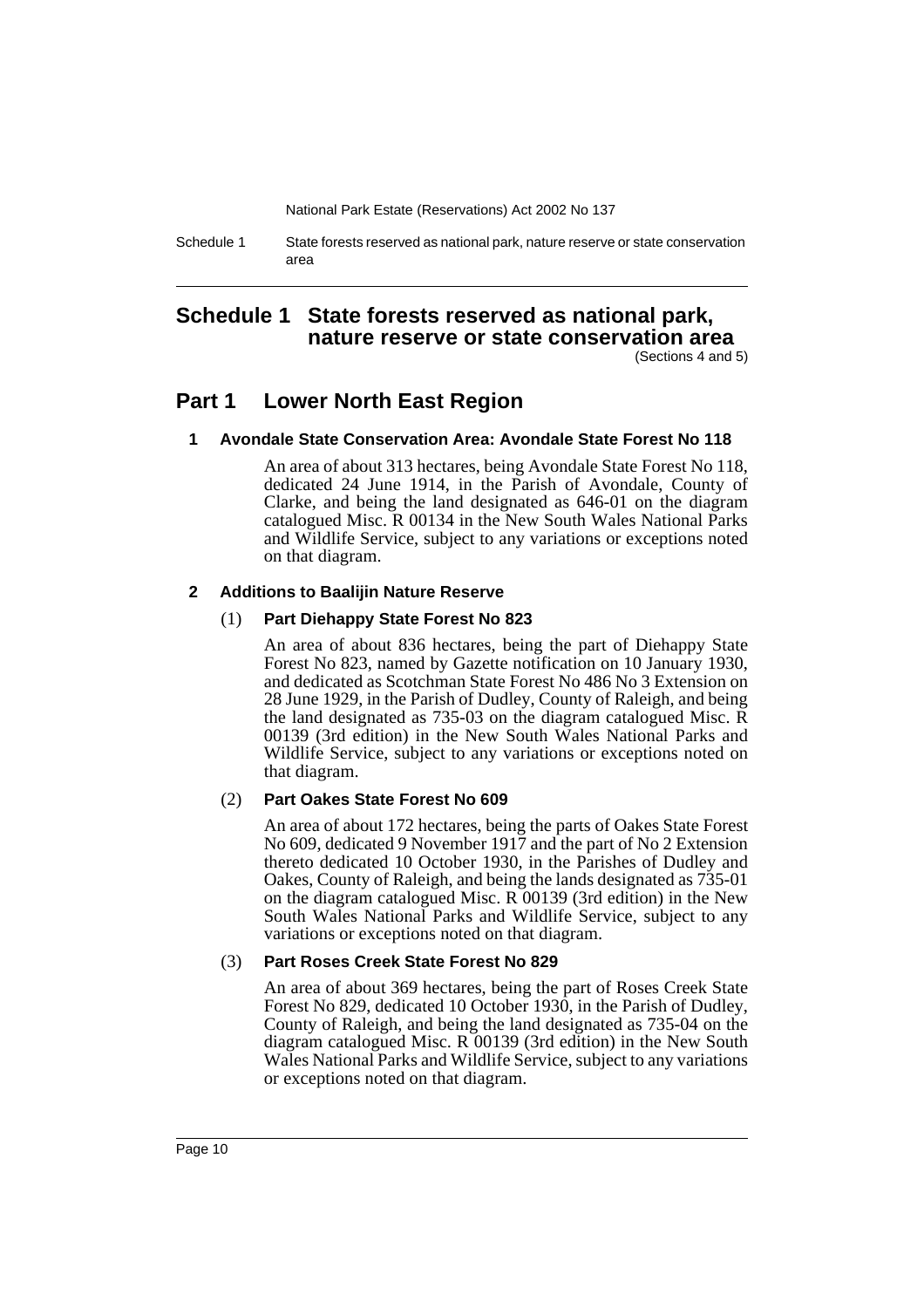State forests reserved as national park, nature reserve or state conservation area Schedule 1

### (4) **Part Scotchman State Forest No 486**

An area of about 113 hectares, being the part of Scotchman State Forest No 486, No 2 Extension dedicated 18 November 1921, in the Parish of Dudley, County of Raleigh, and being the land designated as 735-02 on the diagram catalogued Misc. R 00139 in the New South Wales National Parks and Wildlife Service, subject to any variations or exceptions noted on that diagram.

### **3 Addition to Barrington Tops National Park: Part Chichester State Forest No 292**

An area of about 49 hectares, being the part of Chichester State Forest No 292, dedicated 19 January 1917, in the Parish of Hewong, County of Gloucester, and being the land designated as 02-01 on the diagram catalogued Misc. R 00161 in the New South Wales National Parks and Wildlife Service, subject to any variations or exceptions noted on that diagram.

### **4 Belford National Park: Belford State Forest No 653**

An area of about 294 hectares, being Belford State Forest No 653, dedicated 14 June 1918, in the Parish of Belford, County of Northumberland, and being the land designated as 177-01 on the diagram catalogued Misc. R 00166 in the New South Wales National Parks and Wildlife Service, subject to any variations or exceptions noted on that diagram.

### **5 Additions to Bindarri National Park**

### (1) **Part Never Never State Forest No 613**

An area of about 33 hectares, being the part of Never Never State Forest No 613, dedicated 7 December 1917, in the Parish of Timboon, County of Raleigh, and being the land designated as 131- 03 on the diagram catalogued Misc. R 00136 in the New South Wales National Parks and Wildlife Service, subject to any variations or exceptions noted on that diagram.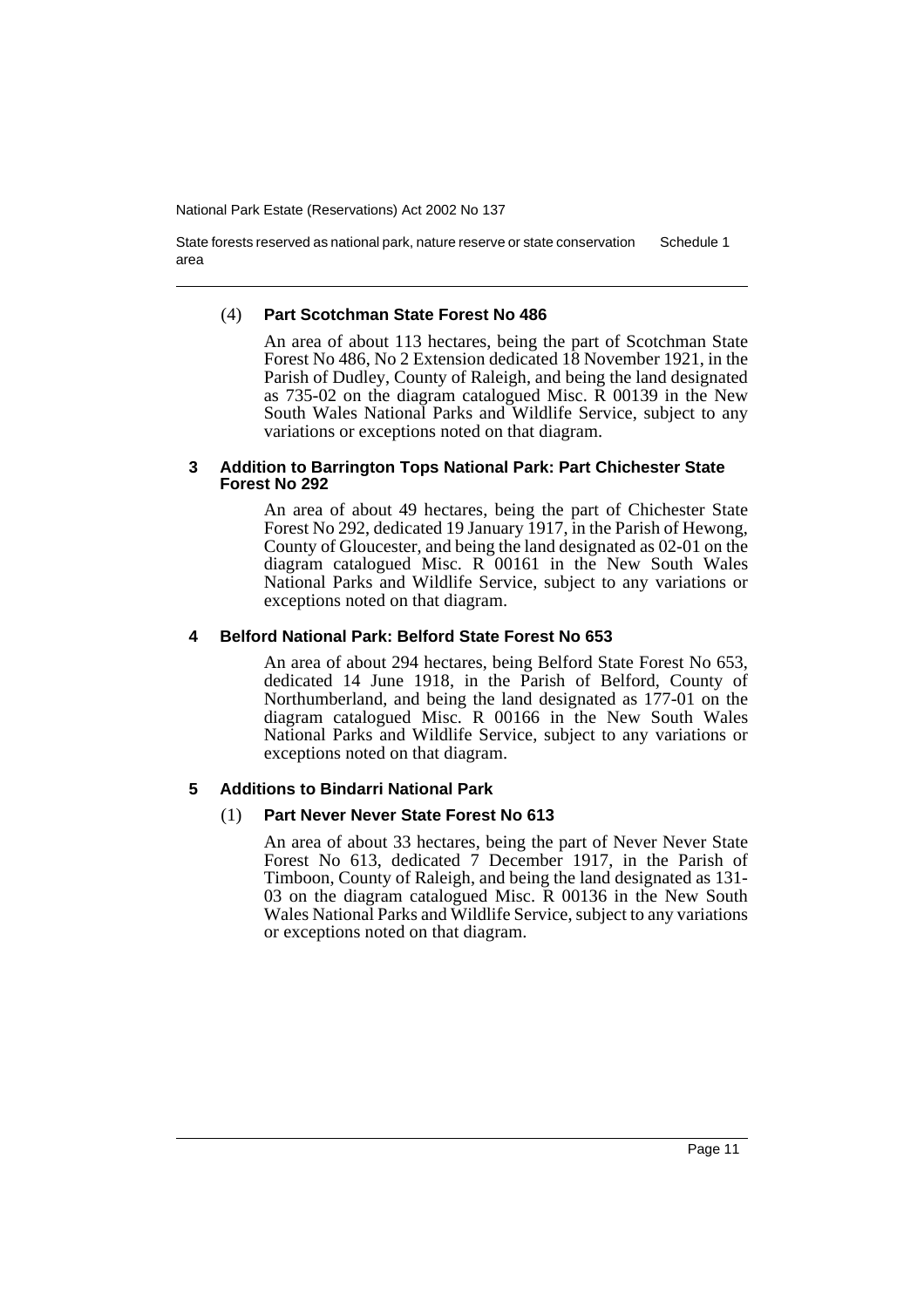Schedule 1 State forests reserved as national park, nature reserve or state conservation area

### (2) **Part Tuckers Nob State Forest No 612**

An area of about 110 hectares, being the parts of Tuckers Nob State Forest No 612, dedicated 7 December 1917, and the part of No 1 Extension thereto dedicated 19 October 1984, in the Parish of Timboon, County of Raleigh, and being the land designated as 131- 01 on the diagram catalogued Misc. R 00136 in the New South Wales National Parks and Wildlife Service, subject to any variations or exceptions noted on that diagram.

### **6 Addition to Birriwal Bulga National Park: Part Bulga State Forest No 285**

An area of about 1404 hectares, being the parts of Bulga State Forest No 285, No 9 Extension and the part of Bulga State Forest No 285, No 10 Extension dedicated 4 February 1966 and 26 January 1968 respectively, in the Parishes of Debenham, Kokomerican and Myall, County of Macquarie, and being the land designated as 118-01 on the diagrams catalogued Misc. R 00155 (3rd edition) and Misc. R 00156 in the New South Wales National Parks and Wildlife Service, subject to any variations or exceptions noted on that diagram.

### **7 Addition to Boonanghi Nature Reserve: Part Boonanghi State Forest No 462**

An area of about 688 hectares, being the part of Boonanghi State Forest No 462, dedicated 15 June 1917, and the whole or the part of the extensions to that State forest listed hereunder (with their dedication dates shown in brackets) in the Parishes of Boonanghi and Kemp, County of Dudley, and being the land designated as 773- 01 on the diagram catalogued Misc. R 00148 (3rd edition) in the New South Wales National Parks and Wildlife Service, subject to any variations or exceptions noted on that diagram.

The Extensions are:

No 1 (19 October 1928)

No 3 (3 September 1971).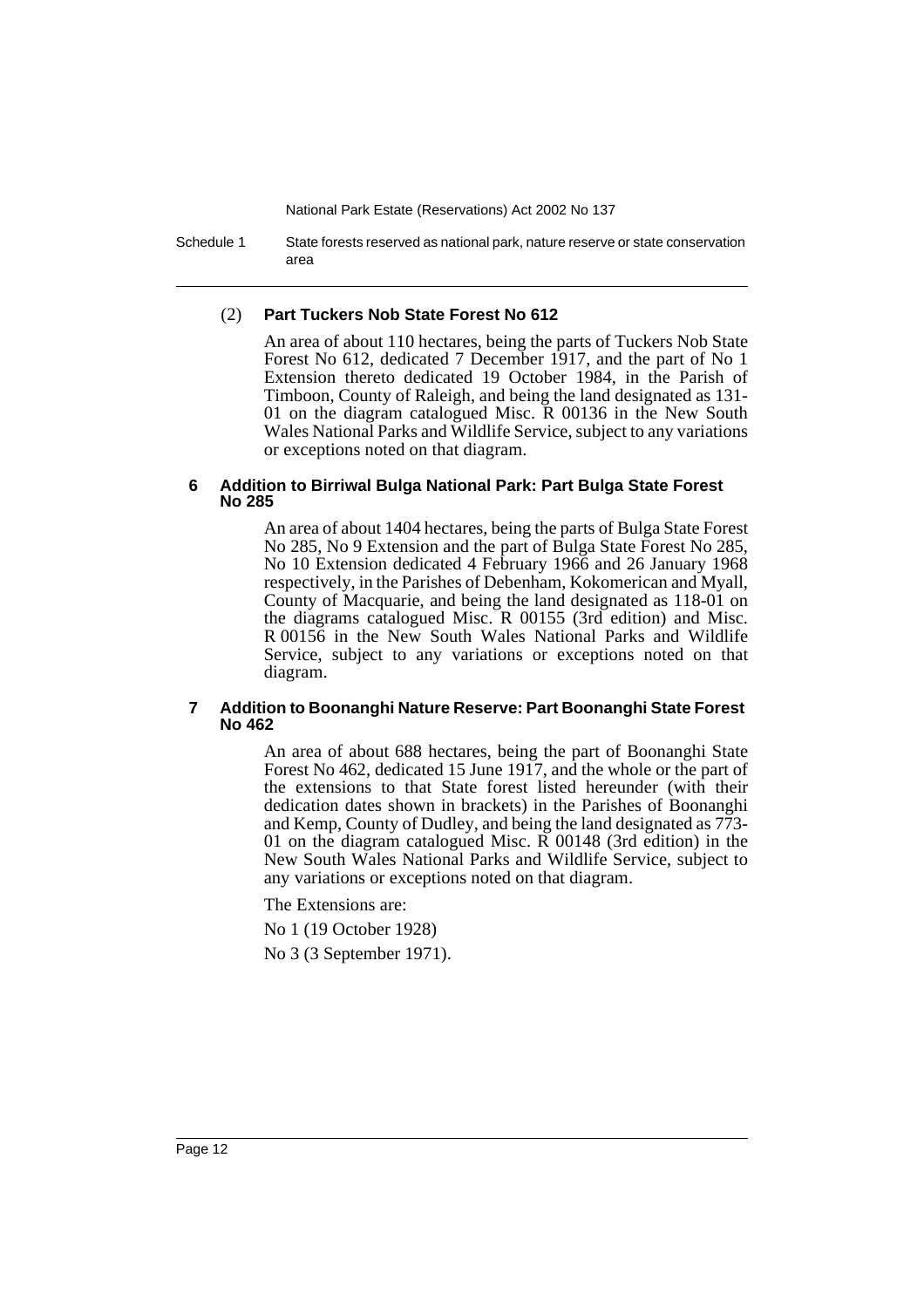State forests reserved as national park, nature reserve or state conservation area Schedule 1

### **8 Addition to Bowraville Nature Reserve: Part Viewmont State Forest No 1035**

An area of about 20 hectares, being the part of Viewmont State Forest No 1035, dedicated 12 October 1984, in the Parish of Missabotti, County of Raleigh, and being the land designated as 412-01 on the diagram catalogued Misc. R 00140 in the New South Wales National Parks and Wildlife Service, subject to any variations or exceptions noted on that diagram.

### **9 Addition to Bretti Nature Reserve: Part Giro State Forest No 286**

An area of about 177 hectares, being the part of Giro State Forest No 286, No 4 Extension dedicated 22 October 1971, in the Parish of Mackay, County of Hawes, and being the land designated as 740-01 on the diagram catalogued Misc. R 00158 in the New South Wales National Parks and Wildlife Service, subject to any variations or exceptions noted on that diagram.

### **10 Carrai State Conservation Area**

### (1) **Part Carrai State Forest No 909**

An area of about 1150 hectares, being Carrai State Forest No 909, dedicated 14 October 1949, and the part of No 1 Extension thereto dedicated 28 April 1950, in the Parishes of Vernon and Warne, County of Dudley, and the Parish of Kunderang, County of Vernon, and being the land designated as 655-02 on the diagram catalogued Misc. R 00145 (3rd edition) in the New South Wales National Parks and Wildlife Service, subject to any variations or exceptions noted on that diagram.

### (2) **Part Cochrane State Forest No 701**

An area of about 2313 hectares, being Cochrane State Forest No 701, dedicated 20 December 1918, and the whole or the part of the extensions to that State forest listed hereunder (with their dedication dates shown in brackets) in the Parishes of Cochrane and Kunderang, County of Vernon, and being the land designated as 655-01 on the diagram catalogued Misc. R 00145 in the New South Wales National Parks and Wildlife Service, subject to any variations or exceptions noted on that diagram.

The Extensions are:

No 1 (18 April 1969) No 2 (13 July 1973).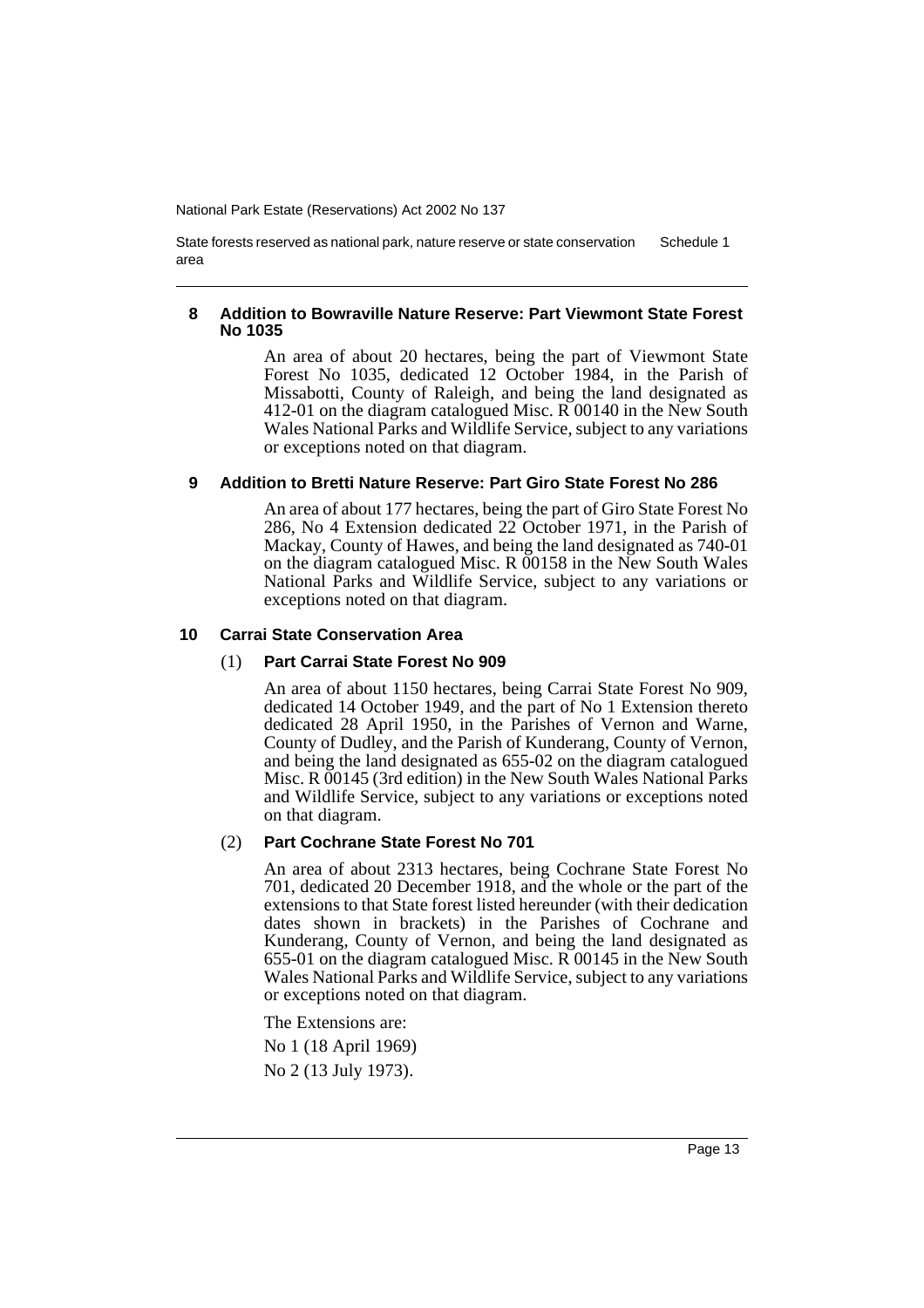Schedule 1 State forests reserved as national park, nature reserve or state conservation area

### **11 Cascade State Conservation Area: Part Wild Cattle Creek State Forest No 488**

An area of about 412 hectares, being the part of Wild Cattle Creek State Forest No 488, dedicated 15 June 1917, and the whole or the part of the extensions to that State forest listed hereunder (with their dedication dates shown in brackets) in the Parish of Allan, County of Fitzroy, and being the land designated as 656-01 on the diagram catalogued Misc. R 00135 in the New South Wales National Parks and Wildlife Service, subject to any variations or exceptions noted on that diagram.

The Extensions are:

No 4 (5 June 1931)

No 7 (25 October 1935)

No 15 (21 August 1970).

### **12 Addition to Cathedral Rock National Park: Yooroonah State Forest No 1040**

An area of about 1823 hectares, being Yooroonah State Forest No 1040, dedicated 30 August 1985, and No 1 Extension thereto dedicated 20 March 1987, in the Parish of Snowy, County of Clarke, and being the land designated as 046-01 on the diagram catalogued Misc. R 00137 in the New South Wales National Parks and Wildlife Service, subject to any variations or exceptions noted on that diagram.

### **13 Coneac State Conservation Area: Part Coneac State Forest No 951**

An area of about 449 hectares, being the part of Coneac State Forest No 951 dedicated 14 December 1956, and No 3 Extension thereto dedicated 12 March 1976, in the Parish of Craven, County of Gloucester, and being the land designated as 648-01 on the diagram catalogued Misc. R 00159 in the New South Wales National Parks and Wildlife Service, subject to any variations or exceptions noted on that diagram.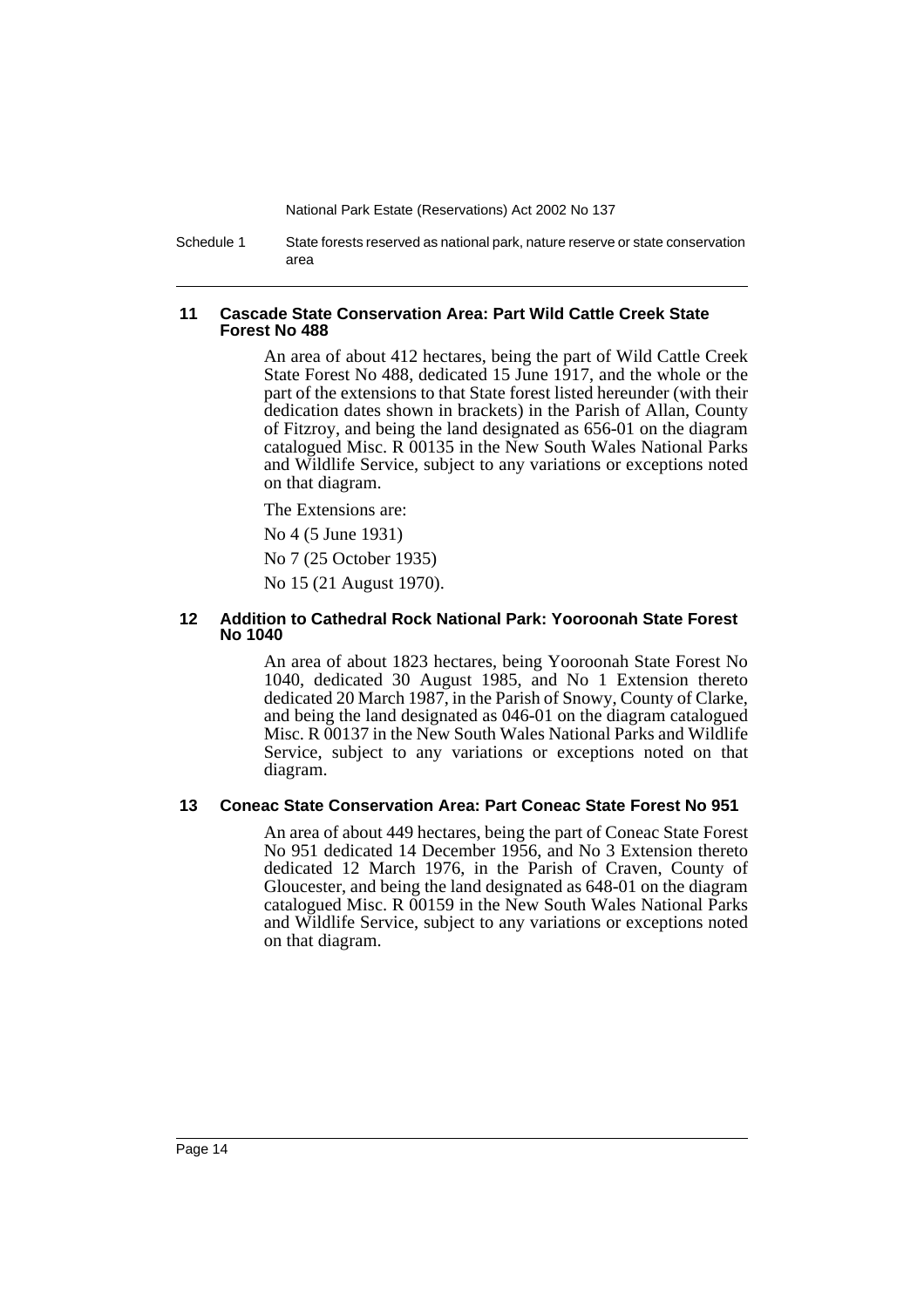State forests reserved as national park, nature reserve or state conservation area Schedule 1

### **14 Additions to Cottan-Bimbang National Park**

#### (1) **Part Brassey State Forest No 645**

An area of about 18 hectares, being the part of Brassey State Forest No 645, dedicated 31 May 1918, in the Parish of Yarrowitch, County of Vernon, and being the land designated as 123-02 on the diagram catalogued Misc. R 00152 in the New South Wales National Parks and Wildlife Service, subject to any variations or exceptions noted on that diagram.

#### (2) **Part Doyles River State Forest No 911**

An area of about 3790 hectares, being the parts of Doyles River State Forest No 911, dedicated 11 November 1949, and the whole or the part of the extensions to that State forest listed hereunder (with their dedication dates shown in brackets) in the Parishes of Hastings, Naylor, Rushbrook, Tobin and Werrikimbe, County of Hawes, and the Parishes of Debenham and Graeme, County of Macquarie, and the Parish of Brassey, County of Vernon, and being the land designated as 123-01 and 123-03 on the diagrams catalogued Misc. R 00152 (3rd edition), Misc. R 00154 (3rd edition) and Misc. R 00155 (3rd edition) in the New South Wales National Parks and Wildlife Service, subject to any variations or exceptions noted on that diagram.

The Extensions are:

No 1 (25 June 1971)

No 3 (18 July 1975).

### **15 Cottan-Bimbang State Conservation Area: Part Enfield State Forest No 337**

An area of about 105 hectares, being the part of Enfield State Forest No 337, No 7 Extension dedicated  $\tilde{2}2$  January 1971, in the Parish of White, County of Hawes, and being the land designated as 671-01 on the diagram catalogued Misc. R 00153 in the New South Wales National Parks and Wildlife Service, subject to any variations or exceptions noted on that diagram.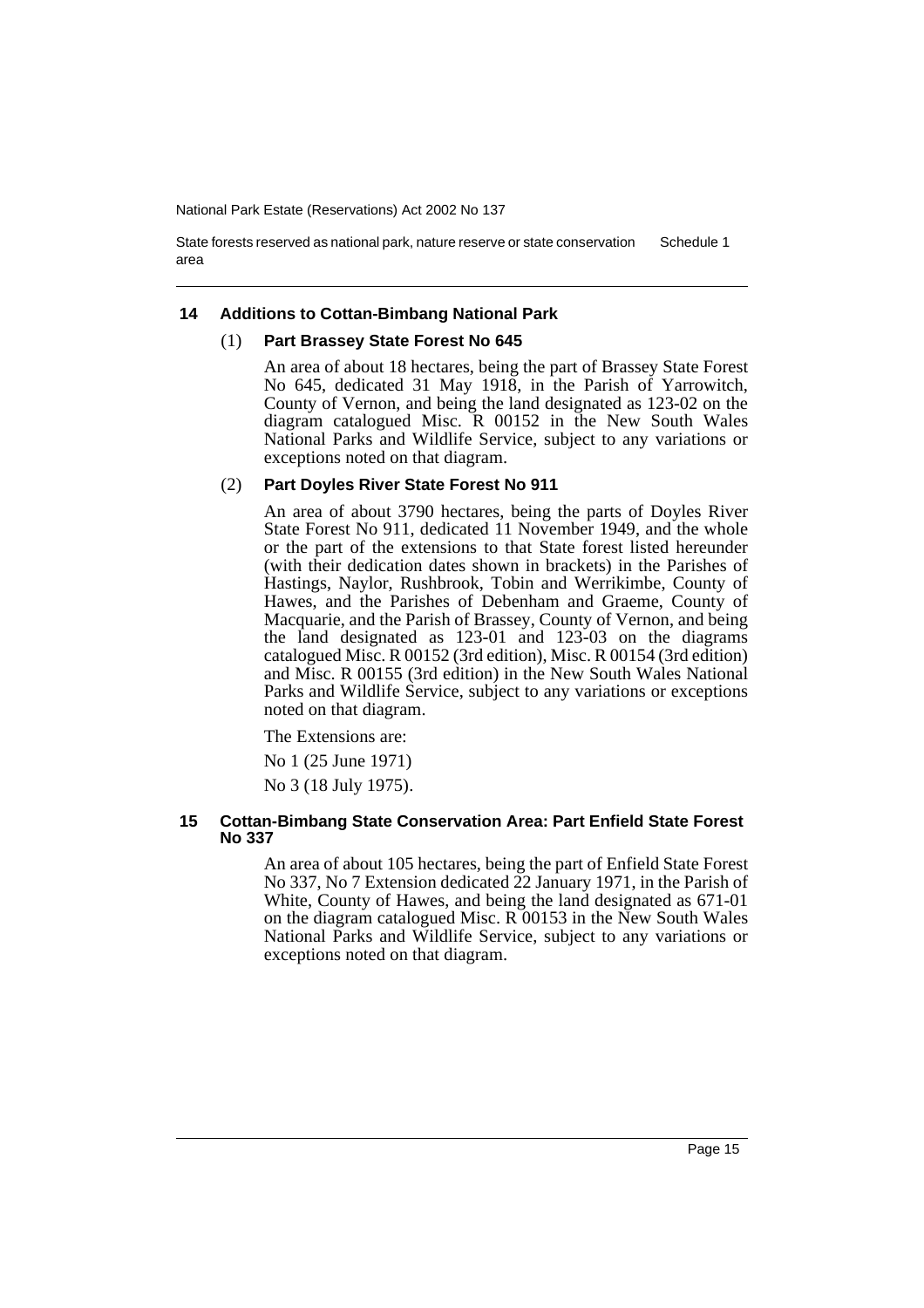Schedule 1 State forests reserved as national park, nature reserve or state conservation area

### **16 Addition to Crowdy Bay National Park: Part Johns River State Forest No 804**

An area of about 53 hectares, being the parts of Johns River State Forest No 804, dedicated 29 October 1926, in the Parish of Stewart, County of Macquarie, and being the land designated as 09-01 on the diagram catalogued Misc. R 00165 in the New South Wales National Parks and Wildlife Service, subject to any variations or exceptions noted on that diagram.

### **17 Additions to Cunnawarra National Park**

### (1) **Part Lower Creek State Forest No 161**

An area of about 432 hectares, being Lower Creek State Forest No 161, No 5 Extension dedicated 3 June 1983, in the Parish of Mowle, County of Clarke, and being the land designated as 121-01 on the diagram catalogued Misc. R 00141 in the New South Wales National Parks and Wildlife Service, subject to any variations or exceptions noted on that diagram.

### (2) **Part Styx River State Forest No 339**

An area of about 132 hectares, being the parts of Styx River State Forest No 339, dedicated 2 March 1917, and the part of No 1 Extension thereto dedicated 12 December 1924, in the Parish of George, County of Clarke, and being the land designated as 121-02 on the diagram catalogued Misc. R 00141 in the New South Wales National Parks and Wildlife Service, subject to any variations or exceptions noted on that diagram.

### **18 Addition to Dorrigo National Park: Part Tuckers Nob State Forest No 612**

An area of about 31 hectares, being the part of Tuckers Nob State Forest No 612, No 1 Extension dedicated 19 October 1984, in the Parish of Timboon, County of Raleigh, and being the land designated as 11-01 on the diagram catalogued Misc. R 00136 in the New South Wales National Parks and Wildlife Service, subject to any variations or exceptions noted on that diagram.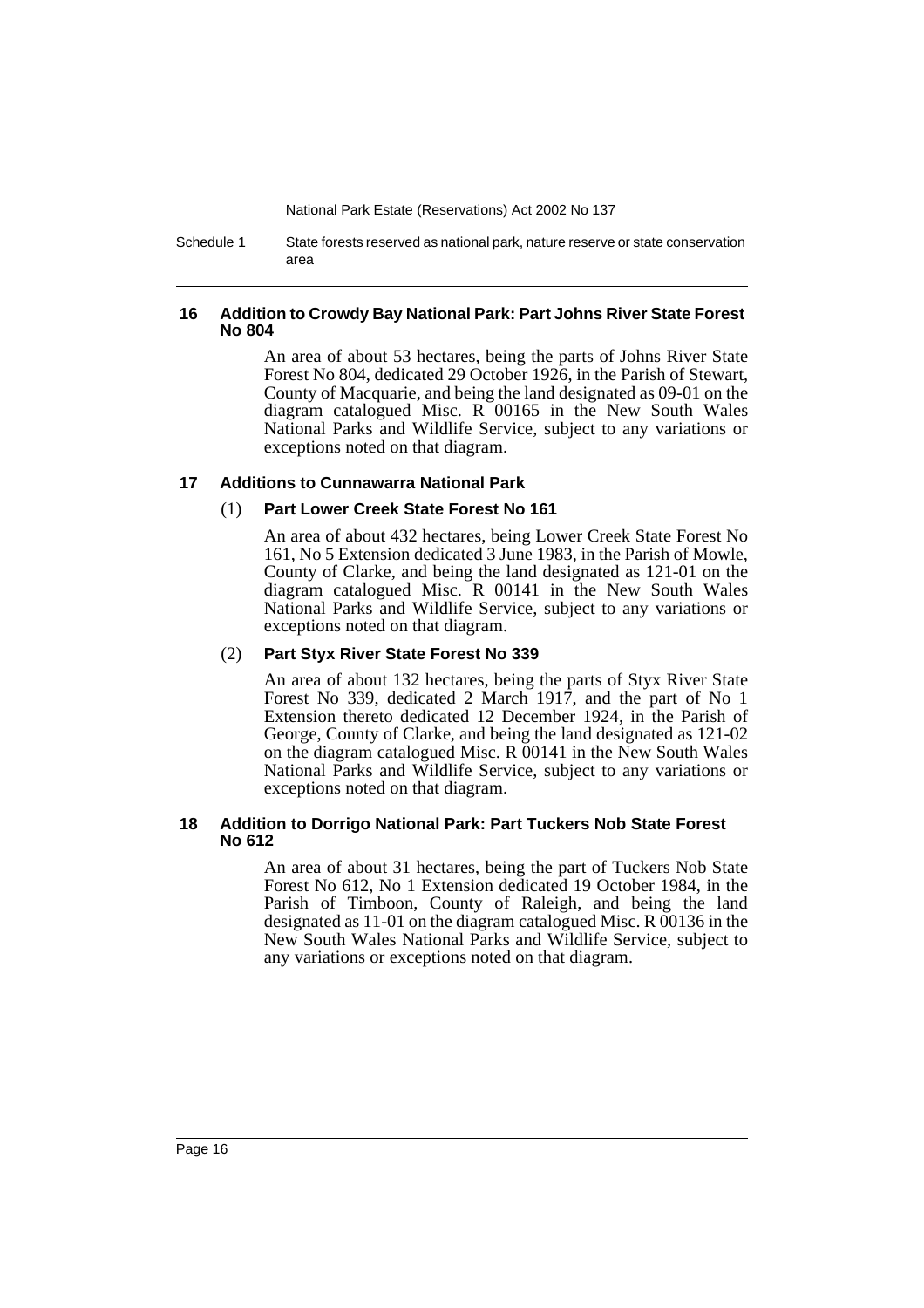State forests reserved as national park, nature reserve or state conservation area Schedule 1

### **19 Addition to Dunggir National Park: Part Mistake State Forest No 525**

An area of about 151 hectares, being the part of Mistake State Forest No 525, dedicated 27 July 1917, and the part of No 1 Extension thereto dedicated 4 November 1921, in the Parishes of Herborn and Ketelghay, County of Raleigh, and being the land designated as 105-01 on the diagram catalogued Misc. R 00144 in the New South Wales National Parks and Wildlife Service, subject to any variations or exceptions noted on that diagram.

### **20 Dural Nature Reserve: Dural State Forest No 1022**

An area of about 26.28 hectares, being Dural State Forest No 1022, named by Gazette notification on 13 May 1983, under the *Geographical Names Act 1966*, and dedicated as Cumberland State Forest No 869 No 4 Extension on 18 April 1947, in the Parish of South Colah, County of Cumberland.

### **21 Addition to Ganay Nature Reserve: Part Gladstone State Forest No 163**

An area of about 347 hectares, being the part of Gladstone State Forest No 163, dedicated 1 July 1914, and the parts of No 2 Extension thereto dedicated 1 June 1917, in the Parish of Gladstone, County of Raleigh, and being the land designated as 745-01 on the diagram catalogued Misc. R 00140 (3rd edition) in the New South Wales National Parks and Wildlife Service, subject to any variations or exceptions noted on that diagram.

### **22 Addition to Ghin-Doo-Ee National Park: Part Myall River State Forest No 294**

An area of about 9 hectares, being the part of Myall River State Forest No 294, No 3 Extension dedicated 30 October 1942, in the Parish of Euther, County of Gloucester, and being the land designated as 125-01 on the diagram catalogued Misc. R 00162 (3rd edition) in the New South Wales National Parks and Wildlife Service, subject to any variations or exceptions noted on that diagram.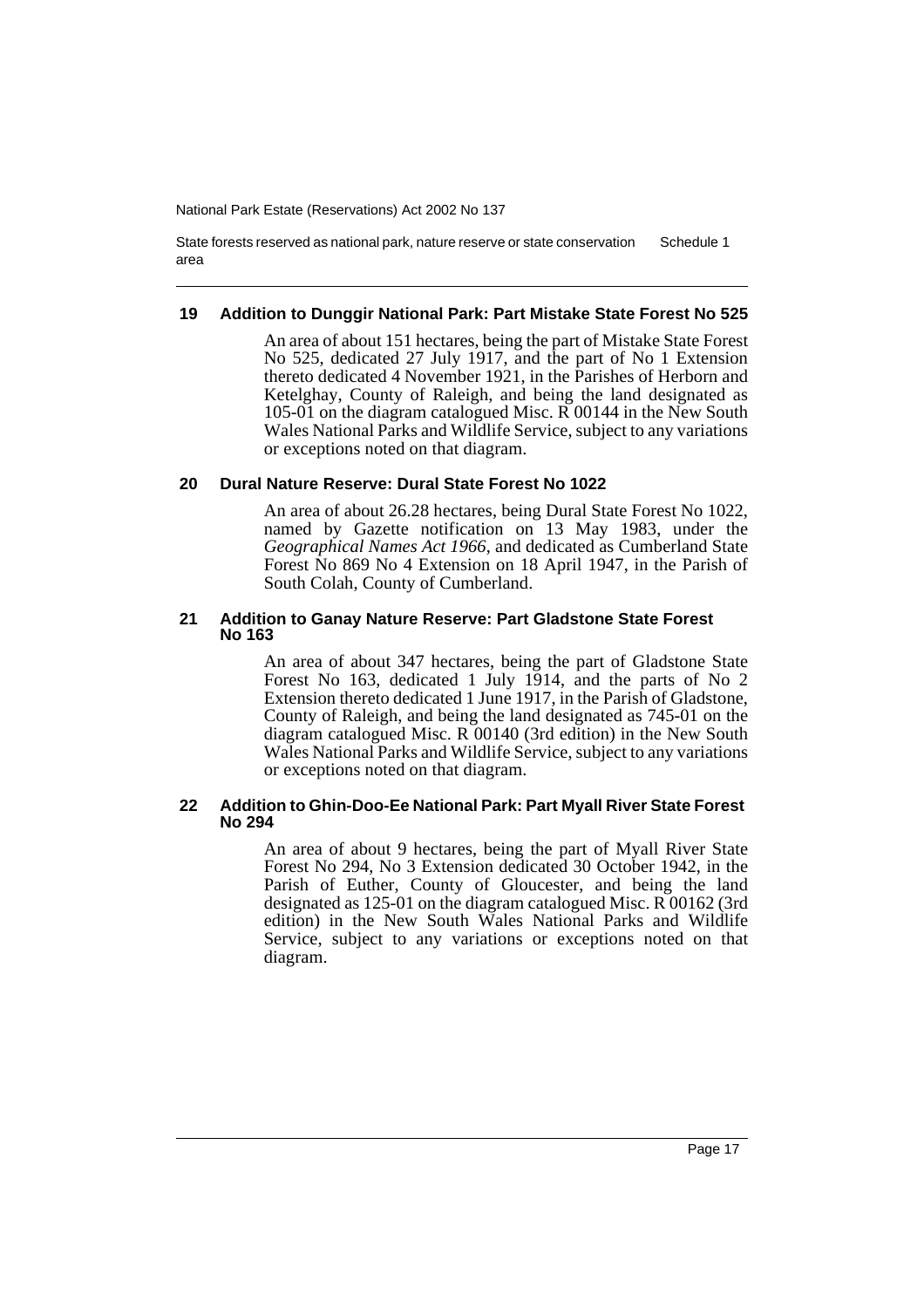Schedule 1 State forests reserved as national park, nature reserve or state conservation area

### **23 Addition to Juugawaarri Nature Reserve: Part Irishman State Forest No 616**

An area of about 247 hectares, being the parts of Irishman State Forest No 616, dedicated 11 January 1918 and the parts of No 1 Extension thereto dedicated 7 August 1931, in the Parishes of Merrylegai and North Creek, County of Raleigh, and being the land designated as 750-01 on the diagram catalogued Misc. R 00143 (3rd edition) in the New South Wales National Parks and Wildlife Service, subject to any variations or exceptions noted on that diagram.

### **24 Karuah State Conservation Area**

### (1) **Part Karuah State Forest No 114**

An area of about 74 hectares, being the part of Karuah State Forest No 114, dedicated 25 March 1914, in the Parish of Karuah, County of Gloucester, and being the land designated as 657-01 on the diagram catalogued Misc. R 00163 (3rd edition) in the New South Wales National Parks and Wildlife Service, subject to any variations or exceptions noted on that diagram.

### (2) **Part Wallaroo State Forest No 781**

An area of about 207 hectares, being the part of Wallaroo State Forest No 781, No 6 Extension dedicated 15 July 1960, in the Parish of Tarean, County of Gloucester, and being the land designated as 657-02 on the diagram catalogued Misc. R 00164 in the New South Wales National Parks and Wildlife Service, subject to any variations or exceptions noted on that diagram.

### **25 Additions to Kumbatine National Park**

### (1) **Part Ballengarra State Forest No 474**

An area of about 57 hectares, being the part of Ballengarra State Forest No 474, dedicated 15 June 1917, in the Parish of Ballengarra, County of Macquarie, and being the land designated as 124-01 on the diagram catalogued Misc. R 00151 (3rd edition) in the New South Wales National Parks and Wildlife Service, subject to any variations or exceptions noted on that diagram.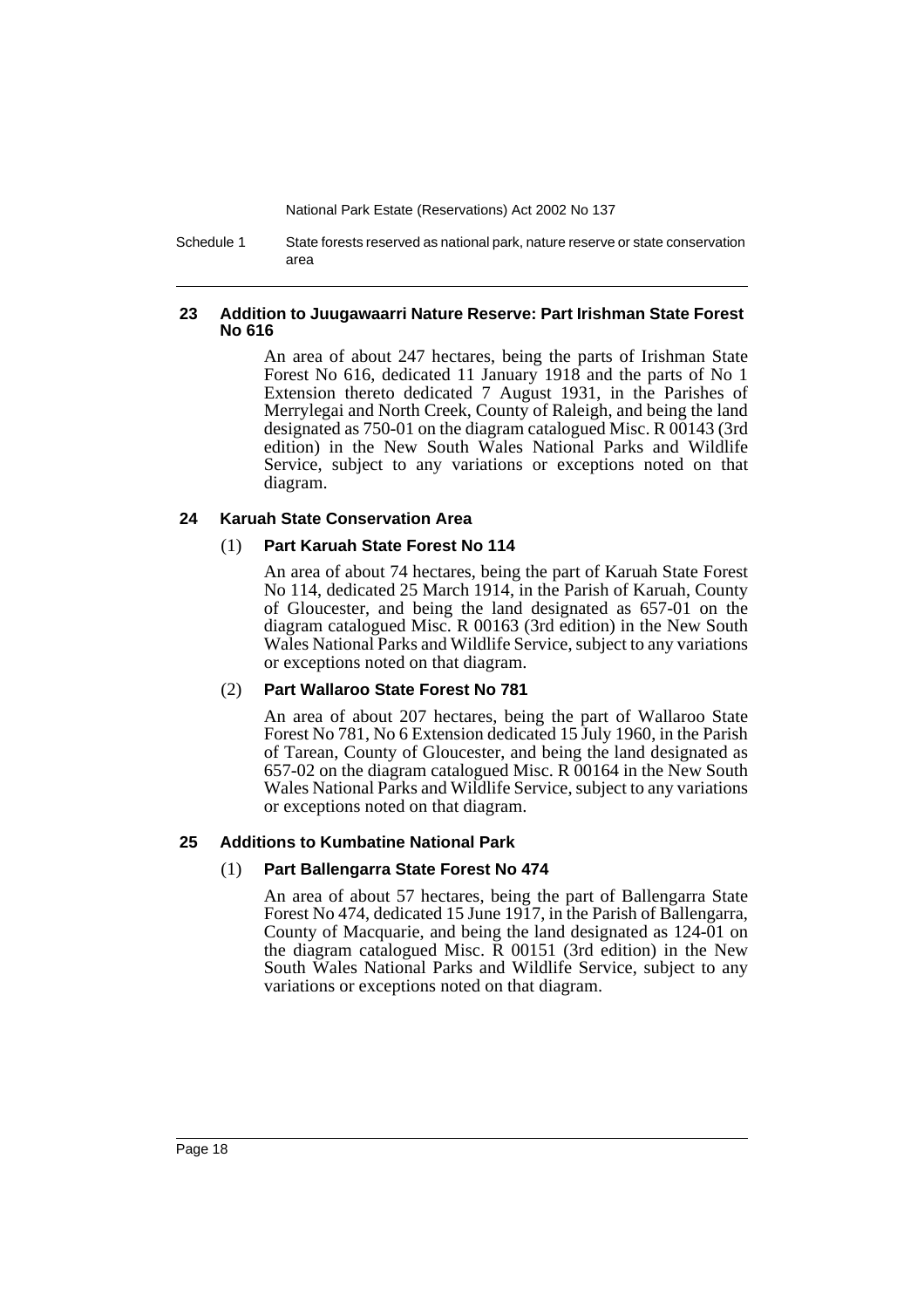State forests reserved as national park, nature reserve or state conservation area Schedule 1

### (2) **Part Boonanghi State Forest No 462**

An area of about 1475 hectares, being the part of Boonanghi State Forest No 462, No 4 Extension and part of Boonanghi State Forest No 462, No 5 Extension dedicated 16 December 1983 and 15 August 1986 respectively, in the Parishes of Bandi Bandi and Kemp, County of Dudley, and being the land designated as 124-02 on the diagram catalogued Misc. R 00148 (3rd edition) in the New South Wales National Parks and Wildlife Service, subject to any variations or exceptions noted on that diagram.

### (3) **Part Yessabah State Forest No 602**

An area of about 195 hectares, being the parts of Yessabah State Forest No 602, No 3 Extension and the part of Yessabah State Forest No 602, No 7 Extension dedicated 16 February 1968 and 1 October 1982 respectively, in the Parish of Bandi Bandi, County of Dudley, and being the land designated as 124-03 on the diagram catalogued Misc. R 00148 (3rd edition) in the New South Wales National Parks and Wildlife Service, subject to any variations or exceptions noted on that diagram.

### **26 Kumbatine State Conservation Area**

### (1) **Part Ballengarra State Forest No 474**

An area of about 363 hectares, being the part of Ballengarra State Forest No 474, No 2 Extension and the part of Ballengarra State Forest No 474, No 8 Extension dedicated 1 August 1924 and 5 January 1962 respectively, in the Parish of Tinebank, County of Macquarie, and being the land designated as 668-01 on the diagram catalogued Misc. R 00151 (3rd edition) in the New South Wales National Parks and Wildlife Service, subject to any variations or exceptions noted on that diagram.

### (2) **Part Kippara State Forest No 641**

An area of about 383 hectares, being the part of Kippara State Forest No 641, dedicated 10 May 1918, and the part of No 1 Extension thereto dedicated 11 February 1921, in the Parish of Kippara, County of Macquarie, and being the land designated as 668-02 on the diagram catalogued Misc. R 00151 (3rd edition) in the New South Wales National Parks and Wildlife Service, subject to any variations or exceptions noted on that diagram.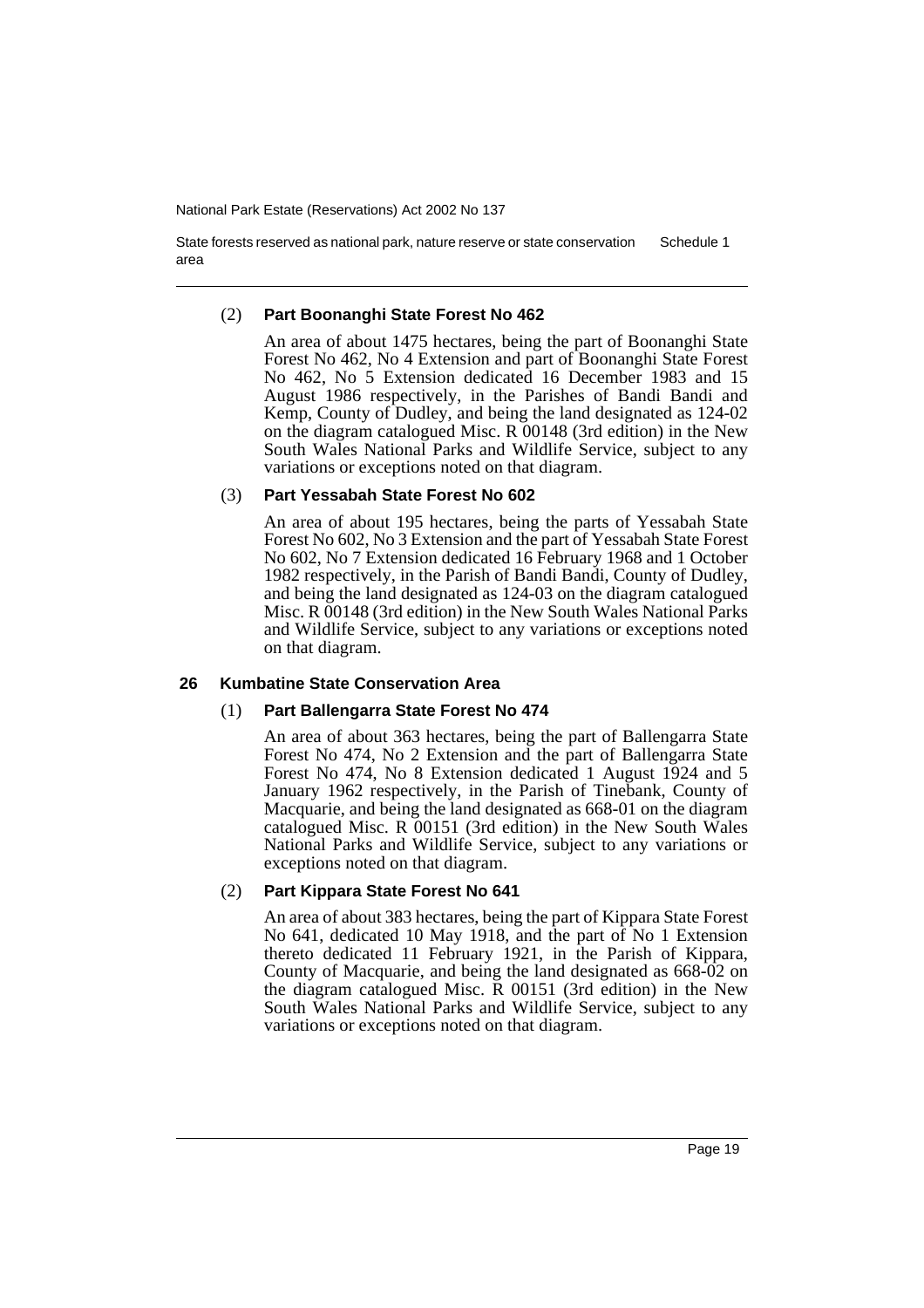Schedule 1 State forests reserved as national park, nature reserve or state conservation area

### (3) **Part Yessabah State Forest No 602**

An area of about 3 hectares, being the part of Yessabah State Forest No 602, No 5 Extension dedicated 20 December 1974, in the Parish of Bandi Bandi, County of Dudley, and being the land designated as 668-03 on the diagram catalogued Misc. R 00151 (3rd edition) in the New South Wales National Parks and Wildlife Service, subject to any variations or exceptions noted on that diagram.

### **27 Medowie State Conservation Area**

### (1) **Part Medowie State Forest No 780**

An area of about 1814 hectares, being the part of Medowie State Forest No 780, dedicated 9 June 1922, and the whole or the part of the extensions to that State forest listed hereunder (with their dedication dates shown in brackets) in the Parishes of Sutton, Tarean and Thornton, County of Gloucester, and being the land designated as 658-01 on the diagram catalogued Misc. R 00164 in the New South Wales National Parks and Wildlife Service, subject to any variations or exceptions noted on that diagram.

The Extensions are: No 2 (23 July 1943)

No 3 (15 December 1944)

No 4 (5 January 1951)

No 5 (19 July 1957)

No 6 (13 April 1962)

No 9 (6 May 1977).

### (2) **Part Wallaroo State Forest No 781**

An area of about 44 hectares, being the part of Wallaroo State Forest No 781, No 8 Extension dedicated 22 June 1962, in the Parish of Tarean, County of Gloucester, and being the land designated as 658- 02 on the diagram catalogued Misc. R 00164 in the New South Wales National Parks and Wildlife Service, subject to any variations or exceptions noted on that diagram.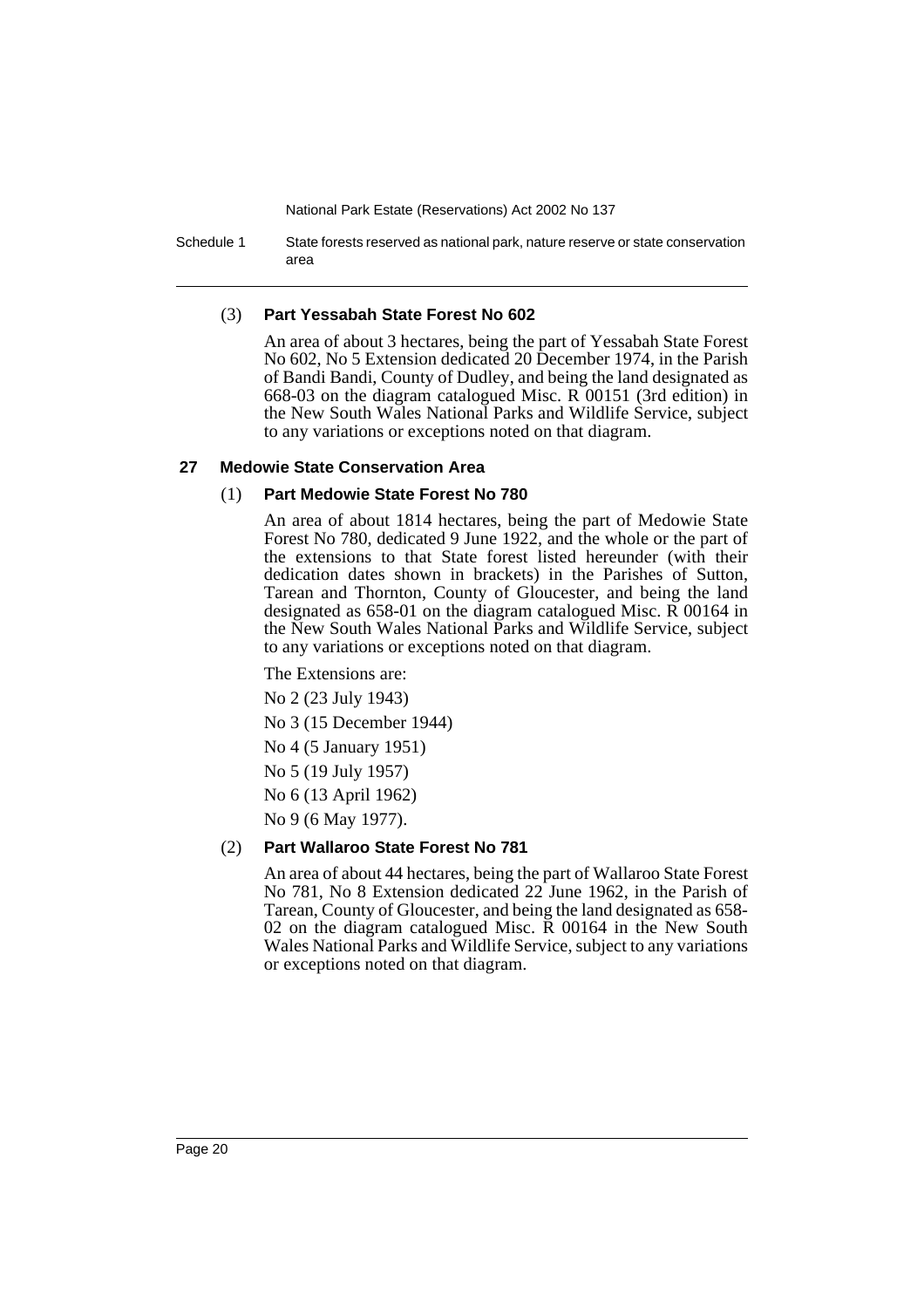State forests reserved as national park, nature reserve or state conservation area Schedule 1

### **28 Mummel Gulf State Conservation Area: Part Enfield State Forest No 337**

An area of about 1161 hectares, being the part of Enfield State Forest No 337, dedicated 25 January 1917, and the whole or the part of the extensions to that State forest listed hereunder (with their dedication dates shown in brackets) in the Parish of White, County of Hawes, and being the land designated as 660-01 on the diagram catalogued Misc. R 00153 (3rd edition) in the New South Wales National Parks and Wildlife Service, subject to any variations or exceptions noted on that diagram.

The Extensions are:

No 9 (25 January 1974)

No 10 (27 June 1975).

### **29 Additions to New England National Park**

### (1) **Part Nulla–Five Day State Forest No 601**

An area of about 128 hectares, being the part of Nulla–Five Day State Forest No 601, No 8 Extension dedicated 8 October 1971, in the Parish of Loftus, County of Dudley, and being the land designated as 28-01 on the diagram catalogued Misc. R 00142 in the New South Wales National Parks and Wildlife Service, subject to any variations or exceptions noted on that diagram.

### (2) **Part Oakes State Forest No 609**

An area of about 441 hectares, being the part of Oakes State Forest No 609, dedicated 9 November 1917, in the Parish of Oakes, County of Raleigh, and being the land designated as 28-02 on the diagram catalogued Misc. R 00138 in the New South Wales National Parks and Wildlife Service, subject to any variations or exceptions noted on that diagram.

### **30 Addition to Ngambaa Nature Reserve: Part Ingalba State Forest No 527**

An area of about 5 hectares, being the part of Ingalba State Forest No 527, dedicated 27 July 1917, in the Parish of Ingalba, County of Raleigh, and being the land designated as 748-01 on the diagram catalogued Misc. R 00147 (3rd edition) in the New South Wales National Parks and Wildlife Service, subject to any variations or exceptions noted on that diagram.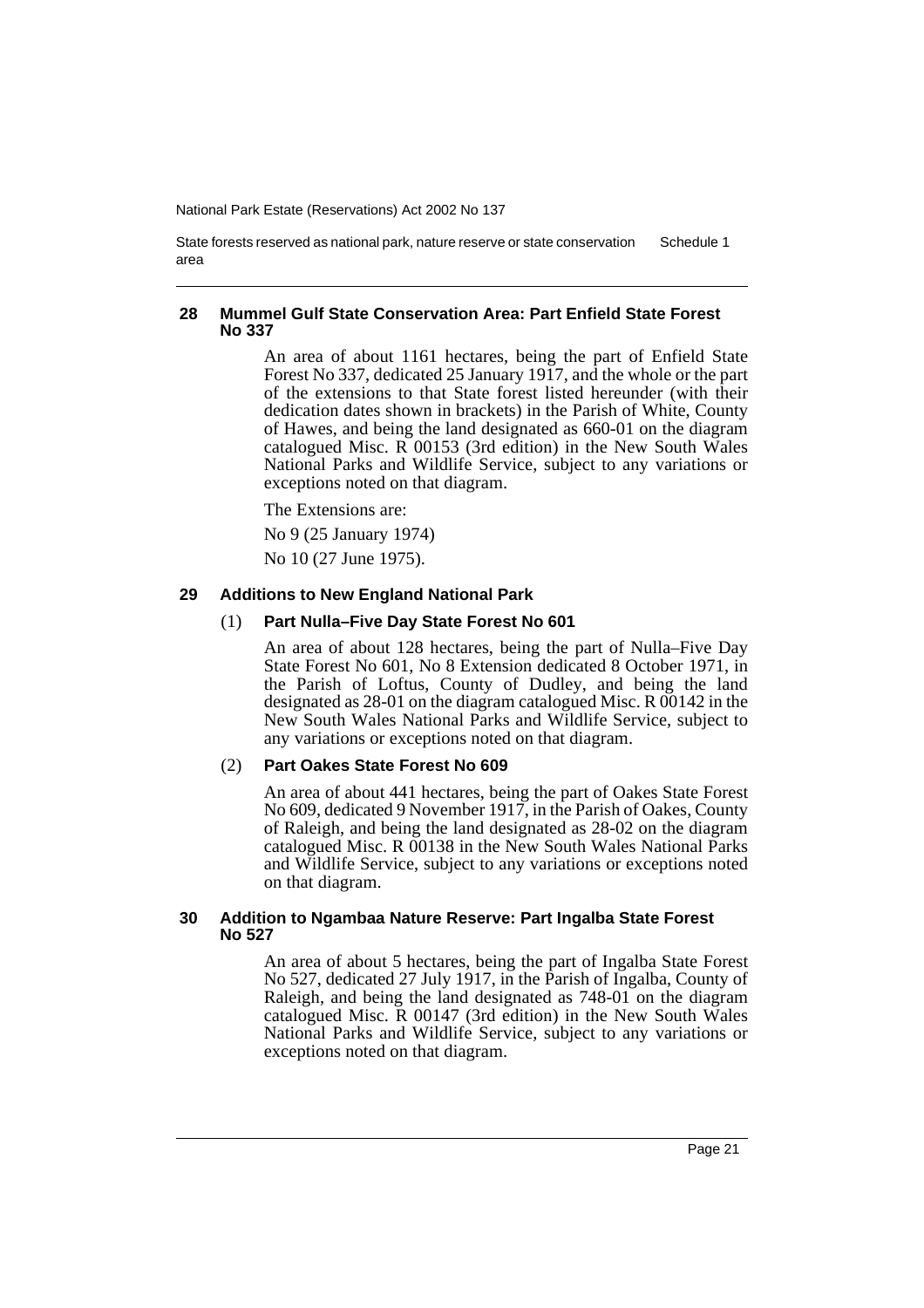Schedule 1 State forests reserved as national park, nature reserve or state conservation area

#### **31 Additions to Nowendoc National Park**

#### (1) **Part Nowendoc State Forest No 310**

An area of about 326 hectares, being Nowendoc State Forest No 310, No 9 Extension dedicated 18 May 1984, in the Parish of Togalo, County of Hawes, and being the land designated as 130-03 on the diagram catalogued Misc. R 00157 in the New South Wales National Parks and Wildlife Service, subject to any variations or exceptions noted on that diagram.

#### (2) **Part Tuggolo State Forest No 312**

An area of about 2944 hectares, being the whole or the part of the extensions to Tuggolo State forest No 312 listed hereunder (with their dedication dates shown in brackets) in the Parish of Myall, County of Hawes, and being the land designated as 130-02 on the diagram catalogued Misc. R 00157 (3rd edition) in the New South Wales National Parks and Wildlife Service, subject to any variations or exceptions noted on that diagram.

The Extensions are:

No 1 (17 February 1950)

No 2 (11 May 1956)

No 13 (18 May 1984).

#### **32 Nymboi-Binderai State Conservation Area: Part Wild Cattle Creek State Forest No 488**

An area of about 585 hectares, being the part of Wild Cattle Creek State Forest No 488, No 1 Extension dedicated 17 December 1920, and the part of Wild Cattle Creek State Forest No 488, No 3 Extension dedicated 7 January 1927, in the Parish of Allan, County of Fitzroy, and being the land designated as 661-01 on the diagram catalogued Misc. R 00135 in the New South Wales National Parks and Wildlife Service, subject to any variations or exceptions noted on that diagram.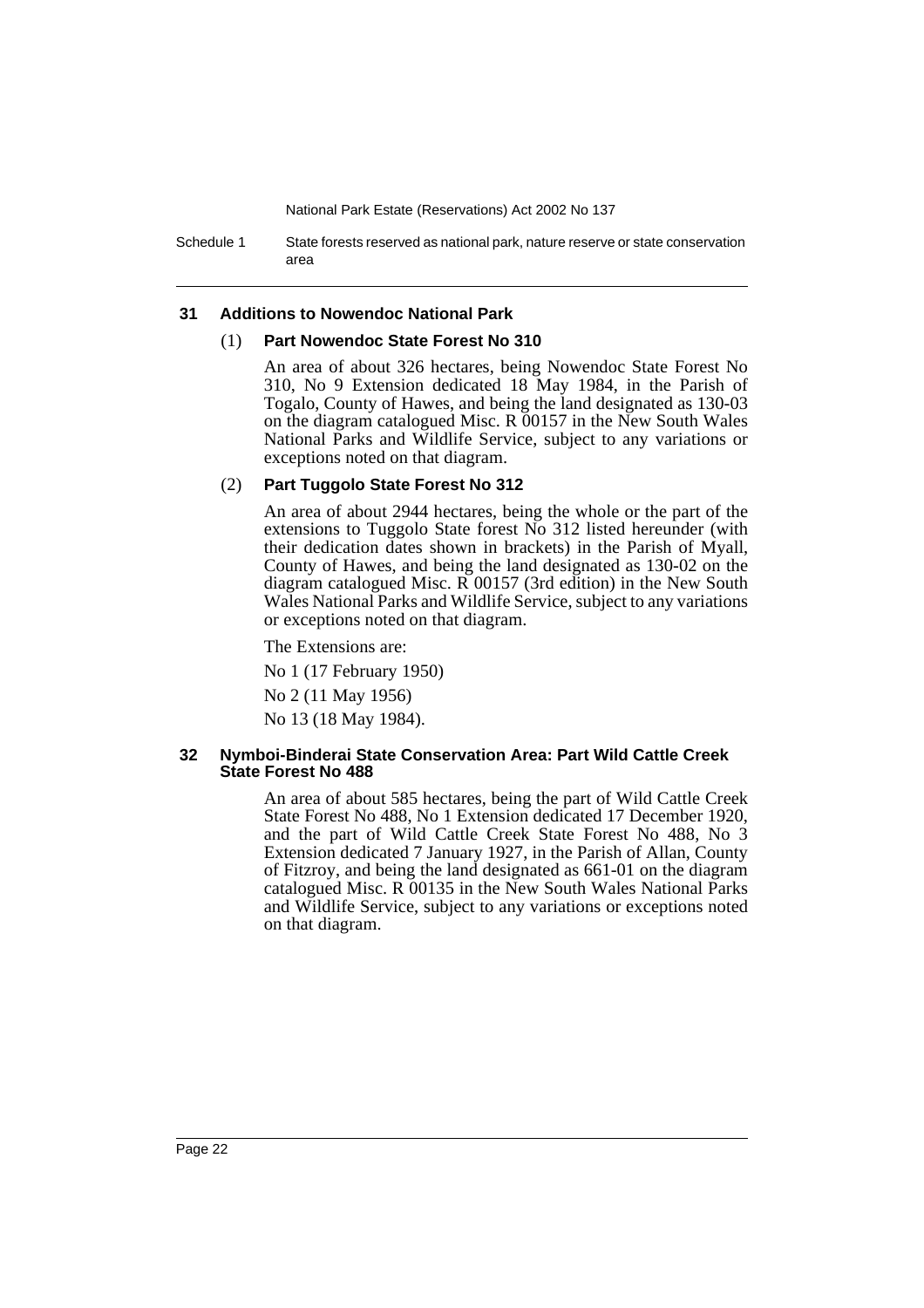State forests reserved as national park, nature reserve or state conservation area Schedule 1

### **33 Talawahl State Conservation Area: Part Kiwarrak State Forest No 298**

An area of about 136 hectares, being the parts of Kiwarrak State Forest No 298, dedicated 19 January 1917, in the Parishes of Talawahl and Tinonee, County of Gloucester, and being the land designated as 663-01 on the diagram catalogued Misc. R 00160 (3rd edition) in the New South Wales National Parks and Wildlife Service, subject to any variations or exceptions noted on that diagram.

### **34 The Cells State Conservation Area: Part Doyles River State Forest No 911**

An area of about 4708 hectares, being the part of Doyles River State Forest No 911, dedicated 11 November 1949, and No 2 Extension thereto, dedicated 10 September 1971, in the Parishes of Rushbrook and Tobin, County of Hawes, and the Parish of Graeme, County of Macquarie, and being the land designated as 664-01 on the diagram catalogued Misc. R 00154 (3rd edition) in the New South Wales National Parks and Wildlife Service, subject to any variations or exceptions noted on that diagram.

### **35 Additions to Werakata National Park**

### (1) **Part Aberdare State Forest No 981**

An area of about 531 hectares, being the part of Aberdare State Forest No 981, dedicated 29 November 1963, in the Parish of Stanford, County of Northumberland, and being the land designated as 126-02 on the diagram catalogued Misc. R 00168 in the New South Wales National Parks and Wildlife Service, subject to any variations or exceptions noted on that diagram.

### (2) **Part Cessnock State Forest No 874**

An area of about 478 hectares, being Cessnock State Forest No 874, dedicated 27 March 1942, and No 1 Extension thereto dedicated 8 October 1943, in the Parishes of Allandale and Heddon, County of Northumberland, and being the land designated as 126-01 on the diagram catalogued Misc. R 00167 in the New South Wales National Parks and Wildlife Service, subject to any variations or exceptions noted on that diagram.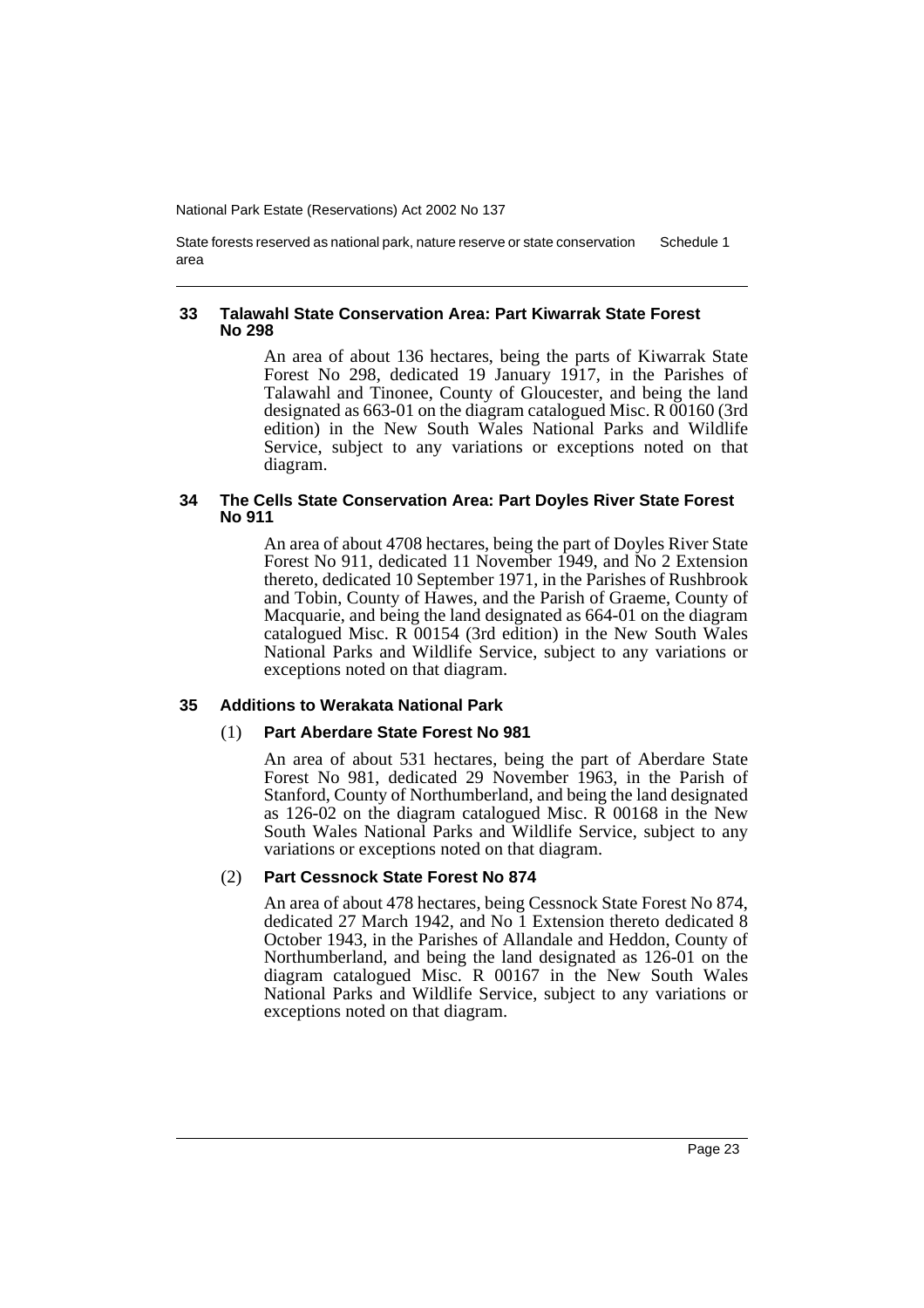Schedule 1 State forests reserved as national park, nature reserve or state conservation area

#### **36 Additions to Werrikimbe National Park**

#### (1) **Part Doyles River State Forest No 911**

An area of about 1309 hectares, being the parts of Doyles River State Forest No 911, No 3 Extension dedicated 18 July 1975, in the Parishes of Brassey and Kangaroo Flat, County of Vernon, and being the land designated as 42-01 on the diagrams catalogued Misc. R 00149 and Misc. R 00152 (3rd edition) in the New South Wales National Parks and Wildlife Service, subject to any variations or exceptions noted on that diagram.

### (2) **Part Mount Boss State Forest No 910**

An area of about 495 hectares, being the parts of Mount Boss State Forest No 910, dedicated 11 November 1949, and the part of No 3 Extension thereto, dedicated 19 May 1961, in the Parishes of Forbes and Morton, County of Macquarie, and being the land designated as 42-02 on the diagram catalogued Misc. R 00150 (3rd edition) in the New South Wales National Parks and Wildlife Service, subject to any variations or exceptions noted on that diagram.

### **37 Yarrahappini National Park**

### (1) **Part Way Way State Forest No 470**

An area of about 1478 hectares, being the part of Way Way State Forest No 470, dedicated 15 June 1917, and No 2 Extension thereto dedicated 7 February 1975, in the Parish of Warrell, County of Raleigh, and being the land designated as 181-01 on the diagram catalogued Misc. R 00146 (3rd edition) in the New South Wales National Parks and Wildlife Service, subject to any variations or exceptions noted on that diagram.

### (2) **Yarrahappini State Forest No 32**

An area of about 705 hectares, being Yarrahapinni State Forest No 32, dedicated 10 December 1913, and Nos 1 and 2 Extensions thereto dedicated 1 June 1917 and 30 April 1920 respectively, in the Parish of Yarrahapinni, County of Dudley, and being the land designated as 181-02 on the diagram catalogued Misc. R 00146 in the New South Wales National Parks and Wildlife Service, subject to any variations or exceptions noted on that diagram.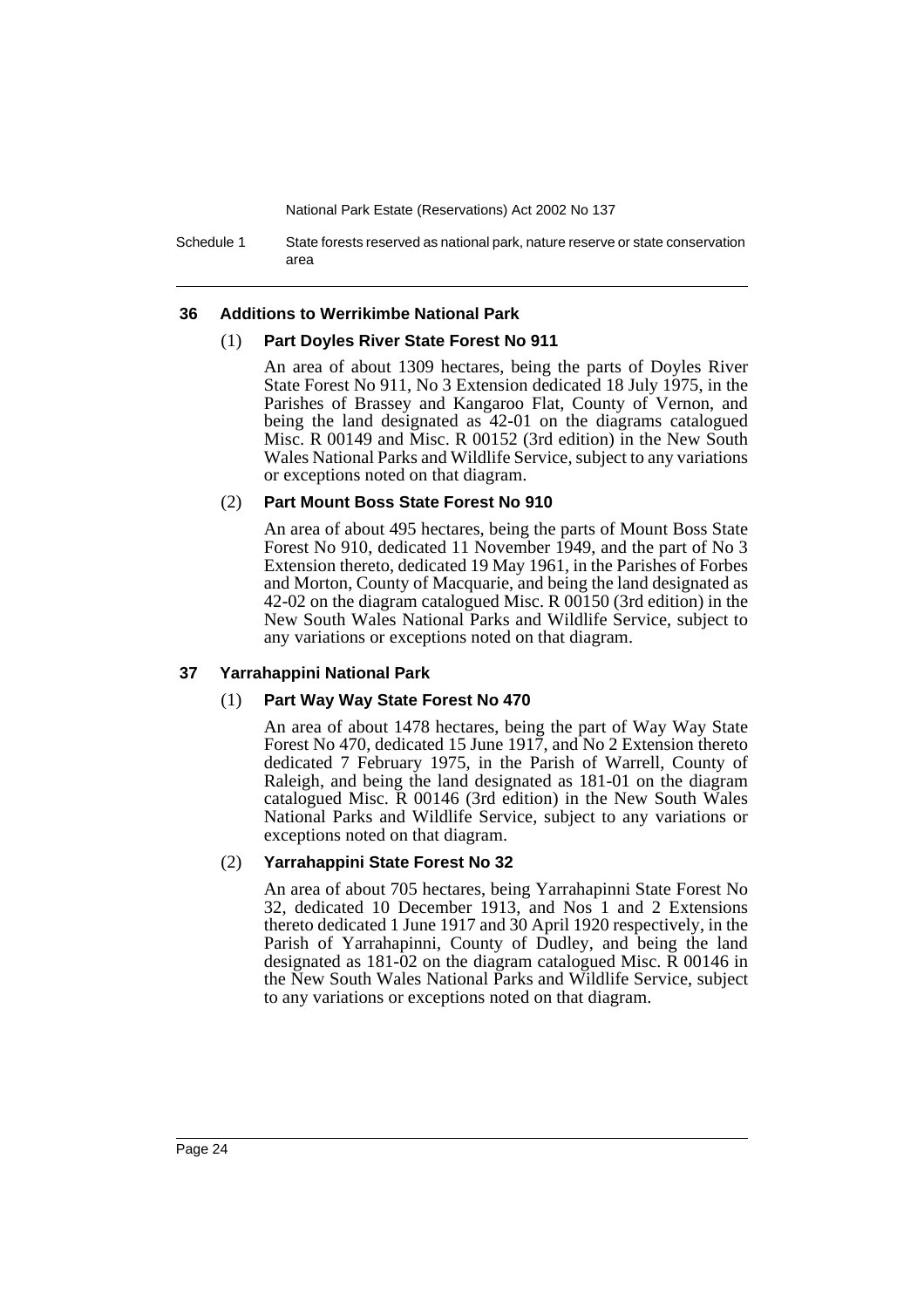State forests reserved as national park, nature reserve or state conservation area Schedule 1

# **Part 2 Upper North East Region**

### **38 Addition to Bindarri National Park: Part Orara West State Forest No 535**

An area of about 49 hectares, being the part of Orara West State Forest No 535, dedicated 3 August 1917, in the Parishes of Coff and Wongawanga, County of Fitzroy, and being the land designated as 131-02 on the diagram catalogued Misc. R 00136 in the New South Wales National Parks and Wildlife Service, subject to any variations or exceptions noted on that diagram.

#### **39 Bindarri State Conservation Area: Part Orara West State Forest No 535**

An area of about 434 hectares, being the parts of Orara West State Forest No 535, dedicated 3 August 1917, and the whole or the part of the extensions to that State forest listed hereunder (with their dedication dates shown in brackets) in the Parishes of Comlaroi and Ucombe, County of Fitzroy, and being the land designated as 653- 01 on the diagram catalogued Misc. R 00132 (3rd edition) in the New South Wales National Parks and Wildlife Service, subject to any variations or exceptions noted on that diagram.

The Extensions are:

No 1 (8 October 1920)

No 5 (26 January 1940)

No 7 (24 June 1949)

No 13 (29 January 1971).

### **40 Bungawalbin State Conservation Area: Part Bungawalbin State Forest No 152**

An area of about 71 hectares, being the part of Bungawalbin State Forest No 152, dedicated 24 June 1914, in the Parish of Ellangowan, County of Richmond, and being the land designated as 654-01 on the diagram catalogued Misc. R 00114 (3rd edition) in the New South Wales National Parks and Wildlife Service, subject to any variations or exceptions noted on that diagram.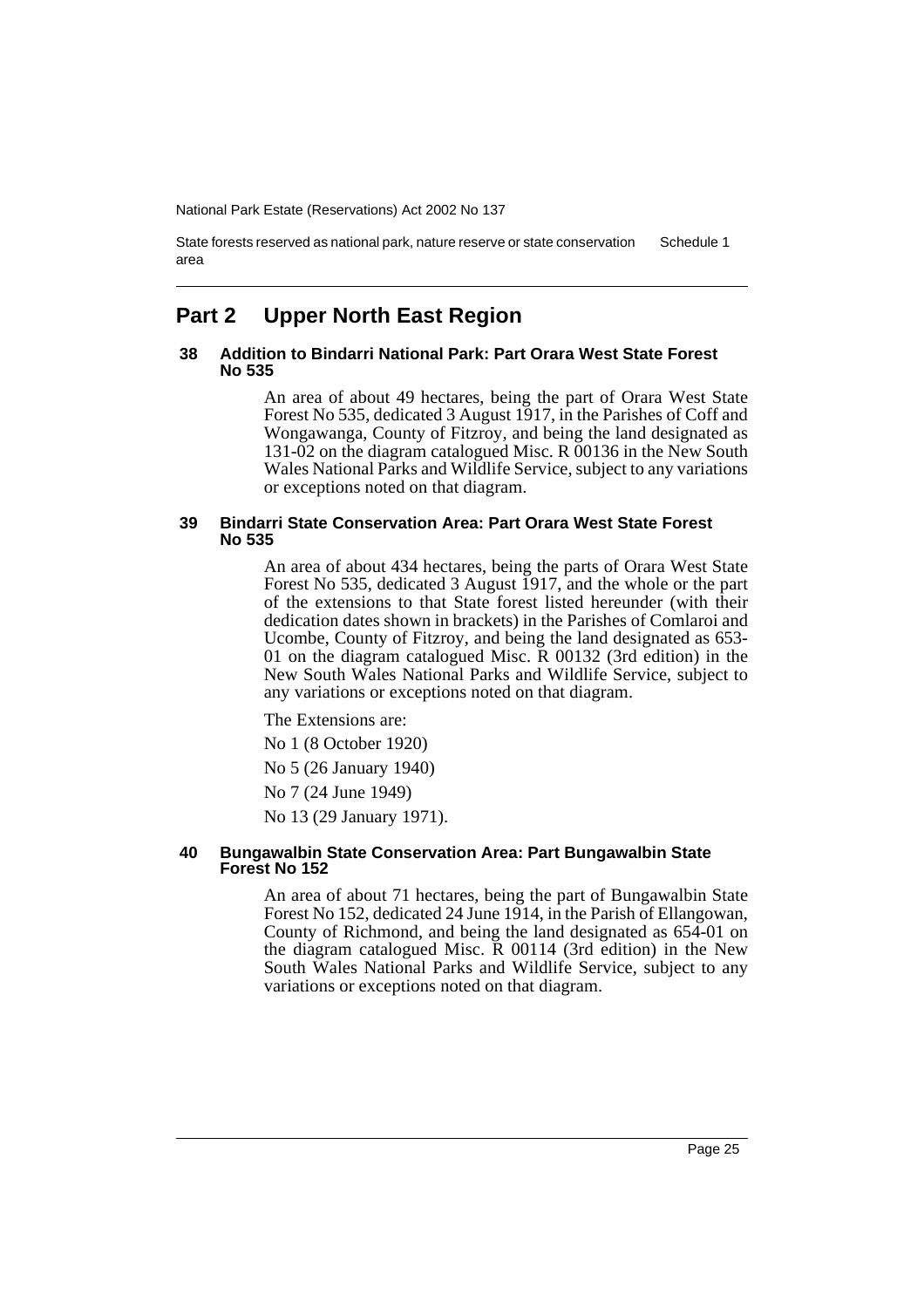Schedule 1 State forests reserved as national park, nature reserve or state conservation area

### **41 Addition to Byrnes Scrub Nature Reserve: Part Kangaroo River State Forest No 21**

An area of about 32 hectares, being the part of Kangaroo River State Forest No 21, dedicated 17 December 1913, in the Parish of Towallum, County of Fitzroy, and being the land designated as 763- 01 on the diagram catalogued Misc. R 00130 in the New South Wales National Parks and Wildlife Service, subject to any variations or exceptions noted on that diagram.

### **42 Addition to Capoompeta National Park: Part Forest Land State Forest No 529**

An area of about 397 hectares, being the part of Forest Land State Forest No 529, dedicated 27 July 1917, and the part of No 4 Extension thereto dedicated 23 January 1987, in the Parishes of Booroo and Capoompeta, County of Clive, and being the land designated as 138-01 on the diagram catalogued Misc. R 00119 in the New South Wales National Parks and Wildlife Service, subject to any variations or exceptions noted on that diagram.

### **43 Cataract National Park: Part Gilgurry State Forest No 315**

An area of about 1327 hectares, being the part of Gilgurry State Forest No 315, No 5 Extension dedicated 29 November 1985, in the Parish of Boorook, County of Buller, and being the land designated as 178-01 on the diagram catalogued Misc. R 00111 (3rd edition) in the New South Wales National Parks and Wildlife Service, subject to any variations or exceptions noted on that diagram.

### **44 Additions to Chaelundi National Park**

### (1) **Part Chaelundi State Forest No 996**

An area of about 4719 hectares, being the part of Chaelundi State Forest No 996, dedicated 14 September 1973, and the whole or the part of the extensions to that State forest listed hereunder (with their dedication dates shown in brackets) in the Parishes of Stanley and Sturt, County of Gresham, and being the land designated as 104-02 on the diagram catalogued Misc. R 00128 in the New South Wales National Parks and Wildlife Service, subject to any variations or exceptions noted on that diagram.

The Extensions are: No 2 (18 April 1975) No 3 (5 June 1981).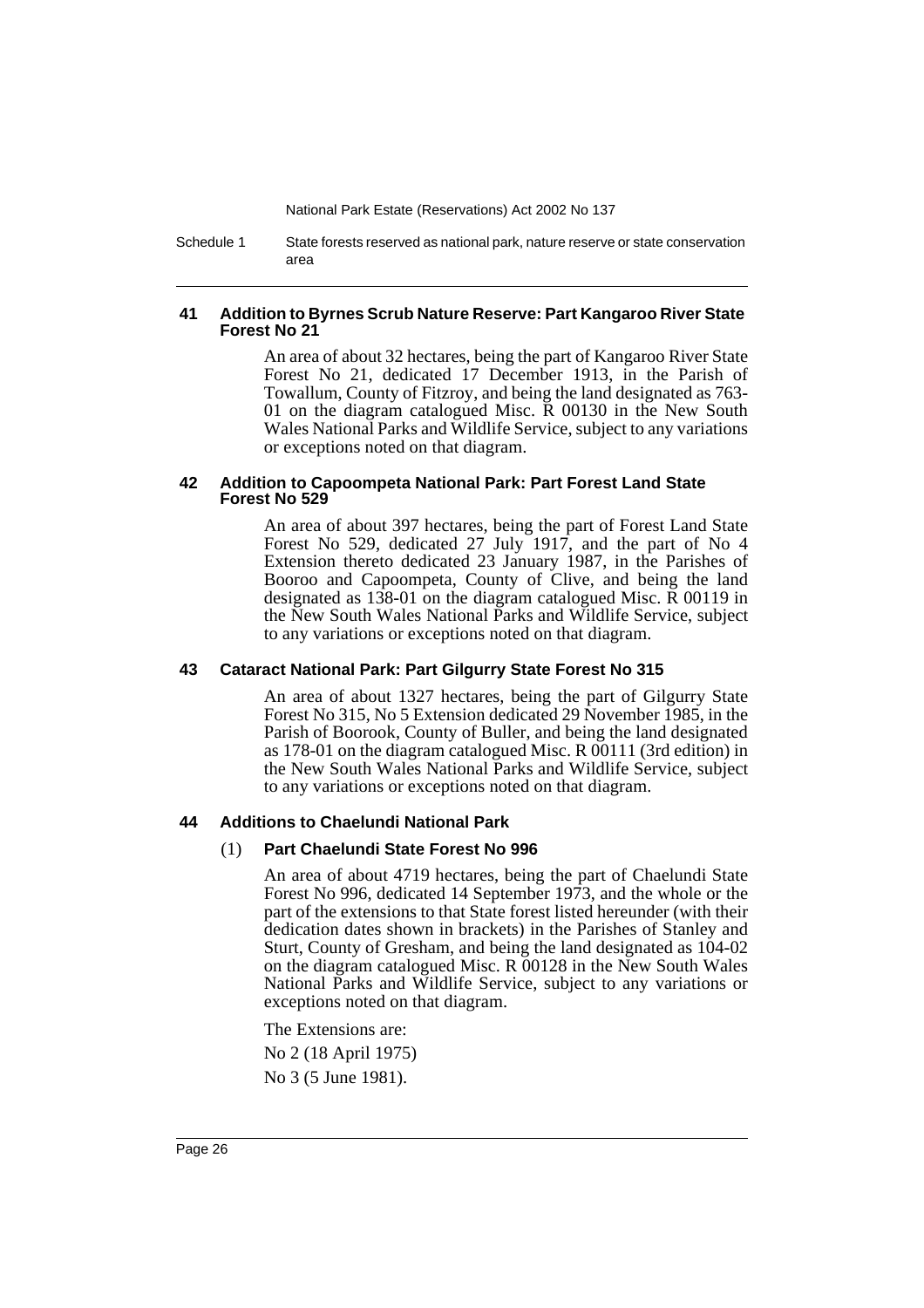State forests reserved as national park, nature reserve or state conservation area Schedule 1

#### (2) **Part Sheas Nob State Forest No 803**

An area of about 979 hectares, being the part of Sheas Nob State Forest No 803, dedicated 7 January 1927, and the part of No 3 Extension thereto, dedicated 15 May 1981, in the Parishes of Alder and Sturt, County of Gresham, and being the land designated as 104-01 on the diagram catalogued Misc. R 00128 (3rd edition) in the New South Wales National Parks and Wildlife Service, subject to any variations or exceptions noted on that diagram.

#### **45 Chaelundi State Conservation Area: Part Chaelundi State Forest No 996**

An area of about 83 hectares, being the part of Chaelundi State Forest No 996, No 1 Extension dedicated 21 February 1975, in the Parish of Marara West, County of Gresham, and being the land designated as 670-01 on the diagram catalogued Misc. R 00124 in the New South Wales National Parks and Wildlife Service, subject to any variations or exceptions noted on that diagram.

### **46 Chatsworth Hill State Conservation Area: Part Gibberagee State Forest No 19**

An area of about 510 hectares, being the part of Gibberagee State Forest No 19, No 8 Extension dedicated 22 November 1974, in the Parishes of Doubleduke and Woombah, County of Clarence, and being the land designated as 647-01 on the diagram catalogued Misc. R 00117 (3rd edition) in the New South Wales National Parks and Wildlife Service, subject to any variations or exceptions noted on that diagram.

### **47 Donnybrook Nature Reserve: Part Donnybrook State Forest No 1066**

An area of about 276 hectares, being the part of Donnybrook State Forest No 1066, dedicated 21 December 1990, in the Parish of Tarban, County of Clive, and being the land designated as 179-01 on the diagram catalogued Misc. R 00112 in the New South Wales National Parks and Wildlife Service, subject to any variations or exceptions noted on that diagram.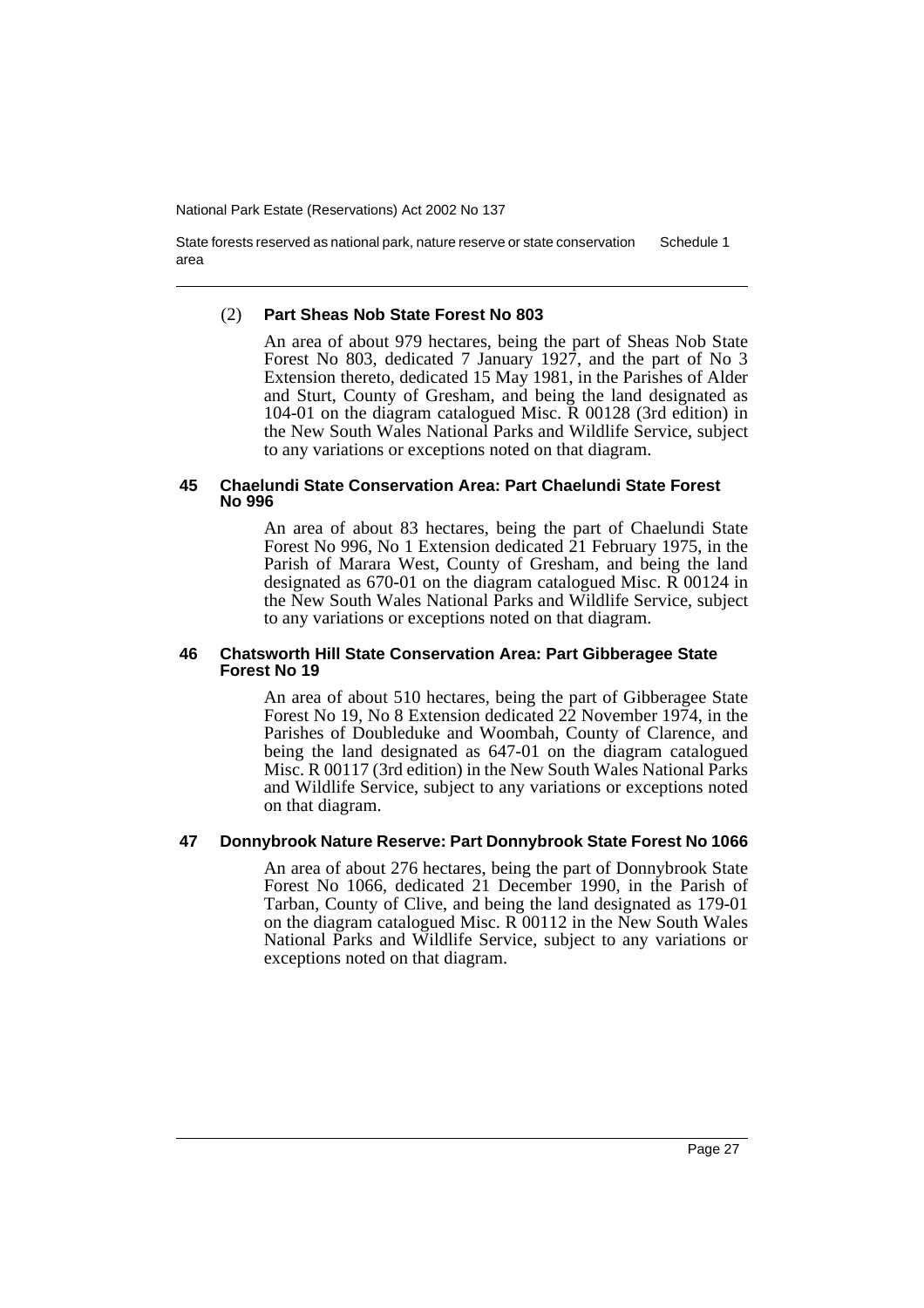Schedule 1 State forests reserved as national park, nature reserve or state conservation area

### **48 Addition to Fortis Creek National Park: Fortis Creek State Forest No 172**

An area of about 71 hectares, being Fortis Creek State Forest No 172, No 4 Extension dedicated 9 September 1983, in the Parish of Whiteman, County of Clarence, and being the land designated as 106-01 on the diagram catalogued Misc. R 00115 (3rd edition) in the New South Wales National Parks and Wildlife Service, subject to any variations or exceptions noted on that diagram.

### **49 Addition to Gibraltar Range National Park: Part Moogem State Forest No 614**

An area of about 61 hectares, being the part of Moogem State Forest No 614, dedicated 21 December 1917, and the part of No 1 Extension thereto dedicated 24 March 1921, in the Parish of Binny, County of Clive, and being the land designated as 12-01 on the diagram catalogued Misc. R 00121 (3rd edition) in the New South Wales National Parks and Wildlife Service, subject to any variations or exceptions noted on that diagram.

### **50 Additions to Guy Fawkes River National Park**

### (1) **Part Brother State Forest No 311**

An area of about 66 hectares, being the parts of Brother State Forest No 311, No 1 Extension dedicated 12 March 1920, in the Parish of Newton Boyd, County of Gresham, and being the land designated as 13-02 on the diagram catalogued Misc. R 00122 in the New South Wales National Parks and Wildlife Service, subject to any variations or exceptions noted on that diagram.

### (2) **Part London Bridge State Forest No 309**

An area of about 28 hectares, being the part of London Bridge State Forest No 309, No 3 Extension dedicated 21 June 1985, in the Parish of Henry, County of Gresham, and being the land designated as 13- 03 on the diagram catalogued Misc. R 00127 in the New South Wales National Parks and Wildlife Service, subject to any variations or exceptions noted on that diagram.

### (3) **Part Oakwood State Forest No 555**

An area of about 883 hectares, being the parts of Oakwood State Forest No 555, dedicated 12 October 1917, and the whole or the part of the extensions to that State forest listed hereunder (with their dedication dates shown in brackets) in the Parishes of Oakwood, Sara and Willy, County of Gresham, and being the land designated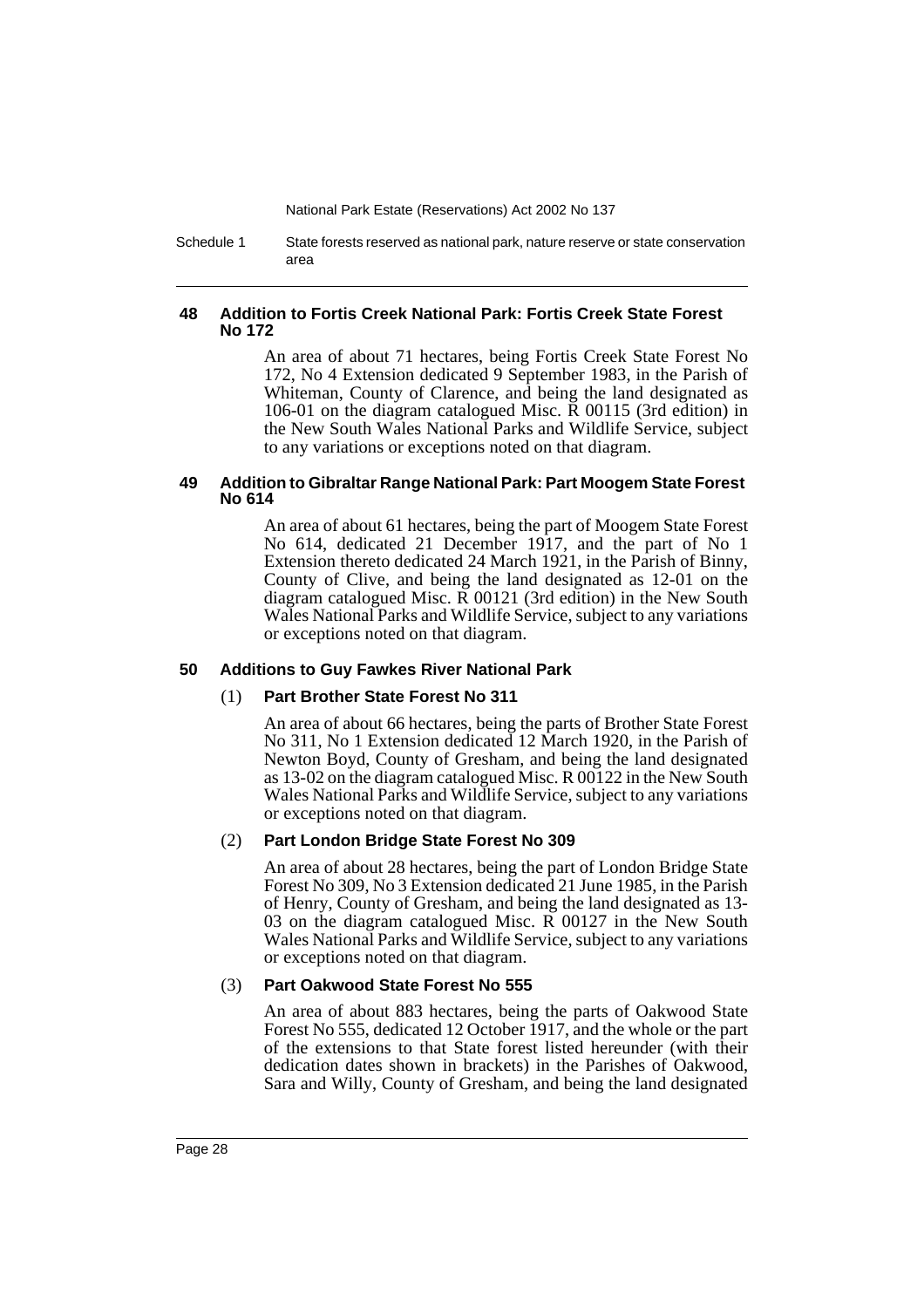State forests reserved as national park, nature reserve or state conservation area Schedule 1

> as 13-01 on the diagram catalogued Misc. R 00127 (3rd edition) in the New South Wales National Parks and Wildlife Service, subject to any variations or exceptions noted on that diagram.

The Extensions are:

No 4 (12 August 1983)

No 5 (16 January 1987).

#### **51 Guy Fawkes River State Conservation Area: Part Chaelundi State Forest No 996**

An area of about 2470 hectares, being the part of Chaelundi State Forest No 996, dedicated 14 September 1973, and No 4 Extension thereto, dedicated 5 June 1981, in the Parishes of Broadmeadows, Chaelundi, Grafton and Nullama, County of Gresham, and being the land designated as 669-01 on the diagrams catalogued Misc. R 00124 and Misc. R 00129 in the New South Wales National Parks and Wildlife Service, subject to any variations or exceptions noted on that diagram.

### **52 Jackywalbin State Conservation Area: Part Doubleduke State Forest No 15**

An area of about 661 hectares, being the part of Doubleduke State Forest No 15, dedicated 3 December 1913, and the part of No 1 Extension thereto dedicated 29 July 1921, in the Parishes of Donaldson and Doubleduke, County of Richmond, and being the land designated as 649-01 on the diagram catalogued Misc. R 00116 (3rd edition) in the New South Wales National Parks and Wildlife Service, subject to any variations or exceptions noted on that diagram.

### **53 Kooyong State Conservation Area: Part Gibberagee State Forest No 19**

An area of about 753 hectares, being the part of Gibberagee State Forest No 19, No 7 Extension dedicated 20 September 1974, in the Parish of Richmond, County of Clarence, and being the land designated as 650-01 on the diagram catalogued Misc. R 00115 in the New South Wales National Parks and Wildlife Service, subject to any variations or exceptions noted on that diagram.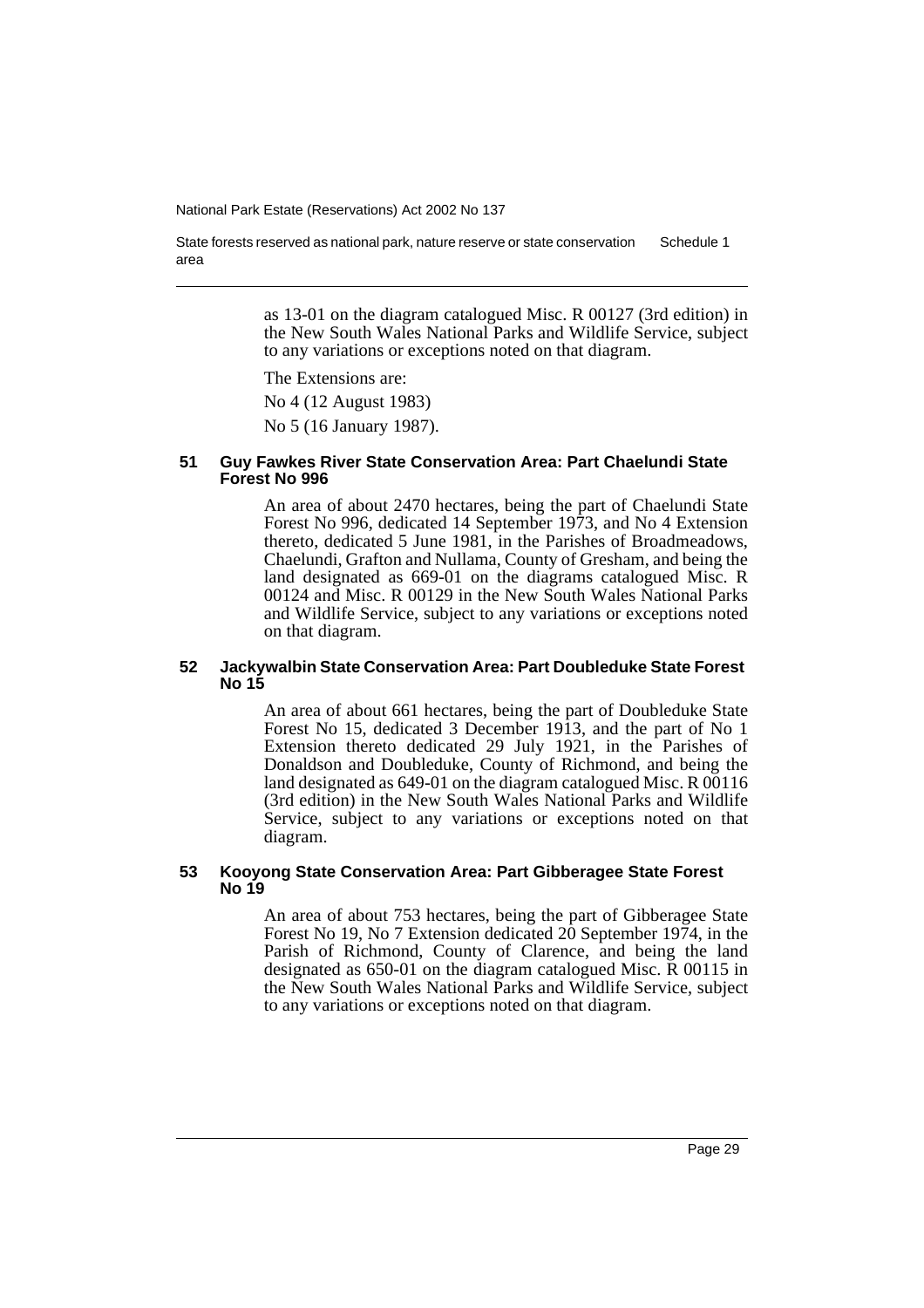Schedule 1 State forests reserved as national park, nature reserve or state conservation area

### **54 Additions to Mann River Nature Reserve**

#### (1) **Part Brother State Forest No 311**

An area of about 305 hectares, being the parts of Brother State Forest No 311, dedicated 5 January 1917 and the part of No 3 Extension thereto dedicated 9 March 1923, in the Parishes of Mann and The Brothers, County of Gough, and being the land designated as 569-02 on the diagram catalogued Misc. R 00122 in the New South Wales National Parks and Wildlife Service, subject to any variations or exceptions noted on that diagram.

### (2) **Part Mount Mitchell State Forest No 308**

An area of about 230 hectares, being the part of Mount Mitchell State Forest No 308, dedicated 2 March 1917, in the Parish of Diehard, County of Gough, and being the land designated as 569-01 on the diagram catalogued Misc. R 00122 in the New South Wales National Parks and Wildlife Service, subject to any variations or exceptions noted on that diagram.

### **55 Mount Hyland State Conservation Area: Part Hyland State Forest No 659**

An area of about 293 hectares, being the part of Hyland State Forest No 659, dedicated 8 November 1918, in the Parish of Hyland, County of Fitzroy, and being the land designated as 659-01 on the diagram catalogued Misc. R 00131 in the New South Wales National Parks and Wildlife Service, subject to any variations or exceptions noted on that diagram.

#### **56 Addition to Mount Warning National Park: Part Wollumbin State Forest No 357**

An area of about 75 hectares, being the part of Wollumbin State Forest No 357, dedicated 23 February 1917, in the Parish of Burrell, County of Rous, and being the land designated as 24-01 on the diagram catalogued Misc. R 00110 in the New South Wales National Parks and Wildlife Service, subject to any variations or exceptions noted on that diagram.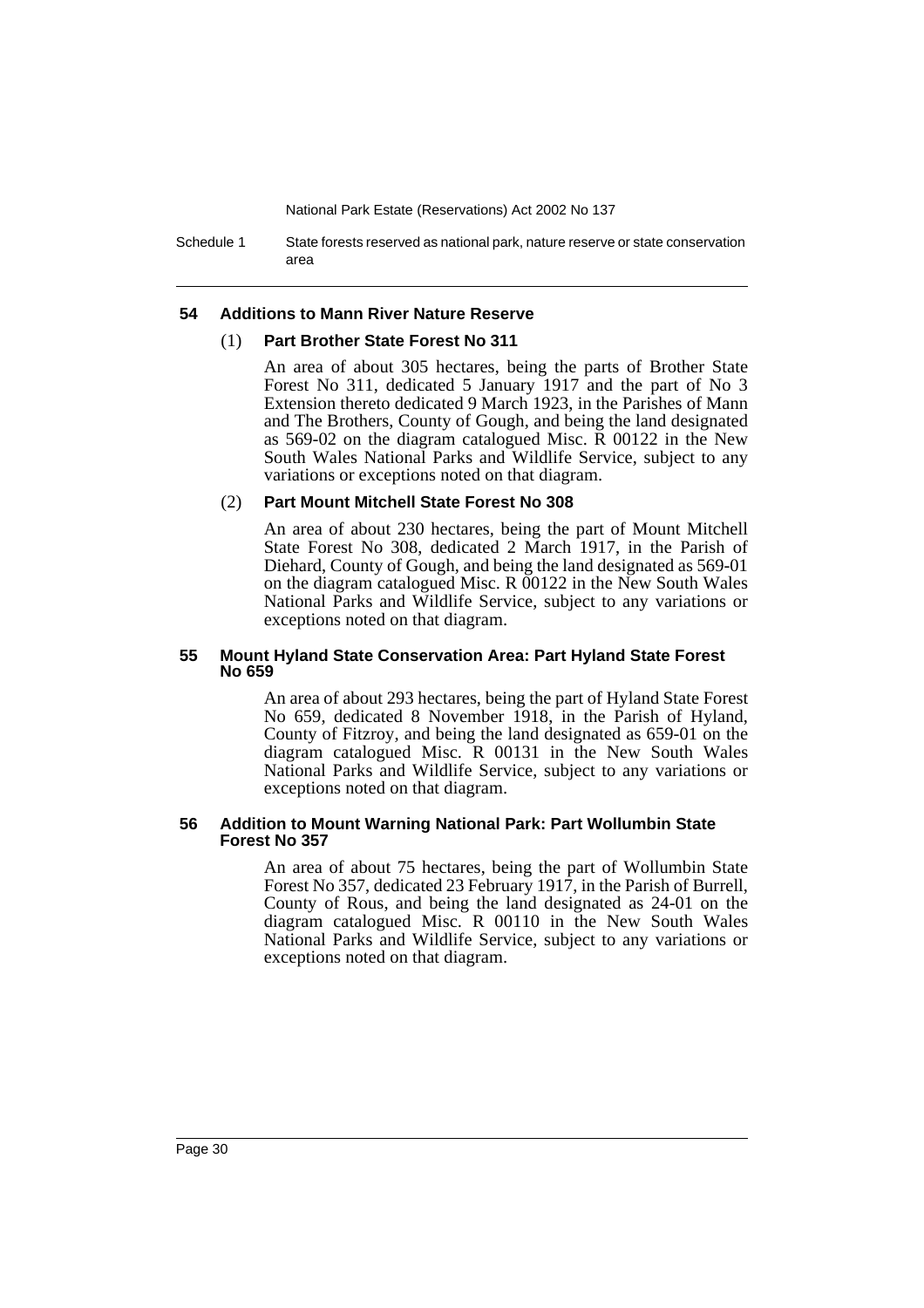State forests reserved as national park, nature reserve or state conservation area Schedule 1

#### **57 Addition to Nymboida National Park: Part Dalmorton State Forest No 814**

An area of about 2948 hectares, being the parts of Dalmorton State Forest No 814, No 4 Extension and the part of Dalmorton State Forest No 814, No 5 Extension dedicated 11 March 1977 and 2 May 1980 respectively, in the Parishes of Barool, Cowan, and Wellington, County of Gresham, and being the land designated as 109-01 on the diagram catalogued Misc. R 00123 (3rd edition) in the New South Wales National Parks and Wildlife Service, subject to any variations or exceptions noted on that diagram.

#### **58 Nymboida State Conservation Area: Part Dalmorton State Forest No 814**

An area of about 528 hectares, being the part of Dalmorton State Forest No 814, No 4 Extension dedicated 11 March 1977, in the Parish of Cowan, County of Gresham, and being the land designated as 662-01 on the diagram catalogued Misc. R 00123 (3rd edition) in the New South Wales National Parks and Wildlife Service, subject to any variations or exceptions noted on that diagram.

### **59 Addition to Ramornie National Park: Part Ramornie State Forest No 660**

An area of about 147 hectares, being the part of Ramornie State Forest No 660, dedicated 31 October 1919, in the Parish of Ross, County of Fitzroy, and being the land designated as 150-01 on the diagram catalogued Misc. R 00125 in the New South Wales National Parks and Wildlife Service, subject to any variations or exceptions noted on that diagram.

### **60 Timbarra National Park: Part Girard State Forest No 303**

An area of about 1772 hectares, being Girard State Forest No 303, No 15 Extension dedicated 20 April 1990, in the Parish of Cavendish, County of Clive, and being the land designated as 180- 01 on the diagram catalogued Misc. R 00113 (3rd edition) in the New South Wales National Parks and Wildlife Service, subject to any variations or exceptions noted on that diagram.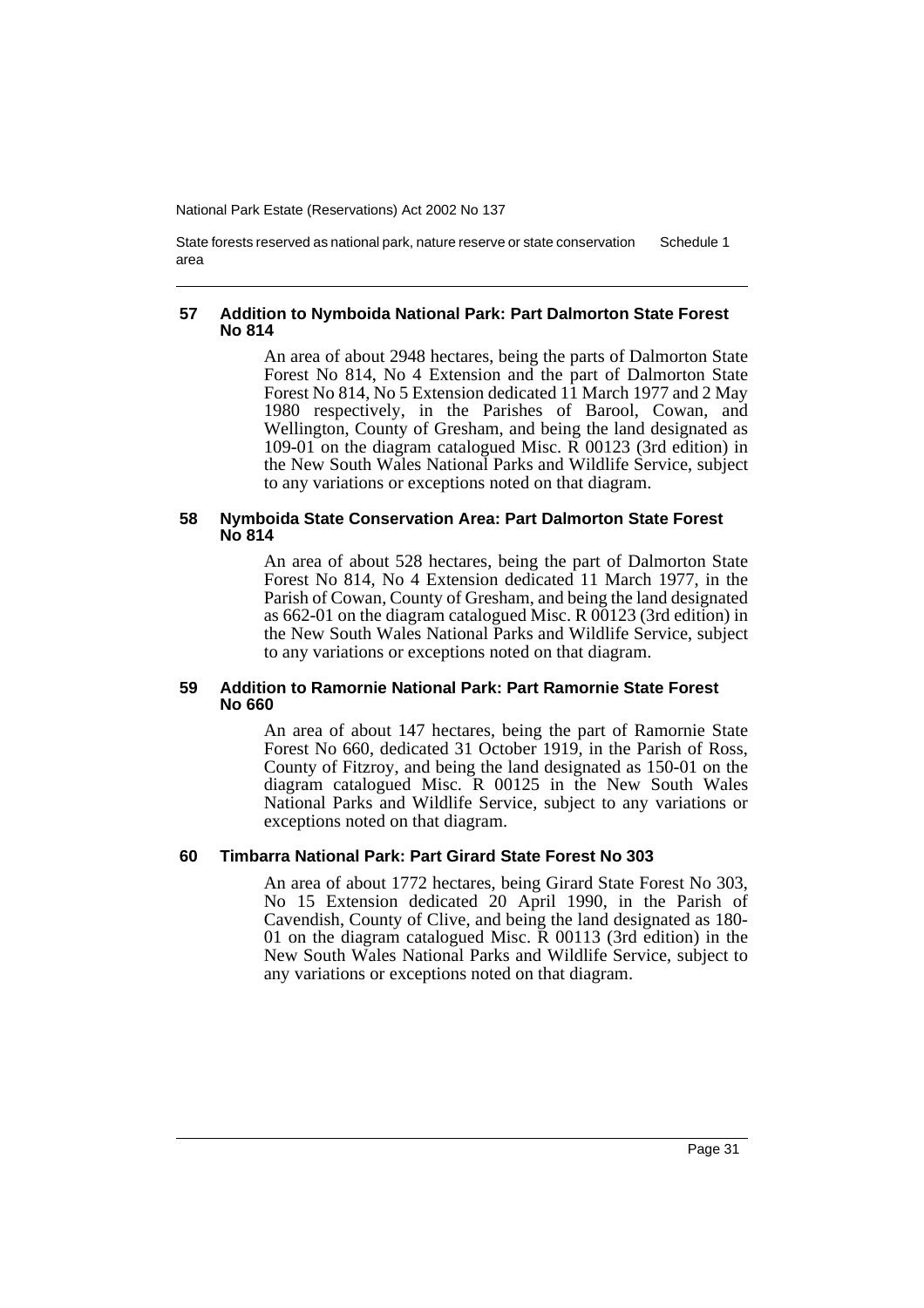Schedule 1 State forests reserved as national park, nature reserve or state conservation area

### **61 Toonumbar State Conservation Area: Part Unumgar State Forest No 540**

An area of about 128 hectares, being the part of Unumgar State Forest No 540, dedicated 10 August 1917, in the Parish of Sherwood, County of Rous, and being the land designated as 652- 01 on the diagram catalogued Misc. R 00133 in the New South Wales National Parks and Wildlife Service, subject to any variations or exceptions noted on that diagram.

### **62 Additions to Washpool National Park**

### (1) **Part Billilimbra State Forest No 815**

An area of about 738 hectares, being the whole or the part of the extensions to Billilimbra State forest No 815 listed hereunder (with their dedication dates shown in brackets) in the Parish of Malara, County of Drake, and being the land designated as 61-02 on the diagram catalogued Misc. R 00120 in the New South Wales National Parks and Wildlife Service, subject to any variations or exceptions noted on that diagram.

The Extensions are:

No 1 (16 November 1979)

No 5 (14 September 1990).

### (2) **Part Forest Land State Forest No 529**

An area of about 2735 hectares, being the parts of Forest Land State Forest No 529, dedicated 27 July 1917, and the parts of No 3 Extension thereto dedicated 13 December 1985, in the Parishes of Bluff Land, Forest Land, Goolamanger, Jondol, Morven and Wunglebong, County of Clive, and being the land designated as 61- 01 on the diagrams catalogued Misc. R 00118 (3rd edition) and Misc. R 00119 (3rd edition) in the New South Wales National Parks and Wildlife Service, subject to any variations or exceptions noted on that diagram.

### (3) **Part Spirabo State Forest No 321**

An area of about 604 hectares, being the part of Spirabo State Forest No 321, dedicated 6 December 1918, and the whole or the part of the extensions to that State forest listed hereunder (with their dedication dates shown in brackets) in the Parishes of Bajimba, Farnell, Moogem and Morven, County of Clive, and being the land designated as 61-03 on the diagram catalogued Misc. R 00119 in the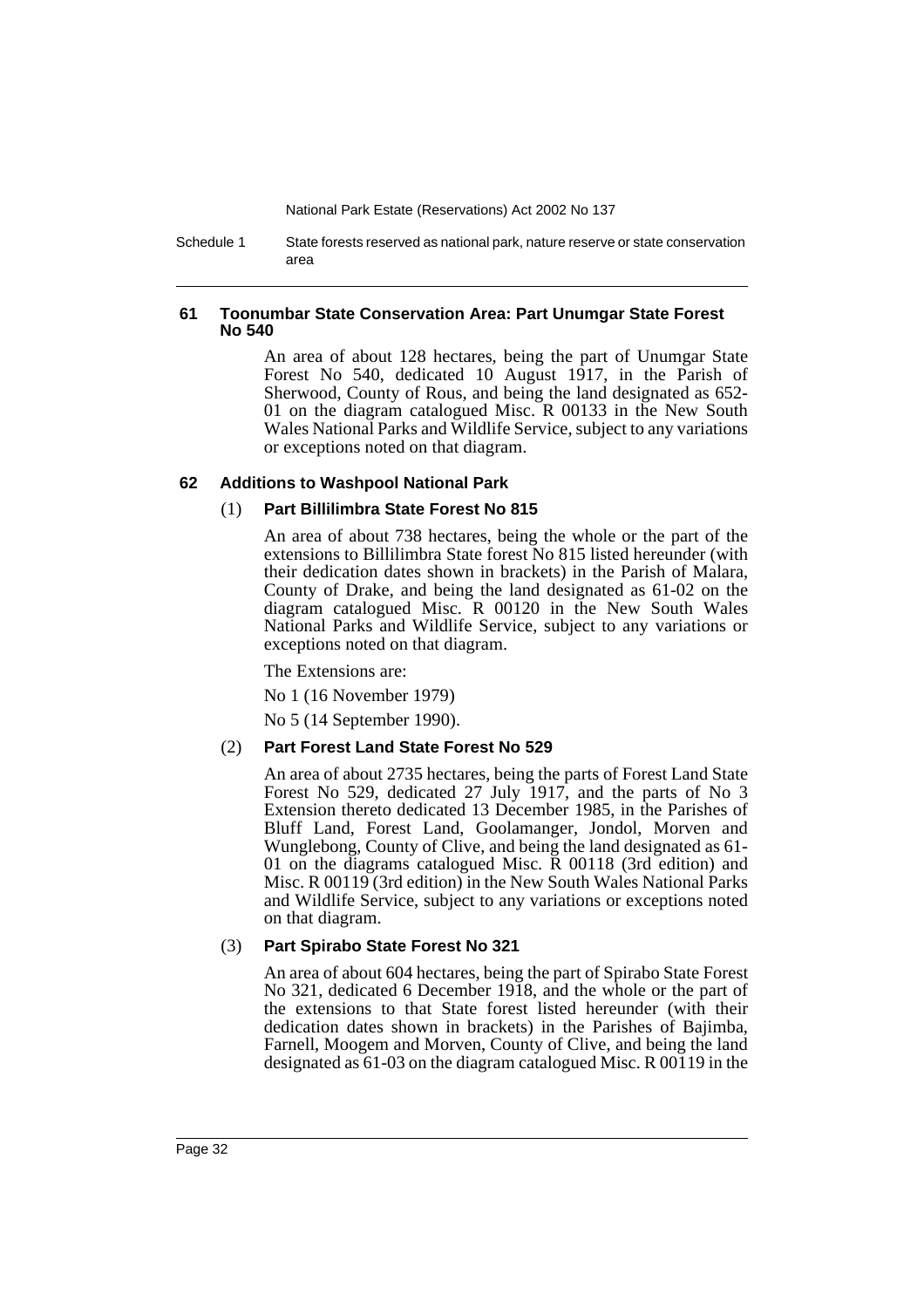State forests reserved as national park, nature reserve or state conservation area Schedule 1

> New South Wales National Parks and Wildlife Service, subject to any variations or exceptions noted on that diagram.

The Extensions are:

No 4 (5 June 1925)

No 9 (1 September 1989).

### **63 Washpool State Conservation Area: Part Spirabo State Forest No 321**

An area of about 246 hectares, being the part of Spirabo State Forest No 321, dedicated 6 December 1918, and the whole or the part of the extensions to that State forest listed hereunder (with their dedication dates shown in brackets) in the Parishes of Goolamanger and Morven, County of Clive, and being the land designated as 665- 01 on the diagram catalogued Misc. R 00119 (3rd edition) in the New South Wales National Parks and Wildlife Service, subject to any variations or exceptions noted on that diagram.

The Extensions are:

No 2 (1 February 1924)

No 3 (20 June 1924)

No 5 (22 August 1930).

### **64 Additions to Yuraygir National Park**

### (1) **Part Candole State Forest No 24**

An area of about 304 hectares, being the part of Candole State Forest No 24, No 2 Extension and the part of Candole State Forest No 24, No 3 Extension dedicated 5 September 1930 and 2 January 1981 respectively, in the Parish of Scope, County of Clarence, and being the land designated as 40-01 on the diagram catalogued Misc. R 00126 in the New South Wales National Parks and Wildlife Service, subject to any variations or exceptions noted on that diagram.

### (2) **Part Newfoundland State Forest No 827**

An area of about 245 hectares, being the part of Newfoundland State Forest No 827, No 11 Extension dedicated 13 February 1981, in the Parish of Scope, County of Clarence, and being the land designated as 40-02 on the diagram catalogued Misc. R 00126 in the New South Wales National Parks and Wildlife Service, subject to any variations or exceptions noted on that diagram.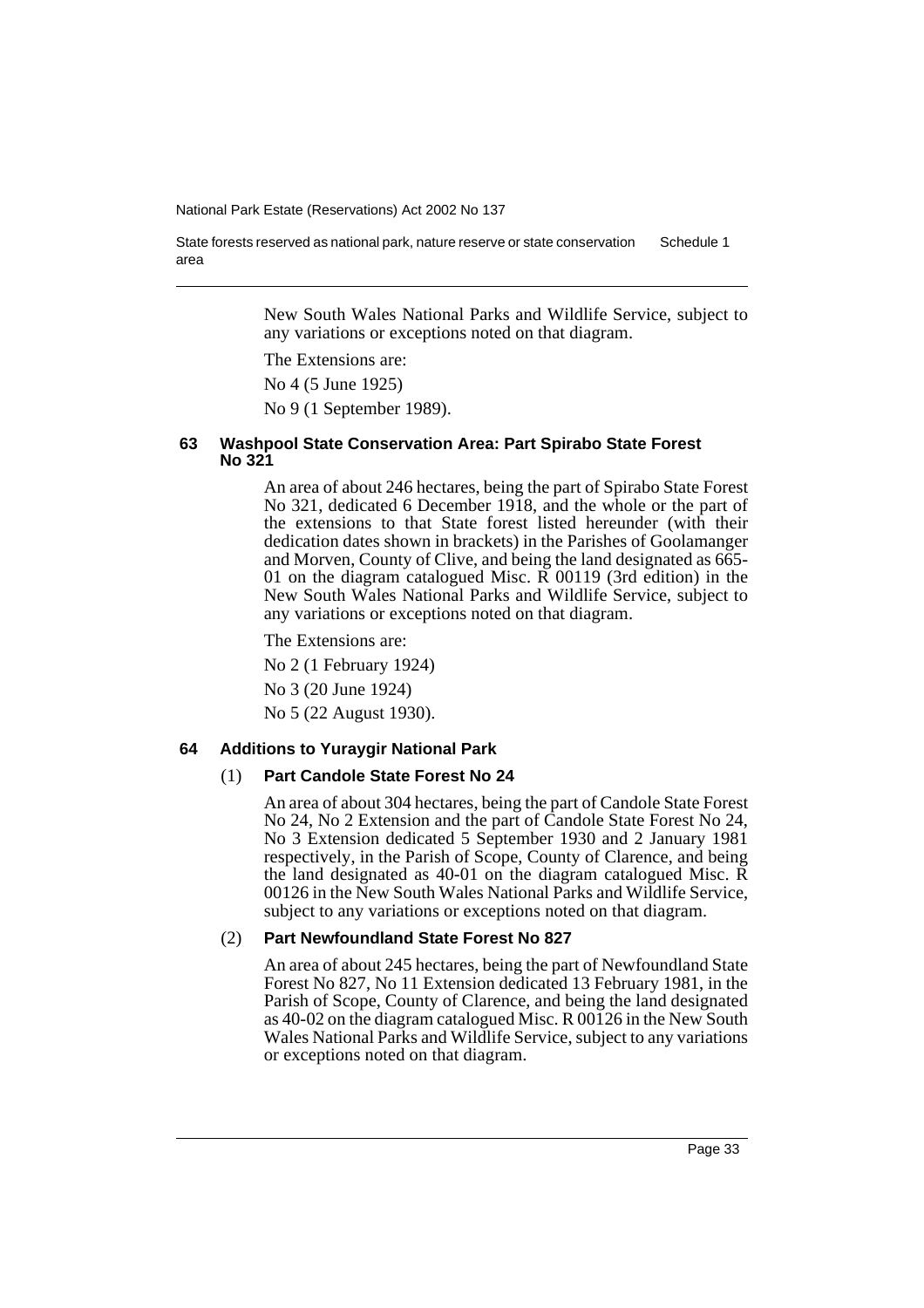Schedule 2 Crown lands reserved as national park, nature reserve or state conservation area

# **Schedule 2 Crown lands reserved as national park, nature reserve or state conservation area**

(Section 6)

# **Part 1 General**

### **Division 1 Lower North East Region**

### **1 Curracabundi State Conservation Area**

County Hawes, Parish Curracabundi, LGA Gloucester, 729.2 hectares, being lot 43, DP 753692.

### **2 Additions to Oxley Wild Rivers National Park**

- (1) County Vernon, Parish Kangaroo Flat, LGA Walcha, 1518 hectares, being lot 14, DP 756485.
- (2) County Vernon, Parish Macleay, LGA Walcha, 1172 hectares, being lot 6, DP 756488.
- (3) County Vernon, Parish Mooraback, LGA Walcha, about 3514 hectares, being lots 3 and 5, DP 756490.

### **3 Addition to Willi Willi National Park**

County Dudley, Parish Panton, LGA Kempsey, 490.1 hectares, being lot 61, DP 752424.

### **Division 2 Upper North East Region**

### **4 Additions to Guy Fawkes River National Park**

- (1) County Clarke, Parish Allingham, LGA Guyra, 220.96 hectares, being lot 41, DP 751434.
- (2) County Clarke, Parish Blythe, LGA Guyra, 62.83 hectares, being lot 3, DP 751440.
- (3) County Clarke, Parish Brown, LGA Guyra, about 1843 hectares, being lots 2, 13, 14,15 and 16, DP 751441.
- (4) County Clarke, Parish Dale, LGA Guyra, about 7074 hectares, being lots 1, 2, 3, 5 and 6, DP 751448, excluding TSR 52968, notified 30 August 1918.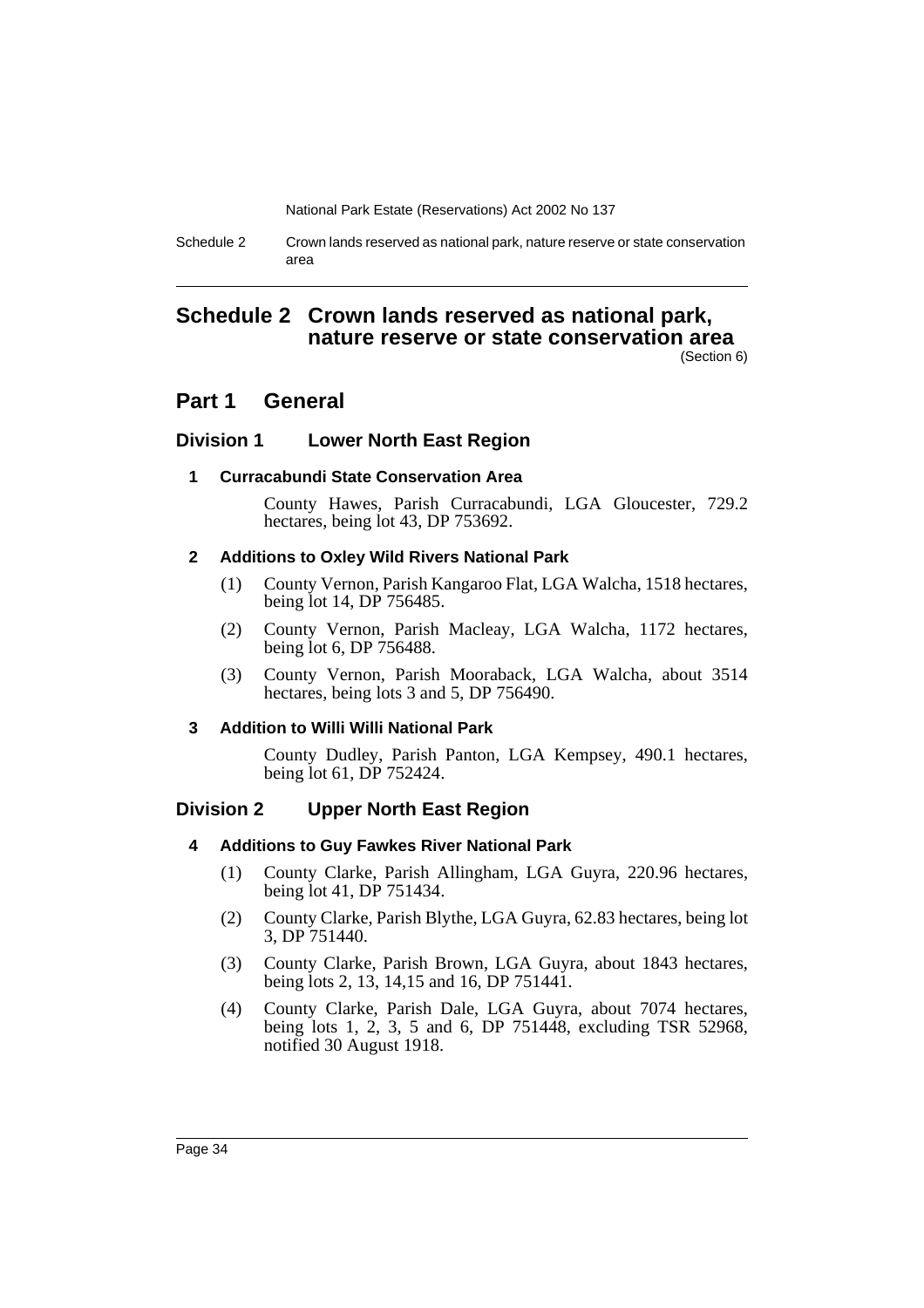Crown lands reserved as national park, nature reserve or state conservation area Schedule 2

- (5) County Clarke, Parish Falls, LGA Guyra, about 1614 hectares, being lots 1 and 15, DP 751453.
- (6) County Clarke, Parish Guy Fawkes, LGA Guyra, about 465 hectares, being lot 53, DP 751456.
- (7) County Clarke, Parish Marengo, LGA Guyra, 1186 hectares, being lot 8, DP 751463.
- (8) County Clarke, Parish Mitchell, LGA Guyra, about 3685 hectares, being lots 16 and 17, DP 751464.
- (9) County Clarke, Parish Mount Ross, LGA Guyra, 1868.87 hectares, being lots 3 and 4, DP 751465.

#### **5 Additions to Nymboida National Park**

- (1) County Gresham, Parish Barool, LGA Severn, about 2732 hectares, being lot 6, DP 753507.
- (2) County Gresham, Parish Cowan, LGA Pristine Waters, about 814 hectares, being the remainder of lot 2, DP 753516 not dedicated as part of Dalmorton State Forest No 814, No 4 Extension, notified in Gazette No 25 on 11 March 1977.

### **6 Additions to Washpool National Park**

- (1) County Clive, Parish Binny, LGA Severn, 730.4 hectares, being lots 1 and 30, DP 751494.
- (2) County Clive, Parish Moogem, LGA Severn, 514.8 hectares, being lot 61, DP 751530.
- (3) County Drake, Parish Malara, LGA Tenterfield, about 72 hectares, being the remainder of lot 11, DP 752382 not dedicated as Billilimbra State Forest No 815, No 5 Extension, notified in Gazette No 113 on 14 September 1990.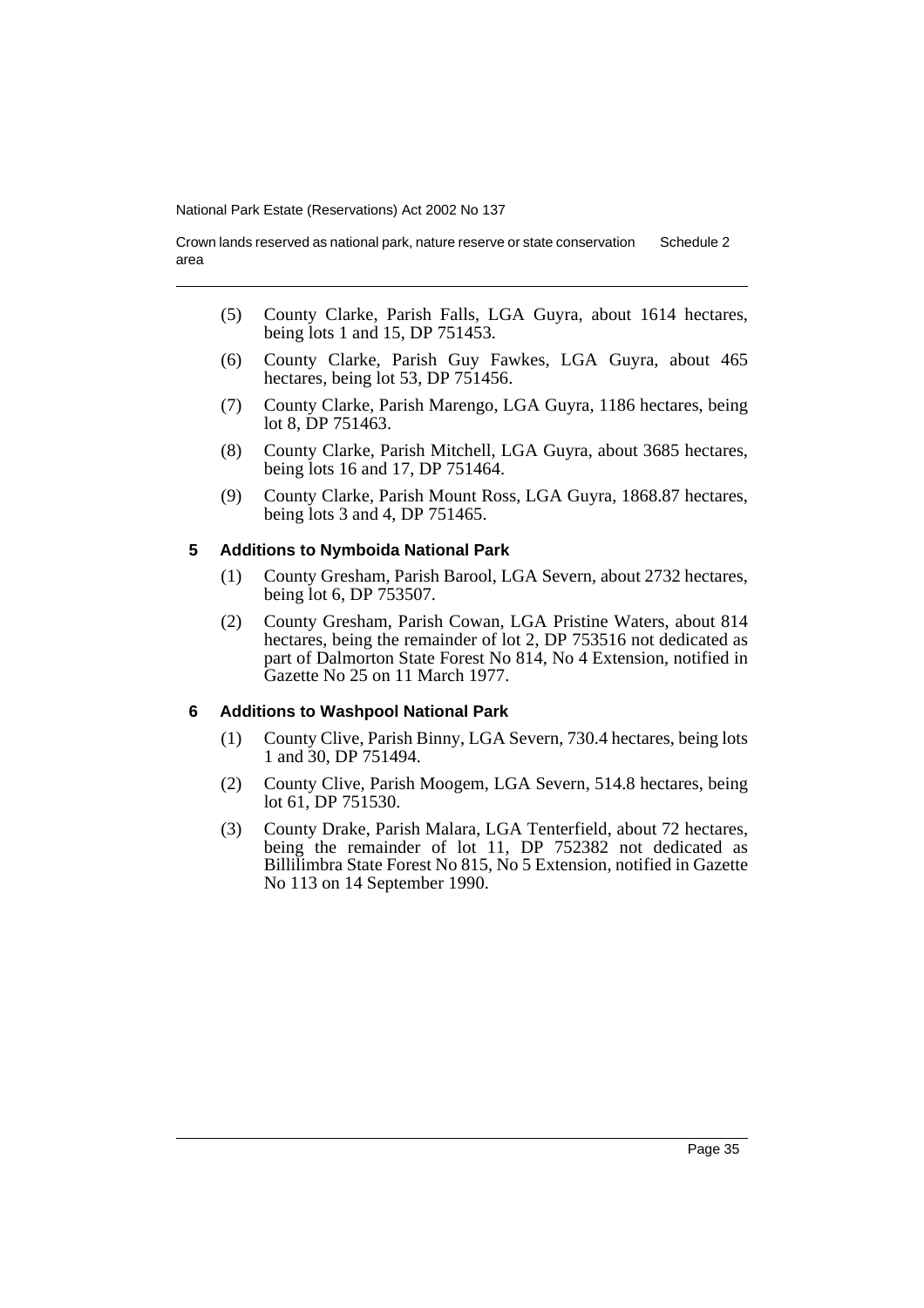Schedule 2 Crown lands reserved as national park, nature reserve or state conservation area

### **Part 2 Crown reserves reserved as state conservation areas**

### **Division 1 Lower North East Region**

### **7 Barrington Tops State Conservation Area**

An area of about 445 hectares, being the area dedicated as Bradley Crown Reserve by the *Forestry and National Park Estate Act 1998* and described in clause 3 of Part 2 of Schedule 4 to that Act.

### **8 Polblue State Conservation Area**

An area of about 7810 hectares, being the area dedicated as Polblue Crown Reserve by the *Forestry and National Park Estate Act 1998* and described clause 2 of Part 2 to Schedule 4 to that Act.

### **Division 2 Upper North East Region**

### **9 Banyabba State Conservation Area**

- (1) An area of about 3070 hectares, being the area dedicated as Banyabba Crown Reserve by the *Forestry and National Park Estate Act 1998* and described in clause 7 of Part 3 of Schedule 4 to that Act.
- (2) An area of about 191 hectares, being the area dedicated as Teagan Crown Reserve by the *Forestry and National Park Estate Act 1998* and described in clause 4 of Part 2 of Schedule 4 to that Act.

### **10 Bundjalung State Conservation Area**

An area of about 4870 hectares, being the area dedicated as Bundjalung Crown Reserve by the *Forestry and National Park Estate Act 1998* and described in clause 5 of Part 3 of Schedule 4 to that Act.

#### **11 Bungawalbin State Conservation Area**

An area of about 114 hectares, being Reserve 1002887, Parish Bungawalbin, County Richmond, reserved by Gazette notification on 17 December 1999, Folio 12001.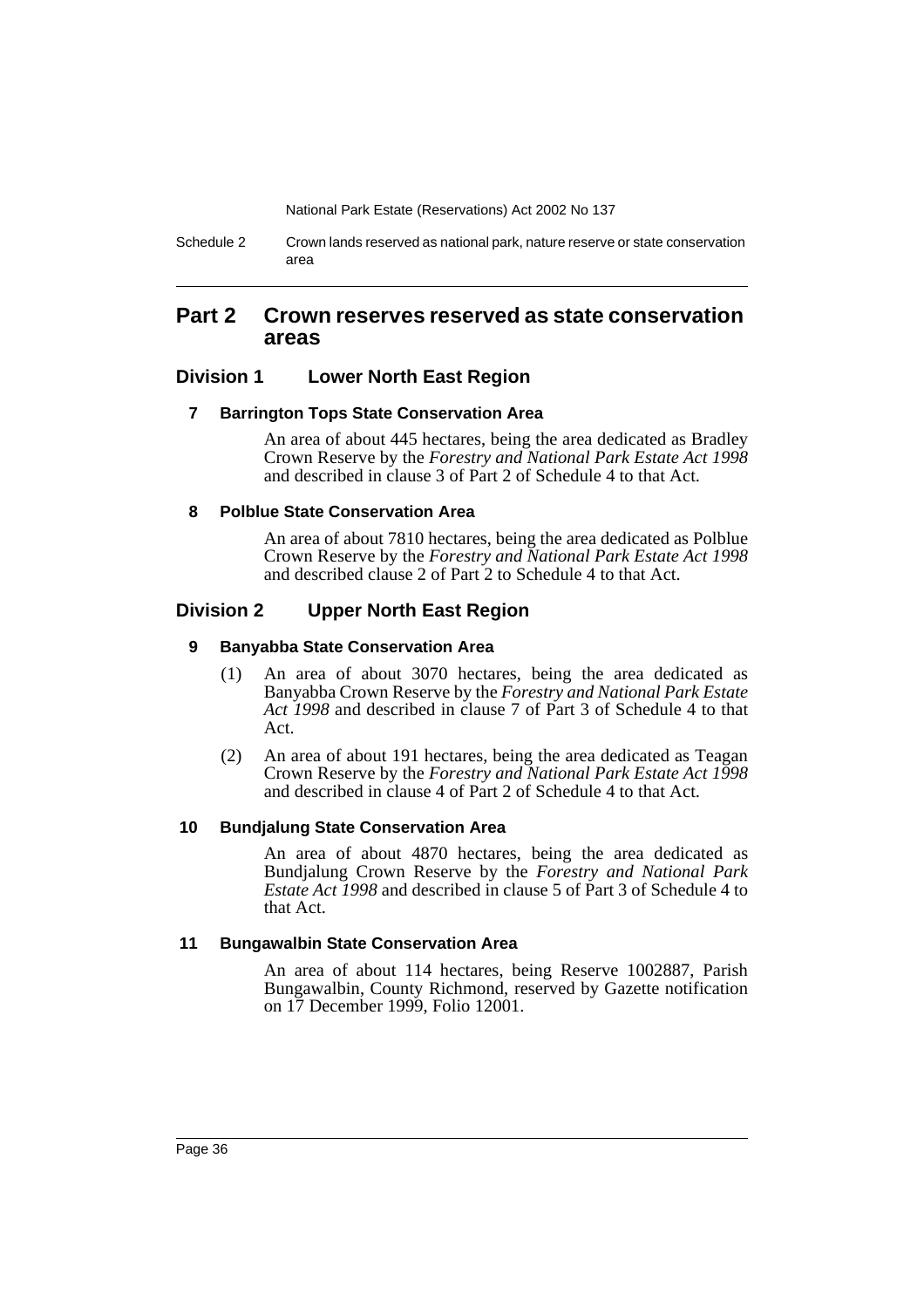Crown lands reserved as national park, nature reserve or state conservation area Schedule 2

### **12 Corymbia State Conservation Area**

An area of about 495 hectares, being the area dedicated as Corymbia Crown Reserve by the *Forestry and National Park Estate Act 1998* and described in clause 6 of Part 3 of Schedule 4 to that Act.

### **13 Currys Gap State Conservation Area**

An area of about 227 hectares, being Reserve 1002896, Parish Tenterfield, County Clive, reserved by Gazette notification on 17 December 1999, Folio 11999.

### **14 Gurranang State Conservation Area**

An area of about 111 hectares, being Reserve 1002888, Parish Stuart, County Clarence, reserved by Gazette notification on 17 December 1999, Folio 12001.

### **15 Laurence Road State Conservation Area**

An area of 440.04 hectares, being Reserve 1002891, Parishes Banyabba and Lawrence, County Clarence, reserved by Gazette notification on 17 December 1999, Folio 12002.

### **16 Wombat Creek State Conservation Area**

An area of 1076.66 hectares, being Reserve 1002890, Parishes Coaldale and Copmanhurst, County Clarence, reserved by Gazette notification on 17 December 1999, Folio 12002.

### **17 Yuraygir State Conservation Area**

An area of about 3150 hectares, being the area dedicated as Yuraygir Crown Reserve by the *Forestry and National Park Estate Act 1998* and described in clause 8 of Part 3 of Schedule 4 to that Act.

### **Division 3 Southern Region**

### **18 Berlang State Conservation Area**

(1) An area of about 2254 hectares, being the area dedicated as part of Berlang Reserve by the *National Park Estate (Southern Region Reservations) Act 2000* and described in clause 1 of Part 1 of Schedule 4 to that Act.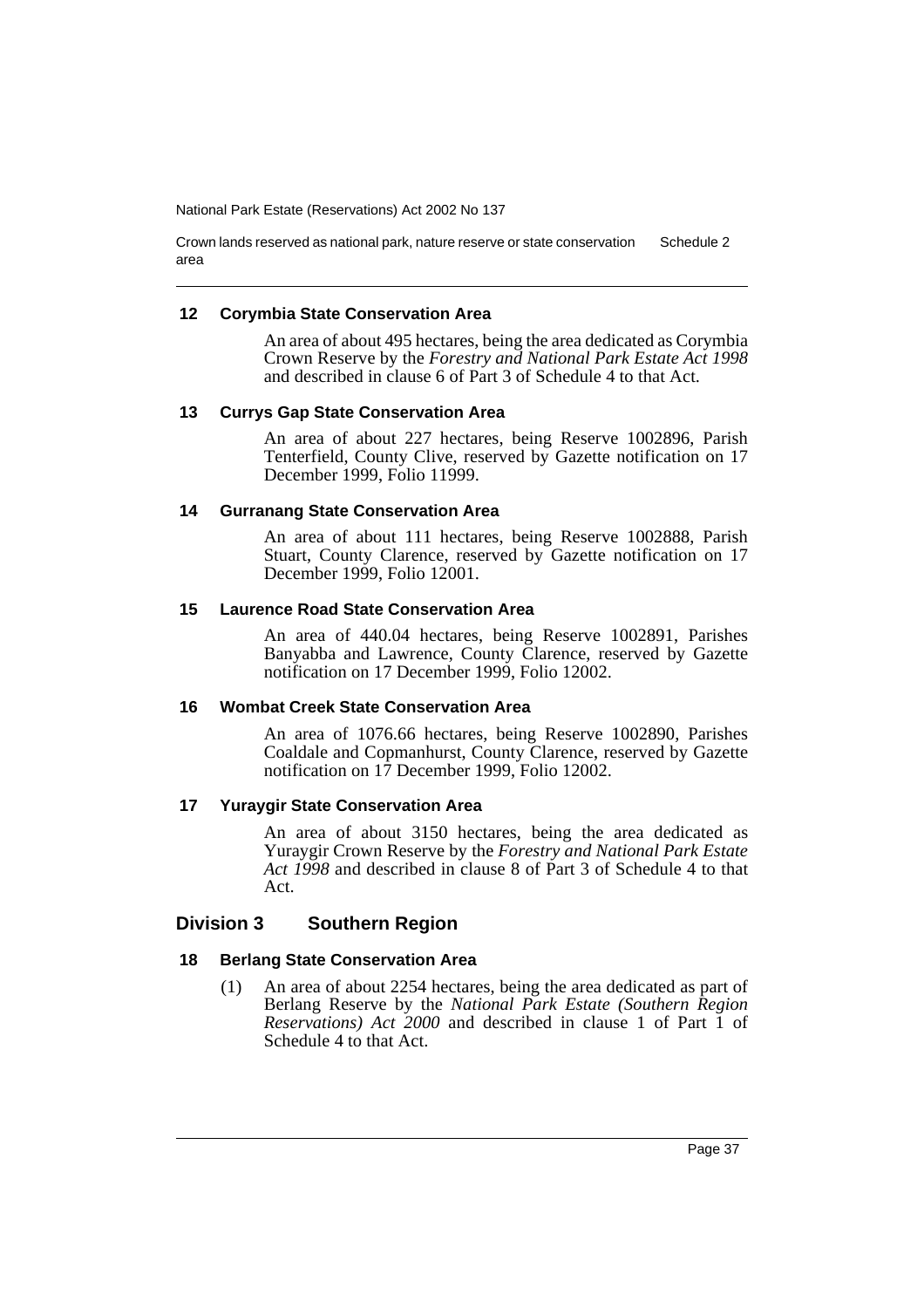Schedule 2 Crown lands reserved as national park, nature reserve or state conservation area

(2) An area of about 65 hectares, being the area dedicated as part of Berlang Reserve by the *National Park Estate (Southern Region Reservations) Act 2000* and described in clause 8 of Part 2 of Schedule 4 to that Act.

### **19 Brindabella State Conservation Area**

An area of about 1843 hectares, being the area dedicated as part of Brindabella Reserve by the *National Park Estate (Southern Region Reservations) Act 2000* and described in clause 9 of Part 2 of Schedule 4 to that Act.

### **20 Frogs Hole State Conservation Area**

An area of about 77 hectares, being the area dedicated as Frogs Hole Reserve by the *National Park Estate (Southern Region Reservations)* Act 2000 and described in clause 10 of Part 2 of Schedule 4 to that Act.

### **21 Kybeyan State Conservation Area**

An area of about 4070 hectares, being the area dedicated as Kybeyan Reserve by the *National Park Estate (Southern Region Reservations) Act 2000* and described in clause 11 of Part 2 of Schedule 4 to that Act.

### **22 Macanally State Conservation Area**

An area of about 2290 hectares, being the area dedicated as Macanally Reserve by the *National Park Estate (Southern Region Reservations) Act 2000* and described in clause 13 of Part 2 of Schedule 4 to that Act.

### **23 Majors Creek State Conservation Area**

An area of about 683 hectares, being the area dedicated as Majors Creek Reserve by the *National Park Estate (Southern Region Reservations) Act 2000* and described in clause 14 of Part 2 of Schedule 4 to that Act.

### **24 Tallaganda State Conservation Area**

(1) An area of about 5277 hectares, being the area dedicated as part of Tallanganda Reserve by the *National Park Estate (Southern Region Reservations) Act 2000* and described in clause 4 of Part 1 of Schedule 4 to that Act.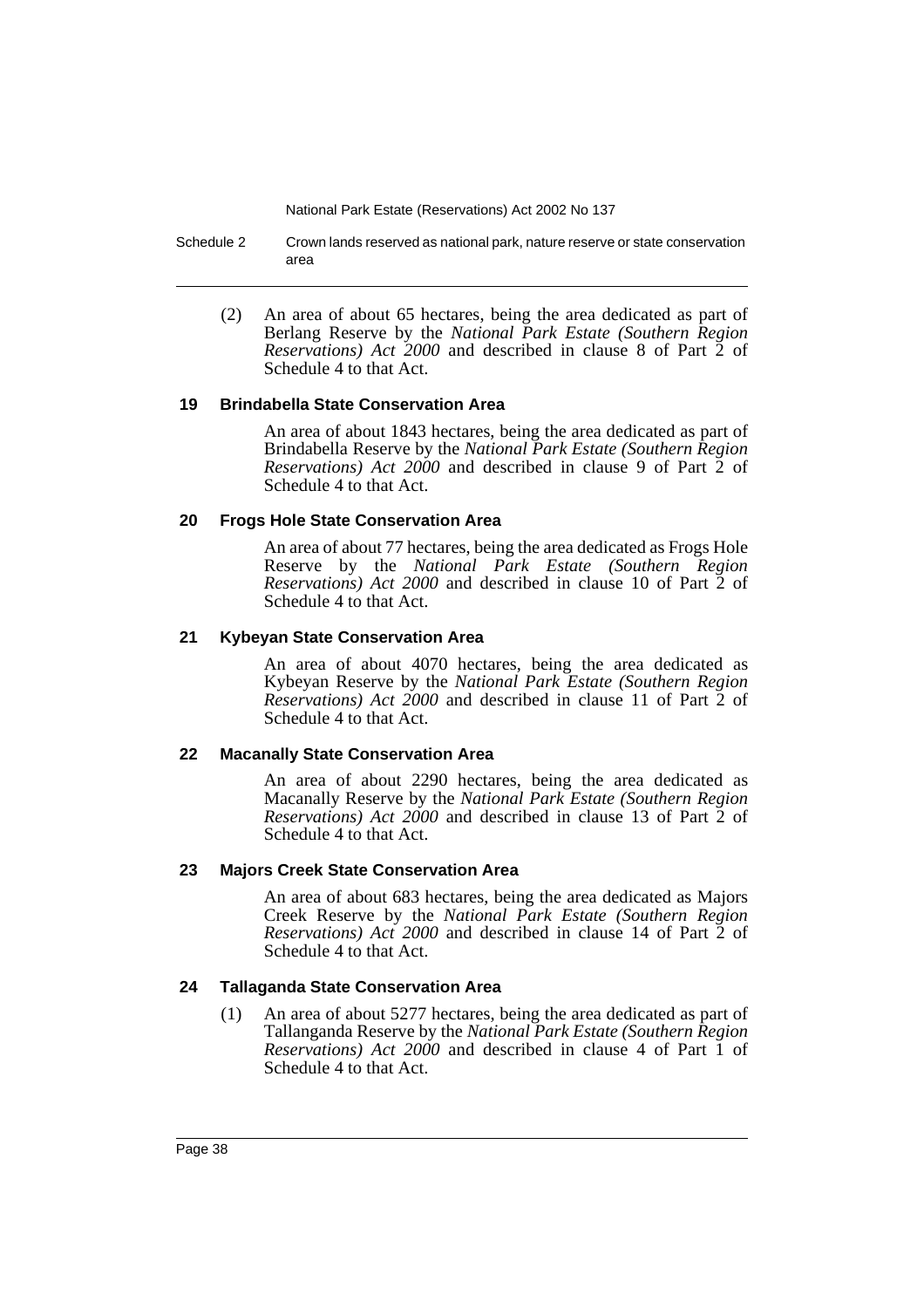Crown lands reserved as national park, nature reserve or state conservation area Schedule 2

(2) An area of about 4 hectares, being the area dedicated as part of Tallanganda Reserve by the *National Park Estate (Southern Region Reservations) Act 2000* and described in clause 16 of Part 2 of Schedule 4 to that Act.

### **25 Wereboldera State Conservation Area**

An area of about 2263 hectares, being the area dedicated as Wereboldera Reserve by the *National Park Estate (Southern Region Reservations) Act 2000* and described in clause 6 of Part 1 of Schedule 4 to that Act.

### **26 Yanununbeyan State Conservation Area**

An area of about 3823 hectares, being the area dedicated as Yanununbeyan Reserve by the *National Park Estate (Southern Region Reservations) Act 2000* and described in clause 18 of Part 2 of Schedule 4 to that Act.

### **Division 4 Eden Region**

### **27 Yurammie State Conservation Area**

An area of about 221 hectares, being the area dedicated as a Crown Reserve by the *Forestry and National Park Estate Act 1998* and described in clause 1 of Part 1 of Schedule 4 to that Act.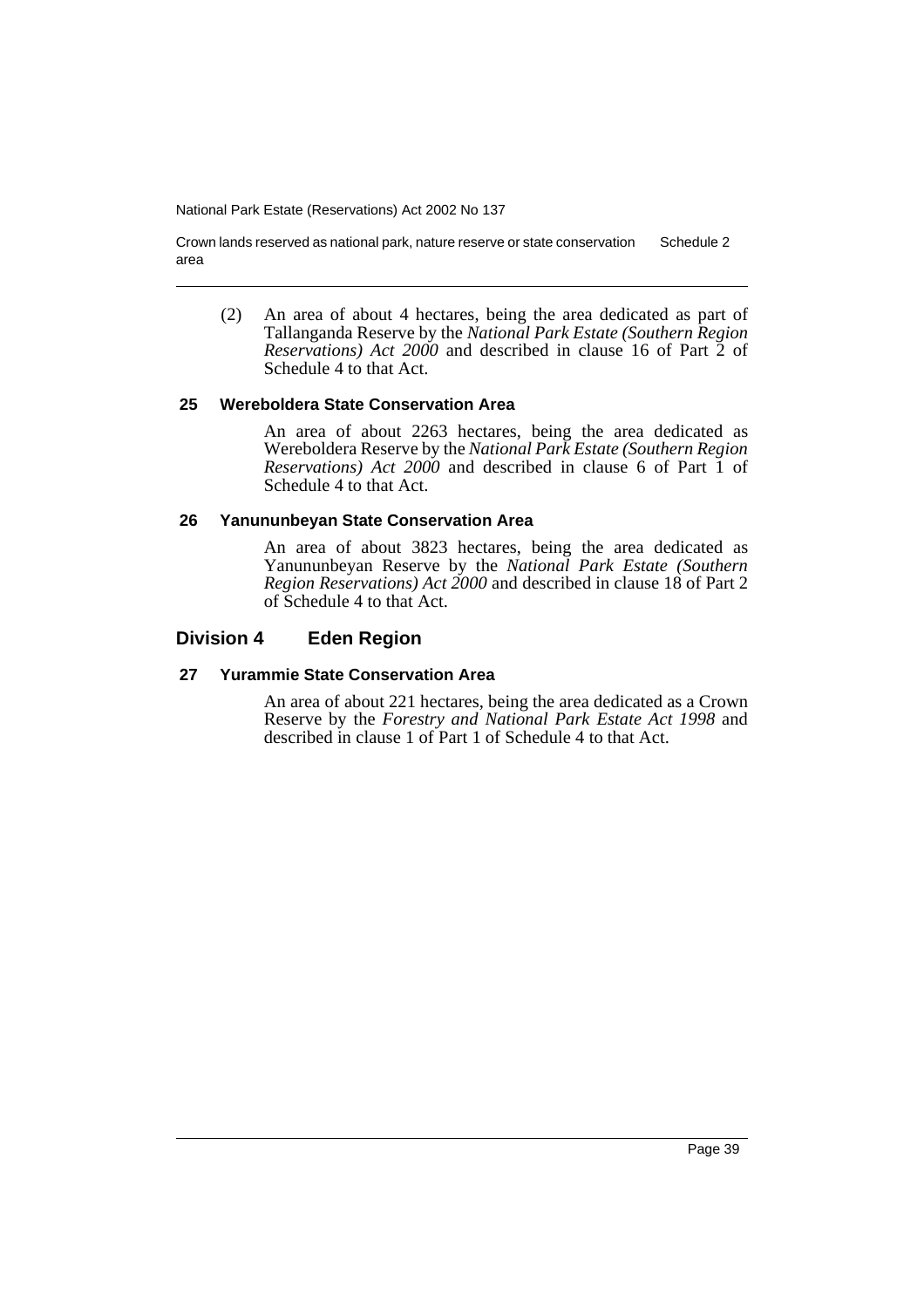Schedule 3 Areas in State forests declared as special management zones under Forestry Act 1916

# **Schedule 3 Areas in State forests declared as special management zones under Forestry Act 1916**

(Section 7)

# **Part 1 Upper North East Region**

The whole or the parts of the State forests designated as Existing Forest Management Zone 2 and Existing Forest Management Zone 3A and shown by blue and red tint respectively on the diagram catalogued Misc F 1397 in the Forestry Commission of NSW.

# **Part 2 Lower North East Region**

The whole or the parts of the State forests designated as Existing Forest Management Zone 2 and Existing Forest Management Zone 3A and shown by blue and red tint respectively on the diagram catalogued Misc F 1398 in the Forestry Commission of NSW.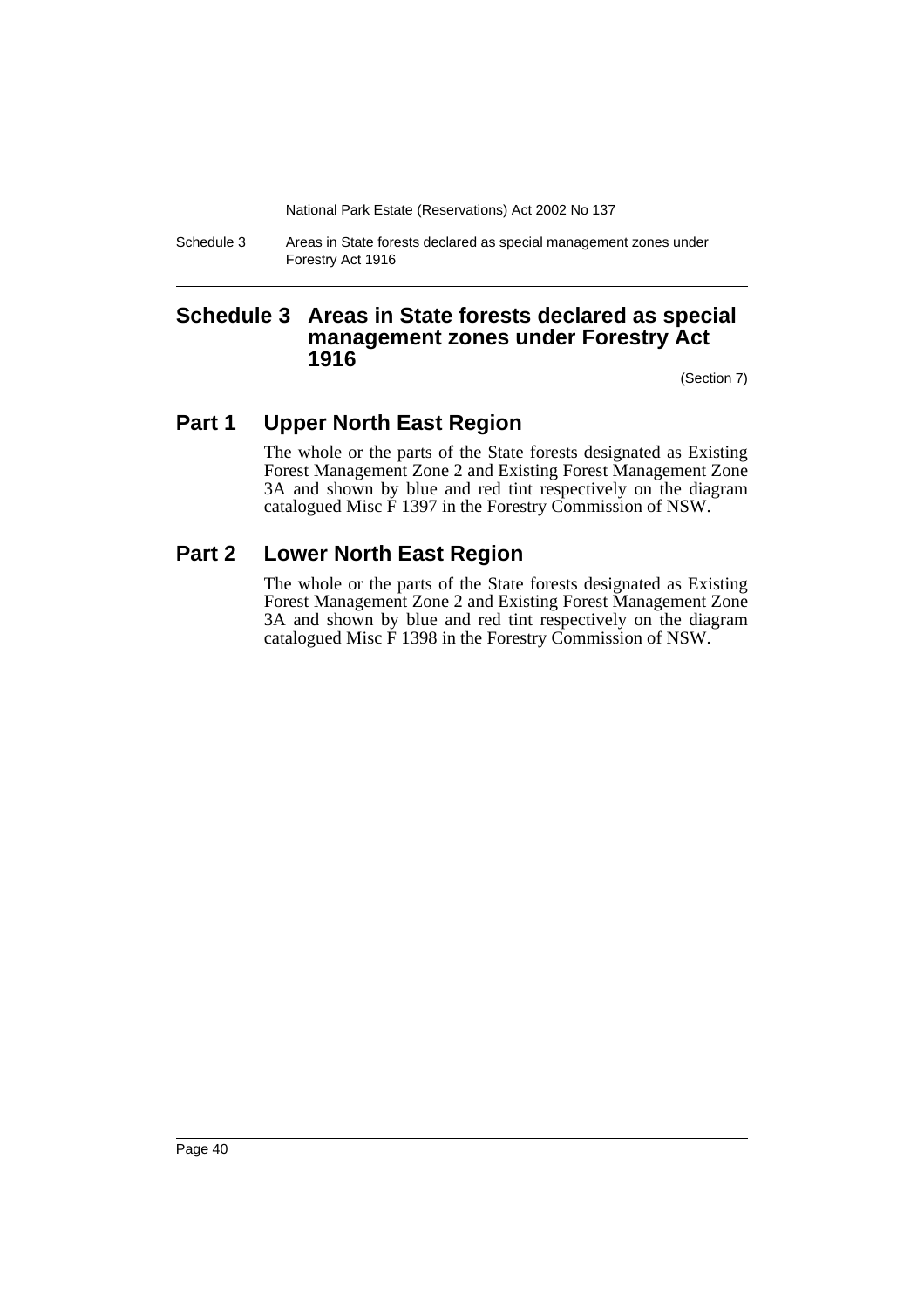State forests vested in NPW Minister Schedule 4

# **Schedule 4 State forests vested in NPW Minister**

(Sections 4 and 8)

# **Part 1 State forests vested in NPW Minister**

### **Division 1 Upper North East Region**

### **1 Part Forest Land State Forest No 529**

An area of about 1 hectare, being the part of Forest Land State Forest No 529 No 3 Extension, dedicated 13 December 1985, in the Parish of Forest Land, County of Clive, and being the land designated as 61-99 on the diagram catalogued Misc. R 00118 in the New South Wales National Parks and Wildlife Service.

### **Division 2 Lower North East Region**

### **2 Part Coneac State Forest No 951**

An area of about 1 hectare, being the part of Coneac State Forest No 951 dedicated 14 December 1956, in the Parish of Craven, County of Gloucester, and being the land designated as 648-99 on the diagram catalogued Misc. R 00159 in the New South Wales National Parks and Wildlife Service.

### **3 Part Myall River State Forest No 294**

An area of about 1 hectare, being the part of Myall River State Forest No 294, No 3 Extension dedicated 30 October 1942, in the Parish of Euther, County of Gloucester, and being the land designated as 125-99 on the diagram catalogued Misc. R 00162 in the New South Wales National Parks and Wildlife Service, subject to any variations or exceptions noted on that diagram.

### **4 Part Way Way State Forest No 470**

An area of about 1 hectare, being the parts of Way Way State Forest No 470, dedicated 15 June 1917, in the Parish of Warrell, County of Raleigh, and being the lands designated as 181-97, 181-98 and 181- 99 on the diagram catalogued Misc. R 00146 in the New South Wales National Parks and Wildlife Service.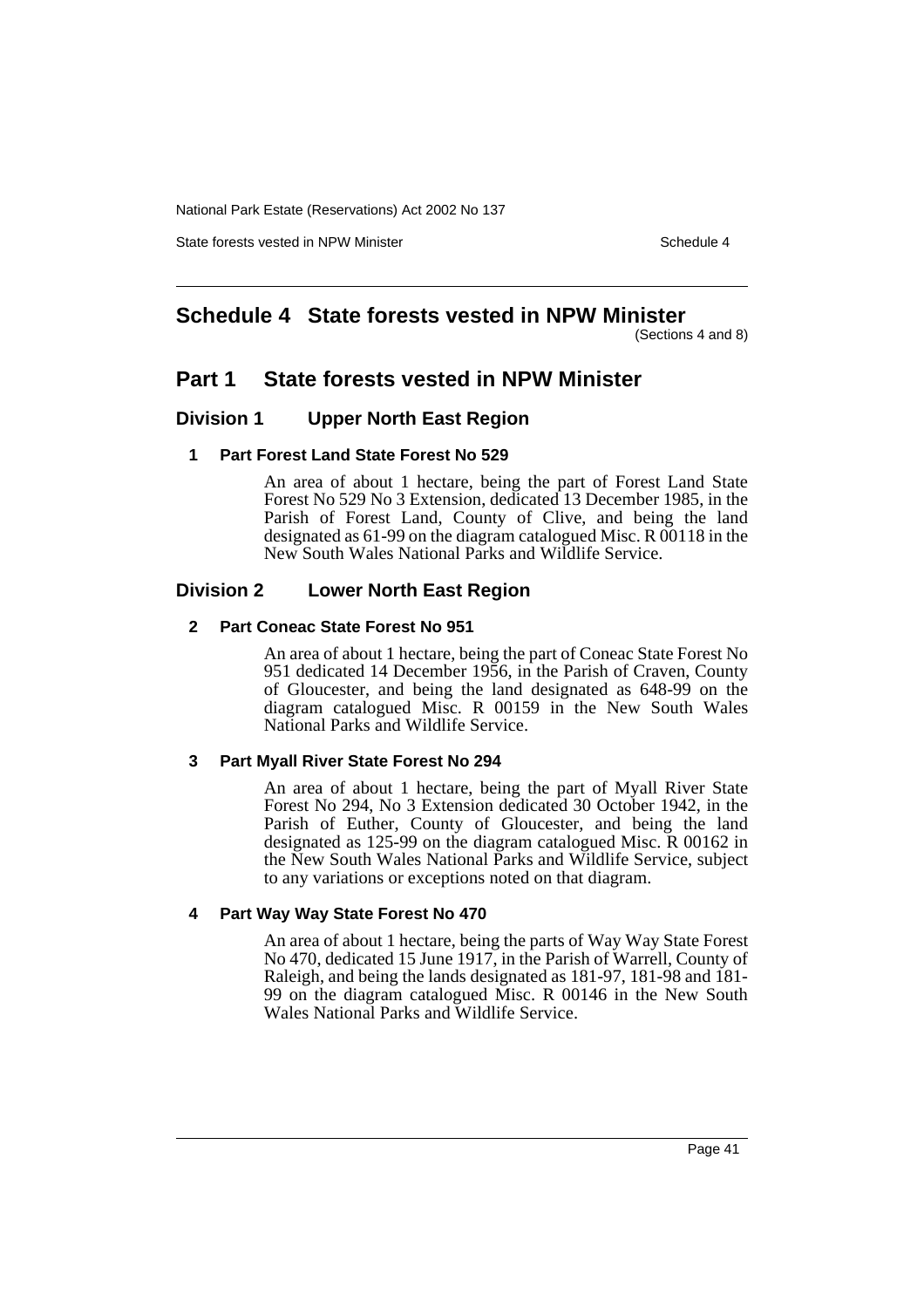Schedule 5 State forest land to be transferred to Aboriginal ownership

# **Schedule 5 State forest land to be transferred to Aboriginal ownership**

(Sections 4 and 9)

# **Part 1 State forest land to be transferred to Eden Local Aboriginal Land Council**

### **1 Part East Boyd State Forest No 127**

An area of about 24.5 hectares, being the part of East Boyd State Forest No 127, dedicated 4 November 1914, in the Parish of Wonboyn, County of Auckland, surrounded by Ben Boyd National Park and being also the land excluded from the aforesaid national park reserved on 12 November 1971, and shown as "pine plantation" on the plan catalogued 7–3085 in the Department of Information Technology and Management, Sydney.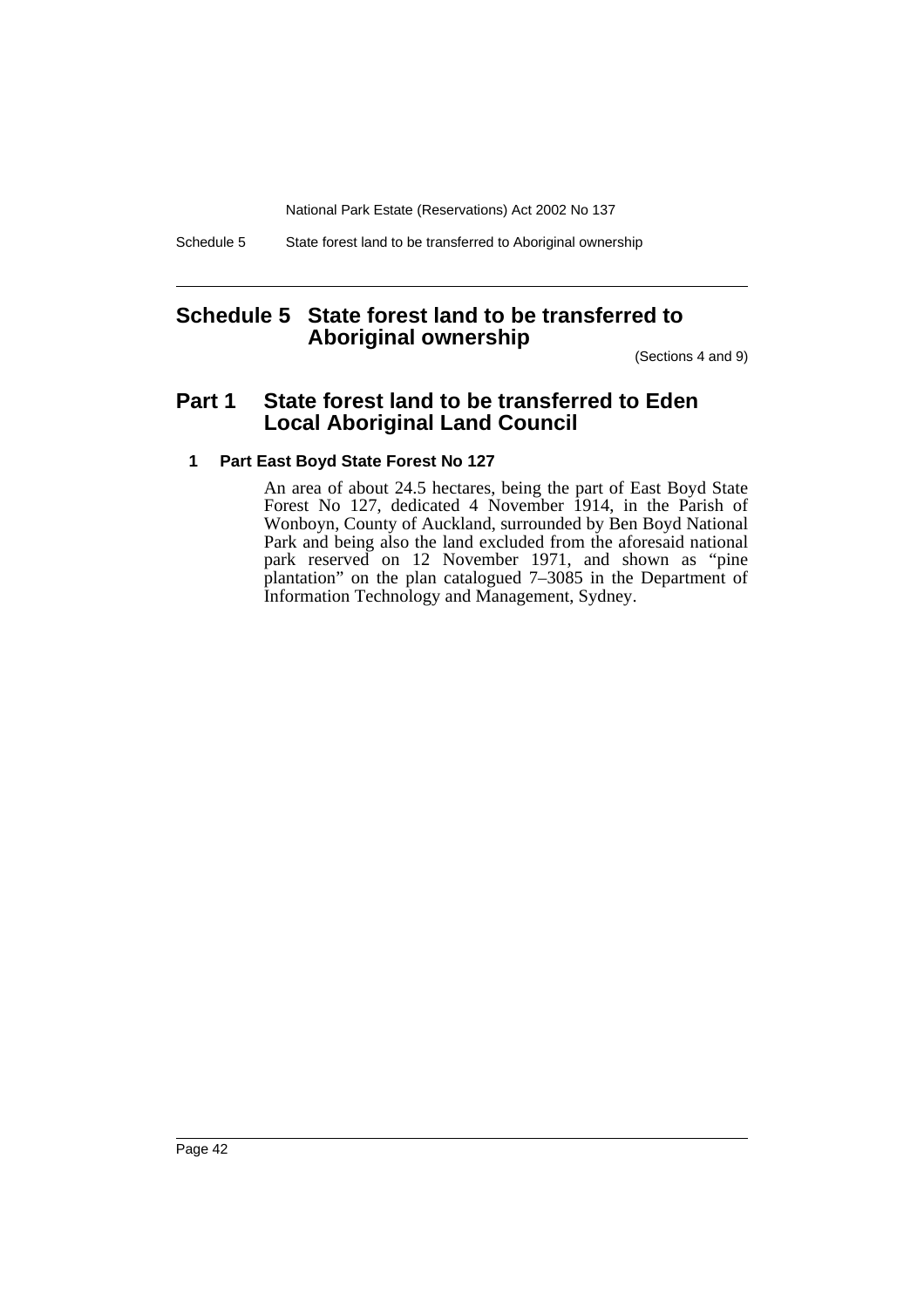Freehold land vested in NPW Minister or Her Majesty that is reserved as national parks or state conservation areas Schedule 6

# **Schedule 6 Freehold land vested in NPW Minister or Her Majesty that is reserved as national parks or state conservation areas**

(Section 10)

# **Part 1 Upper North East Region**

### **1 Addition to Fortis Creek National Park**

County Clarence, Parish Whiteman, LGA Copmanhurst, 40.78 hectares, being lot 16, DP 751391.

### **2 Additions to Guy Fawkes River National Park**

- (1) County Clarke, Parish Allingham, LGA Guyra, 894.3 hectares, being lots 25 and 43, DP 751434.
- (2) County Clarke, Parish Blythe, LGA Guyra, 224.73 hectares, being lot 1, DP 751440.

### **3 Guy Fawkes River State Conservation Area**

- (1) County Gresham, Parish Dalmorton, LGA Pristine Waters, 58.05 hectares, being lot 6, DP 753518, lots 11 and 12, section 4, DP 758334, lots 1, 2, 3, 4, 7 and 8, section 5, DP 758334 and lots 1 and 11, section 13, DP 758334; the land shown in Auto Consol 13084- 125, being lot 5, DP 753518, lot 7, section 6, DP 758334, lots 4 and 6, section 8, DP 758334 and lot 27, DP 820676; the land shown in Auto Consol 14590-198, being lots 8 and 10, section 4, DP 758334 and lot 5, section 5, DP 758334; the land shown in Auto Consol 14670-123, being lots 1 and 10, DP 753518; and the land shown in Certificate of Title volume 6526, folio 142, being lots 1, 2 and 5, section 6, DP 758334.
- (2) County Gresham, Parish Nullama, LGA Pristine Waters, about 2307 hectares, being lots 15 to 26 inclusive, DP 820676, the land shown in Auto Consol 14661-55, being lot 5, DP 753530 and lot 29, DP 820676 and the land shown in Auto Consol 14670-122, being lots 2 and 4, DP 753530.
- (3) County Gresham, Parish Springbrook, LGA Pristine Waters, about 1 hectare, being Lot 9, section 4, DP 758334 and lot 3, section 6, DP 758334.
- (4) County Gresham, Parish Marara West, LGA Pristine Waters, 404.49 hectares, being lot 6, DP 753526.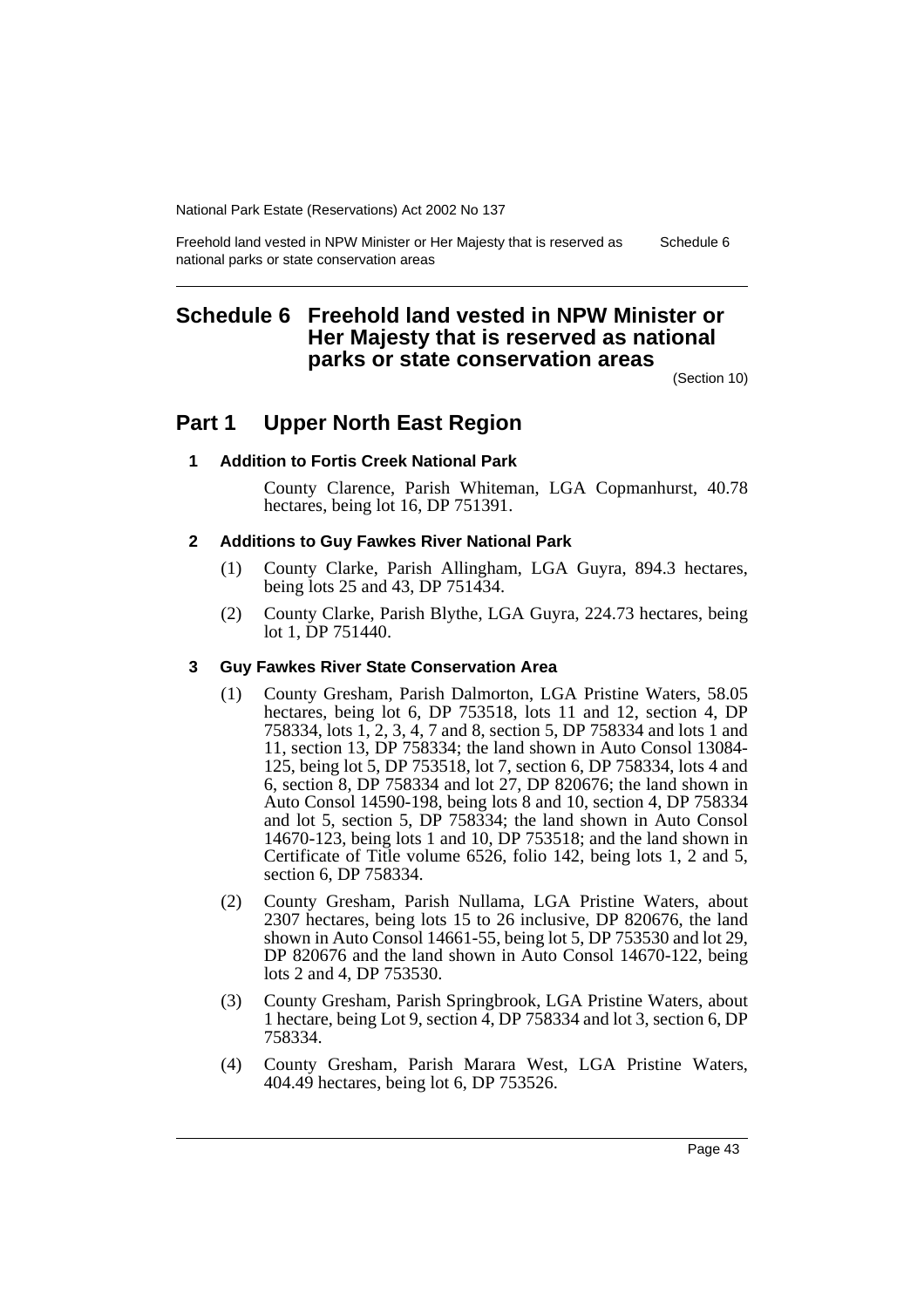Schedule 6 Freehold land vested in NPW Minister or Her Majesty that is reserved as national parks or state conservation areas

### **4 Addition to Nymboida National Park**

County Drake, Parish Cooraldooral, LGA Severn, 58.68 hectares, being lot 1, DP 752372.

### **5 Additions to Washpool National Park**

- (1) County Clive, Parish Wunglebong, LGA Tenterfield, 45.32 hectares, being lot 73, DP 751543.
- (2) County Drake, Parish Malara, LGA Tenterfield, about 262 hectares, being lots 5, 6 and 17, DP 752382.

# **Part 2 Lower North East Region**

### **6 Additions to New England National Park**

- (1) County Clarke, Parish Look Out, LGA Armidale Dumaresq, 121.4 hectares, being lot 78, DP 751462.
- (2) County Clarke, Parish Mowle, LGA Armidale Dumaresq, 251.75 hectares, being lots 1, 3 and 36, DP 751466.

### **7 Additions to Oxley Wild Rivers National Park**

County Vernon, Parish Benditi, LGA Walcha, 312.26 hectares, being lots 3, 16, 17 and 23, DP 756465, lot 26, DP 881475 and lot 28, DP 881476.

### **8 Oxley Wild Rivers State Conservation Area**

County Sandon, Parish Shasta, LGA Armidale Dumaresq, 1439 hectares, being lot 7, DP 755841.

### **9 Additions to Willi Willi National Park**

- (1) County Dudley, Parish Panton, LGA Kempsey, 233.76 hectares, being lots 50 and 59, DP 752424, lot 482, DP 880556.
- (2) County Dudley, Parish Willi Willi, LGA Kempsey, 121.4 hectares, being lots 5, 6, DP 752434.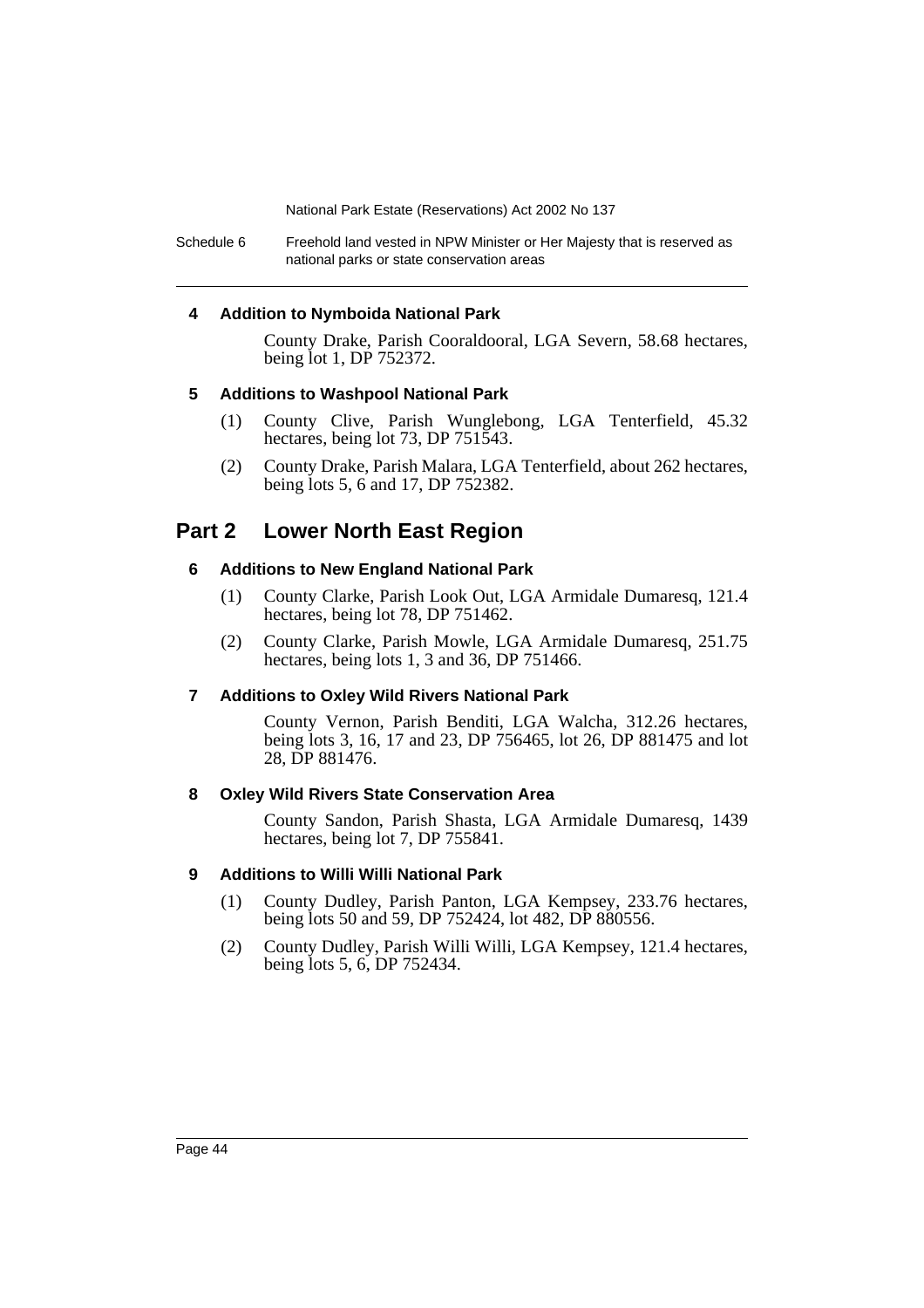Freehold land vested in NPW Minister or Her Majesty that is reserved as national parks or state conservation areas Schedule 6

# **Part 3 Southern Region**

### **10 Brindabella State Conservation Area**

An area of about 1037 hectares, being Lot 1 in Deposited Plan 986849.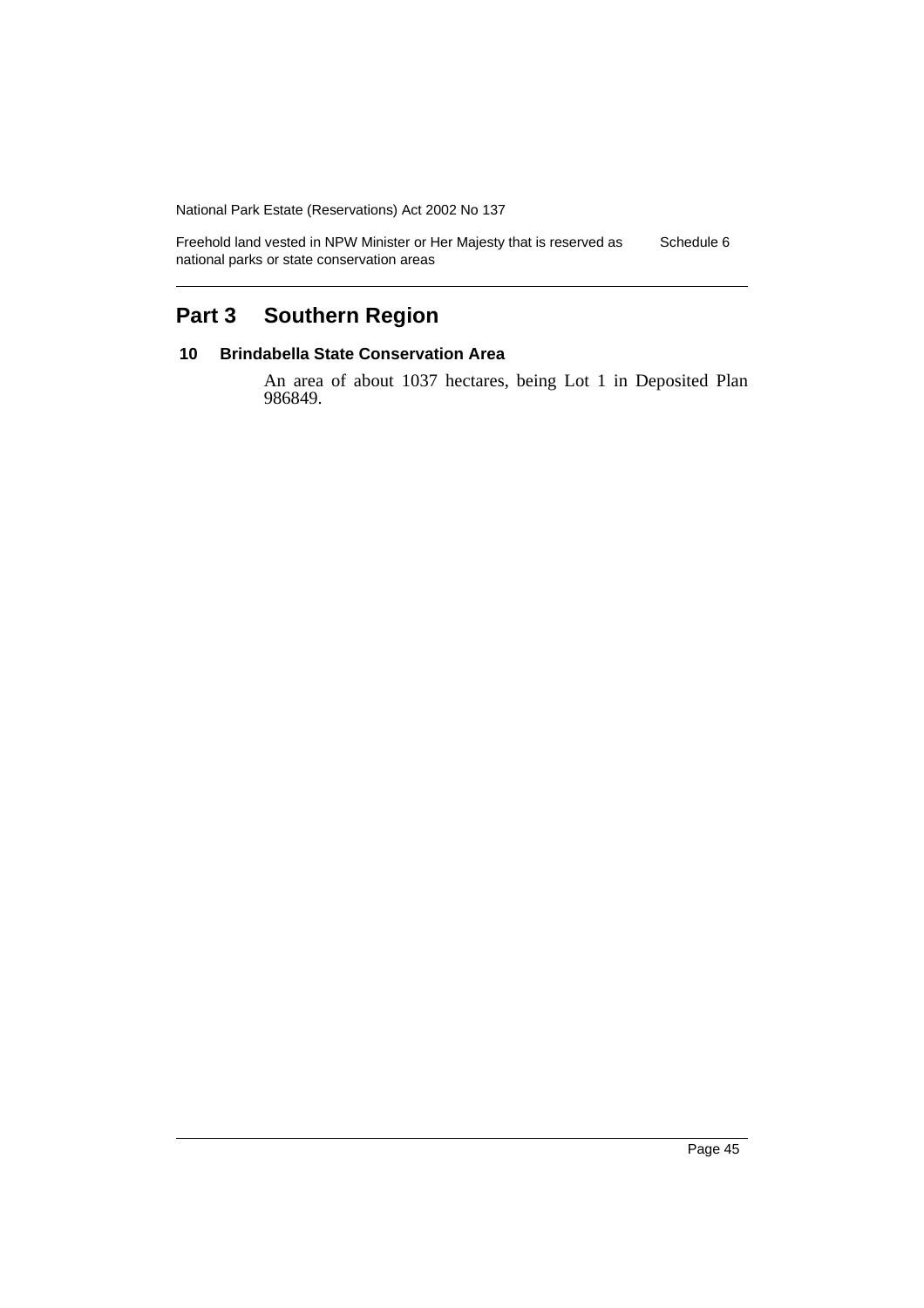Schedule 7 Revocation of remnant flora reserves

# **Schedule 7 Revocation of remnant flora reserves**

(Section 4 (2))

# **Part 1 Upper North East Region**

### **1 Boomerang Falls Flora Reserve**

- (1) Flora Reserve No 79999 notified in the Gazette of 14 July 1978 (renumbered as Boomerang Falls Flora Reserve No 38 by notice published in the Gazette of 24 July 1987), having an area of about 500 square metres.
- (2) Boomerang Falls Flora Reserve No 38, No 1 Extension notified in the Gazette of 23 October 1987, having an area of about 9000 square metres.

### **2 Chandlers Creek Flora Reserve**

Chandlers Creek Flora Reserve No 80018 notified in the Gazette of 18 May 1984 (renumbered as Chandlers Creek Flora Reserve No 58 by notice published in the Gazette of 24 July 1987), having an area of about 9 hectares.

### **3 Minyon Falls Flora Reserve**

Flora Reserve No 79989 notified in the Gazette of 14 November 1975 (renumbered as Minyon Falls Flora Reserve No 27 by notice published in the Gazette of 24 July 1987), having an area of about 5000 square metres.

### **4 Norman W. Jolly Flora Reserve**

Flora Reserve No 79998 notified in the Gazette of 23 June 1978 (renumbered as Norman W. Jolly Flora Reserve No 37 by notice published in the Gazette of 24 July 1987), having an area of about 2000 square metres.

### **5 Waihou Flora Reserve**

Waihou Flora Reserve No 97523 notified in the Gazette of 2 August 1985 (renumbered as Waihou Flora Reserve No 72 by notice published in the Gazette of 24 July 1987), having an area of about 11 hectares.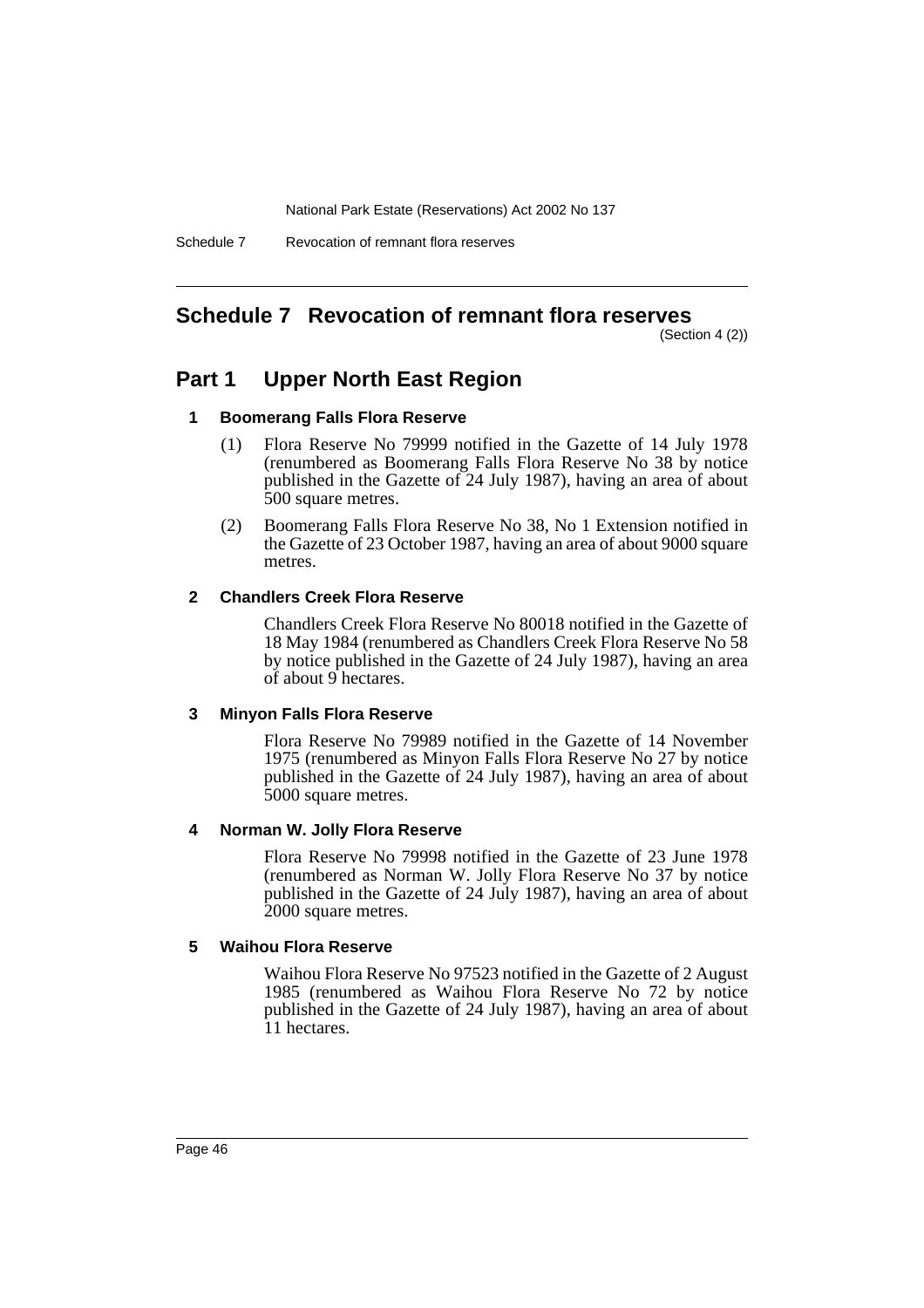Revocation of remnant flora reserves Schedule 7 Schedule 7

# **Part 2 Lower North East Region**

### **6 Bago Bluff Flora Reserve**

Bago Bluff Flora Reserve No 97531 notified in the Gazette of 10 January 1986 (renumbered as Bago Bluff Flora Reserve No 79 by notice published in the Gazette of 24 July 1987), having an area of about  $4000$  square metres.

### **7 Black Creek Flora Reserve**

Black Creek Flora Reserve No 80023 notified in the Gazette of 16 November 1984 (renumbered as Black Creek Flora Reserve No 63 by notice published in the Gazette of 24 July 1987), having an area of about 1.5 hectares.

### **8 Cedar Pit Flora Reserve**

Cedar Pit Flora Reserve No 122 notified in the Gazette of 10 June 1988, having an area of about 3.3 hectares.

### **9 Johns River Flora Reserve**

Johns River Flora Reserve No 151 notified in the Gazette of 15 December 1989, having an area of about 6.7 hectares.

### **10 Lorne Flora Reserve**

Flora Reserve No 79986 No 1 Extension notified in the Gazette of 29 July 1983 (renumbered as Lorne Flora Reserve No 36 No 1 Extension by notice published in the Gazette of 24 July 1987), having an area of about 7.7 hectares.

### **11 Marowin Flora Reserve**

Marowin Flora Reserve No 158 notified in the Gazette of 31 July 1992, having an area of about 2900 square metres.

### **12 O'Sullivans Gap Flora Reserve**

Flora Reserve No 79966 notified in the Gazette of 29 June 1973 (renumbered as O'Sullivans Gap Flora Reserve No 20 by notice published in the Gazette of 24 July 1987), having an area of about 2.5 hectares.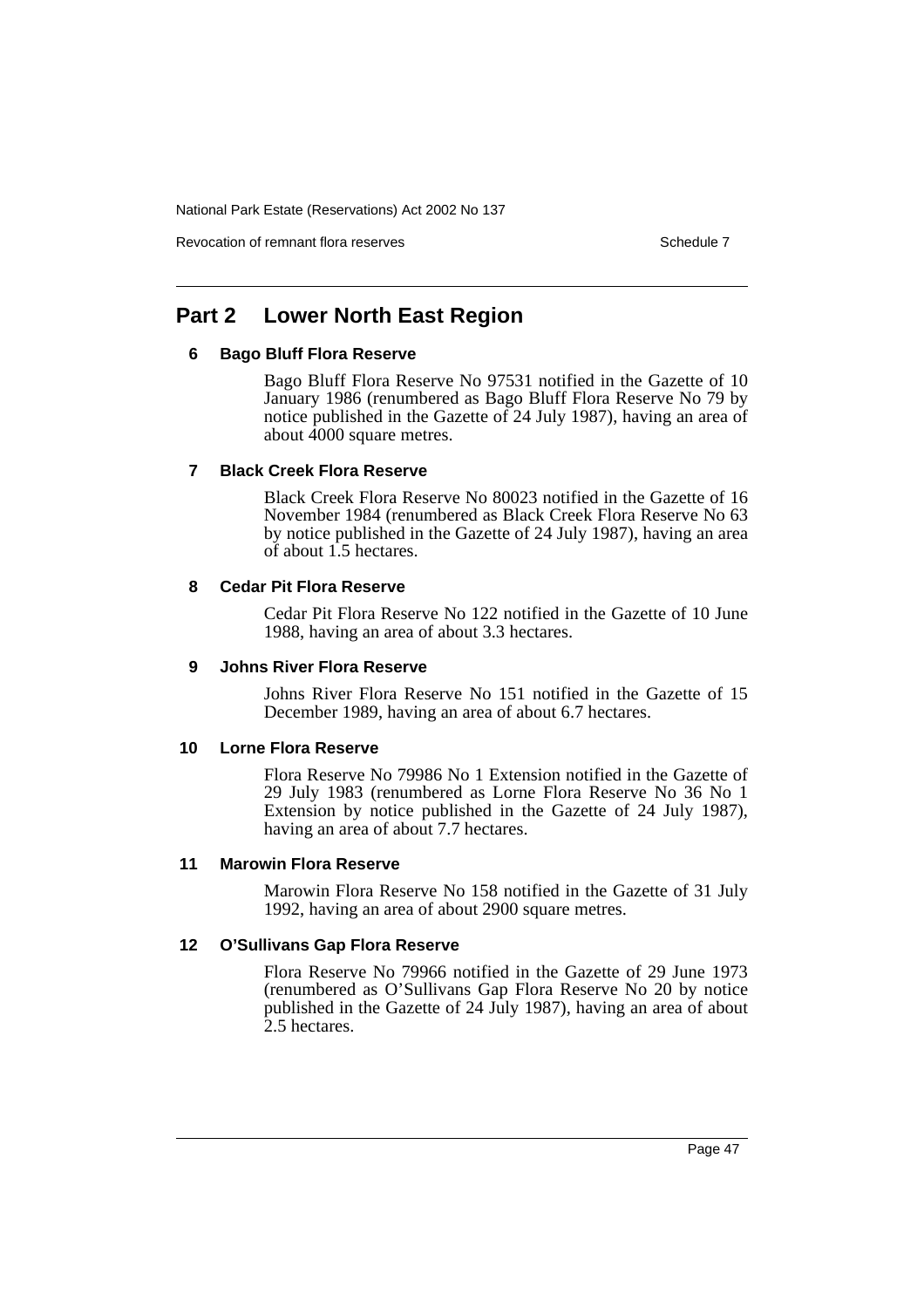Schedule 7 Revocation of remnant flora reserves

#### **13 Sugar Creek Flora Reserve**

Flora Reserve No 79958 notified in the Gazette of 26 March 1970 (renumbered as Sugar Creek Flora Reserve No 8 by notice published in the Gazette of 24 July 1987), having an area of about 5000 square metres.

### **14 The Castles Flora Reserve**

The Castles Flora Reserve No 123 notified in the Gazette of 5 August 1988, having an area of about 6.2 hectares.

#### **15 Tinebank Flora Reserve**

Tinebank Flora Reserve No 80012 notified in the Gazette of 20 January 1984 (renumbered as Tinebank Flora Reserve No 52 by notice published in the Gazette of 24 July 1987), having an area of about 4.1 hectares.

#### **16 Williams River Flora Reserve**

Flora Reserve No 62278 notified in the Gazette of 18 October 1940 (renumbered as Williams River Flora Reserve No 2 by notice published in the Gazette of 24 July 1987), having an area of about 1 hectare.

## **Part 3 Eden Region**

### **17 Nunnock Swamp Flora Reserve**

Nunnock Swamp Flora Reserve No 74, No 1 Extension notified in the Gazette of 16 June 1989, having an area of about 4.5 hectares.

### **18 Waratah Creek Flora Reserve**

Waratah Creek Flora Reserve No 139 notified in the Gazette of 10 March 1989, having an area of about 3.5 hectares.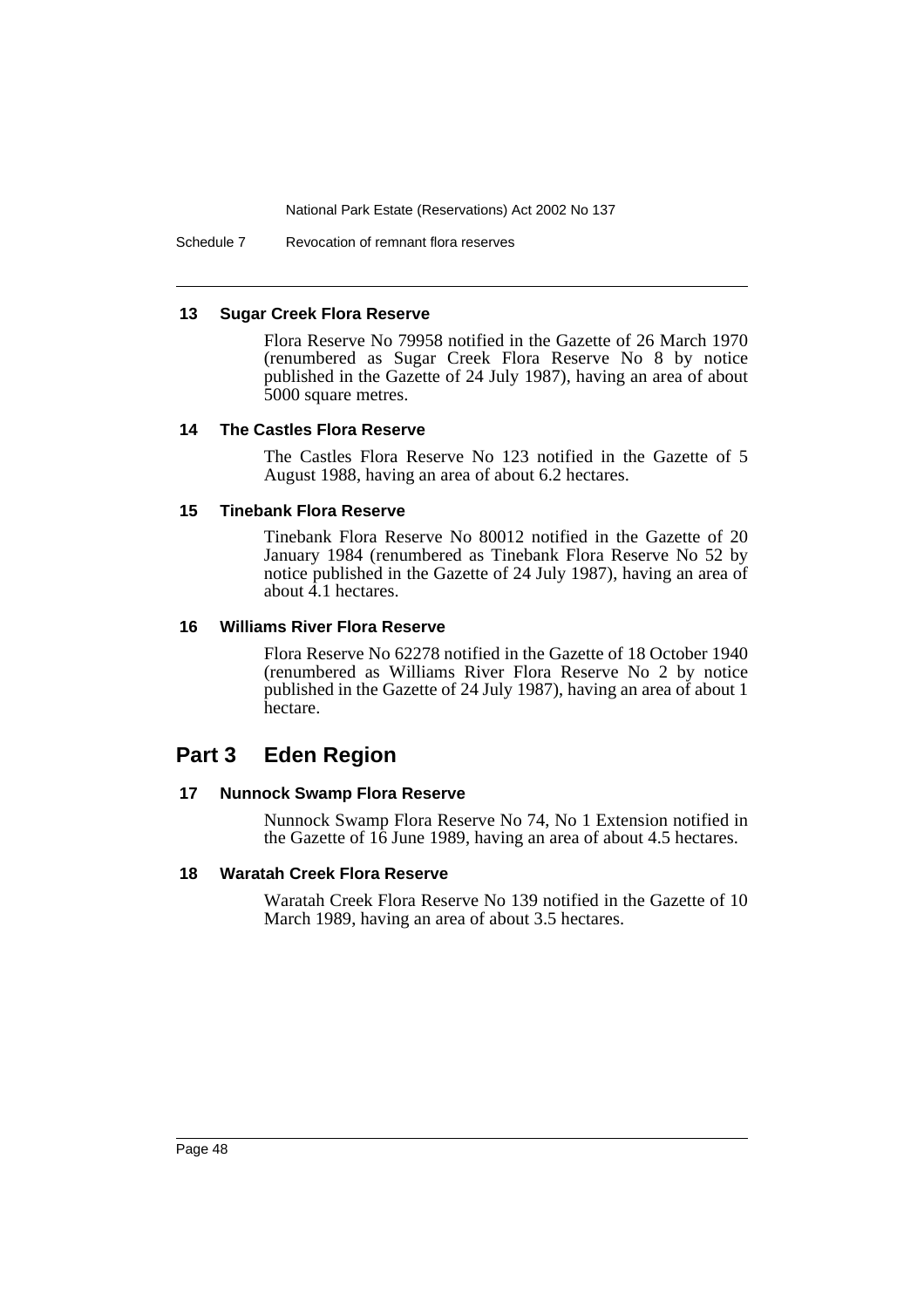Land transfers—ancillary and special provisions Schedule 8 Schedule 8

# **Schedule 8 Land transfers—ancillary and special provisions**

(Section 12)

### **1 Exclusion of freehold and certain leasehold interests**

- (1) The following land is not reserved or dedicated by this Act:
	- (a) land that a person holds for an estate in fee simple, other than land that immediately before the commencement of this Act was vested in the NPW Minister or Her Majesty for the purposes of Part 11 of the *National Parks and Wildlife Act 1974* for an estate in fee simple,
	- (b) land that a person holds under a perpetual lease, a special lease or a term lease within the meaning of the *Crown Lands (Continued Tenures) Act 1989*, other than land that immediately before the commencement of this Act was held under such a lease by the NPW Minister or Her Majesty for the purposes of Part 11 of the *National Parks and Wildlife Act 1974*,
	- (c) land that is comprised in an incomplete purchase within the meaning of the *Crown Lands (Continued Tenures) Act 1989*.
- (2) This clause has effect despite any other provision of this Act.

### **2 Application of Act**

- (1) This Act has effect despite the provisions of the *Forestry Act 1916* and, in particular, despite any different procedure under that Act for the following:
	- (a) the revocation of State forests, special management zones, flora reserves, national forests or timber reserves,
	- (b) the declaration of special management zones.
- (2) This Act has effect despite the provisions of the *National Parks and Wildlife Act 1974* and, in particular, despite any different procedure for reserving, or for vesting, land under that Act.
- (3) This Act has effect despite the provisions of the *Crown Lands Act 1989* and, in particular, despite any different procedure for revoking the dedication or reservation of land under that Act.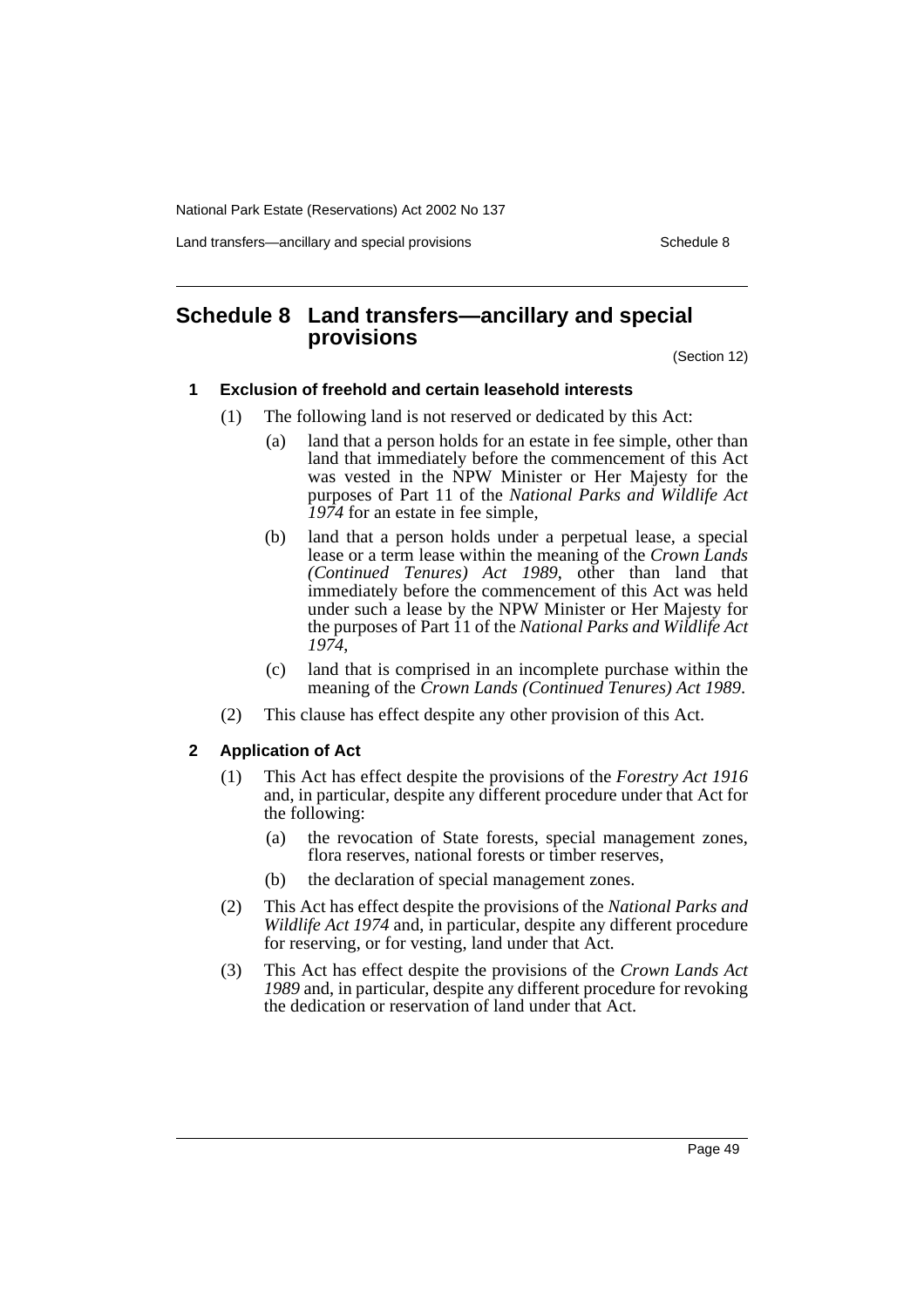Schedule 8 Land transfers—ancillary and special provisions

### **3 Reservation of lands as national parks, nature reserves or state conservation areas**

- (1) The lands reserved as, or as parts of, national parks, nature reserves or state conservation areas by this Act are, for the purposes of the *National Parks and Wildlife Act 1974*, taken to have been so reserved by notice published under section 30A (1) of that Act.
- (2) A reference in the *National Parks and Wildlife Act 1974* to section 30A (1) of that Act is, in relation to a reservation effected by this Act, taken to be a reference to the enactment of this Act.
- (3) A name assigned to any national park, nature reserve or state conservation area by this Act is taken to have been assigned to that land by a notice referred to in section 30A (2) of the *National Parks and Wildlife Act 1974*.
- (4) Section 35 (including section 35 as applied by section 58) and section 47D of the *National Parks and Wildlife Act 1974* do not apply to a reservation of land as, or as part of, a national park, nature reserve or state conservation area that is effected by this Act.

### **4 Existing leases under Forestry Act 1916**

Section 42 (2) (including section 42 (2) as applied by section 47K and section 64) and section 55 (2) of the *National Parks and Wildlife Act 1974* apply to and in respect of a lease under the *Forestry Act 1916*, being a lease:

- (a) affecting any of the lands described in Schedule 1 that are reserved as, or as parts of, national parks, nature reserves or state conservation areas by this Act, and
- (b) current and in force immediately before the commencement of this Act,

in the same way as they apply to a licence or permit under the *Forestry Act 1916*.

### **5 Existing leases or licences under Crown Lands Act 1989**

Section 109 of the *Crown Lands Act 1989* does not apply to or in respect of a lease or licence granted by a reserve trust under that Act, being a lease or licence:

(a) affecting any of the lands described in Schedule 2 that are reserved under the *National Parks and Wildlife Act 1974* by this Act, and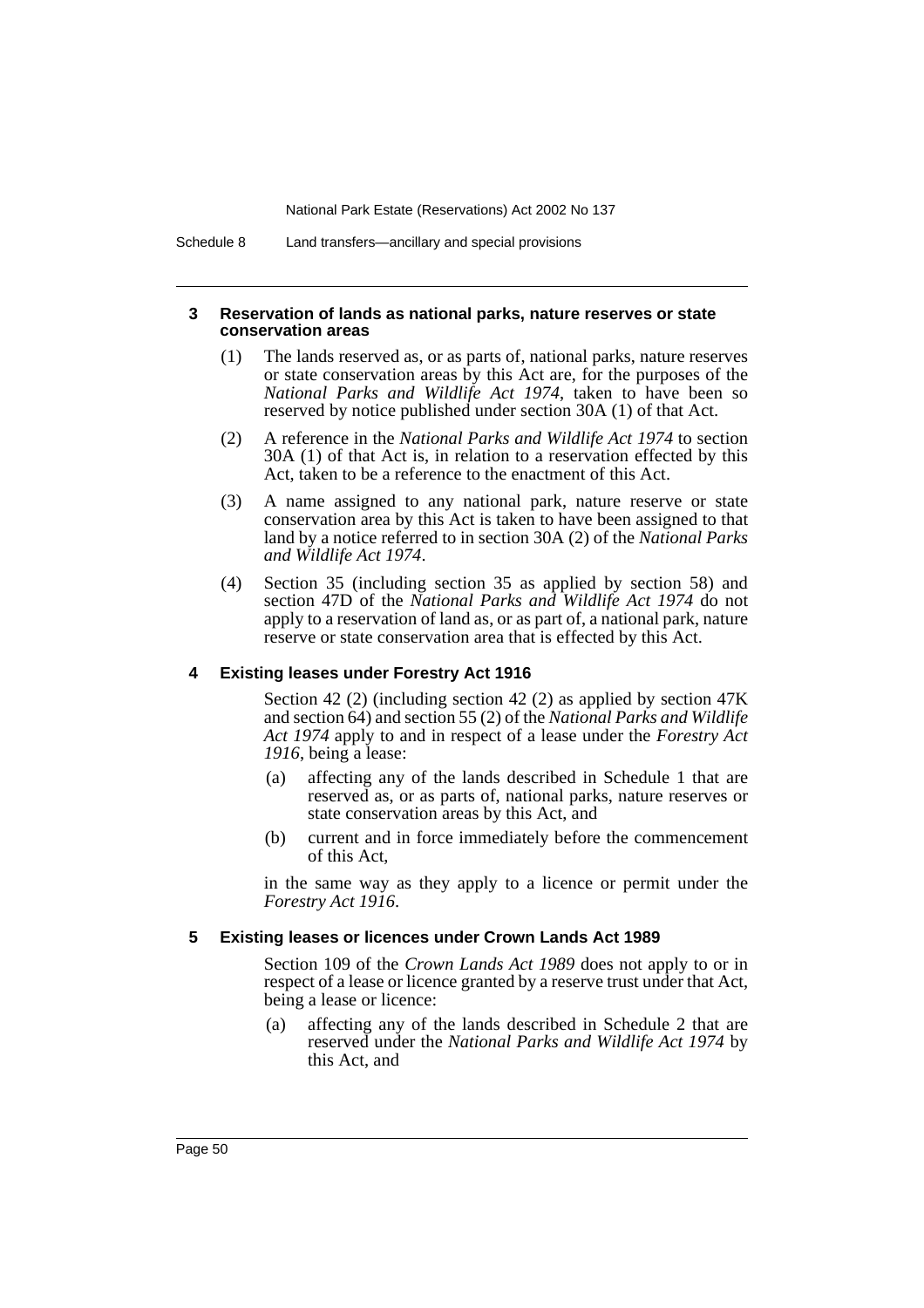Land transfers—ancillary and special provisions Schedule 8 Schedule 8

(b) current and in force immediately before the commencement of this Act.

### **6 Administration of existing interests affecting land vested in NPW Minister**

- (1) The administration of matters relating to existing interests affecting any of the lands described in Schedule 4 and preserved by section  $\delta$ , is vested in NPW Minister.
- (2) For the purposes of subclause (1), the NPW Minister has the powers of the Minister administering the *Crown Lands (Continued Tenures) Act 1989*.
- (3) In this clause, *existing interest* means a perpetual lease, special lease or term lease within the meaning of the *Crown Lands (Continued Tenures) Act 1989* (or rights or interests arising under an incomplete purchase within the meaning of that Act).

### **7 Access roads within national parks etc**

(1) In this clause:

*access roads* means the roads, tracks, trails and other means of access referred to in subclause  $(2)$   $(a)$ – $(c)$ .

### *private land holding* means land held:

- (a) by an owner within the meaning of the *National Parks and Wildlife Act 1974*, or
- (b) as a holding within the meaning of the *Crown Lands Act 1989*.
- (2) This clause applies to and in respect of the following access roads situated within the lands described in Schedule 1, 2 or 6 immediately before the commencement of this Act:
	- (a) roads of access within the meaning of section 33A of the *Forestry Act 1916*,
	- (b) roads, tracks, trails and other means of access used, immediately before the commencement of this Act, for access to private land holdings within those lands,
	- (c) roads, tracks, trails and other means of access through those lands to State forests or private land holdings that adjoin or are in the vicinity of the lands.
- (3) The access roads to which this clause applies are not, on the commencement of this Act, reserved as, or as part of, a national park, nature reserve or state conservation area by this Act but vest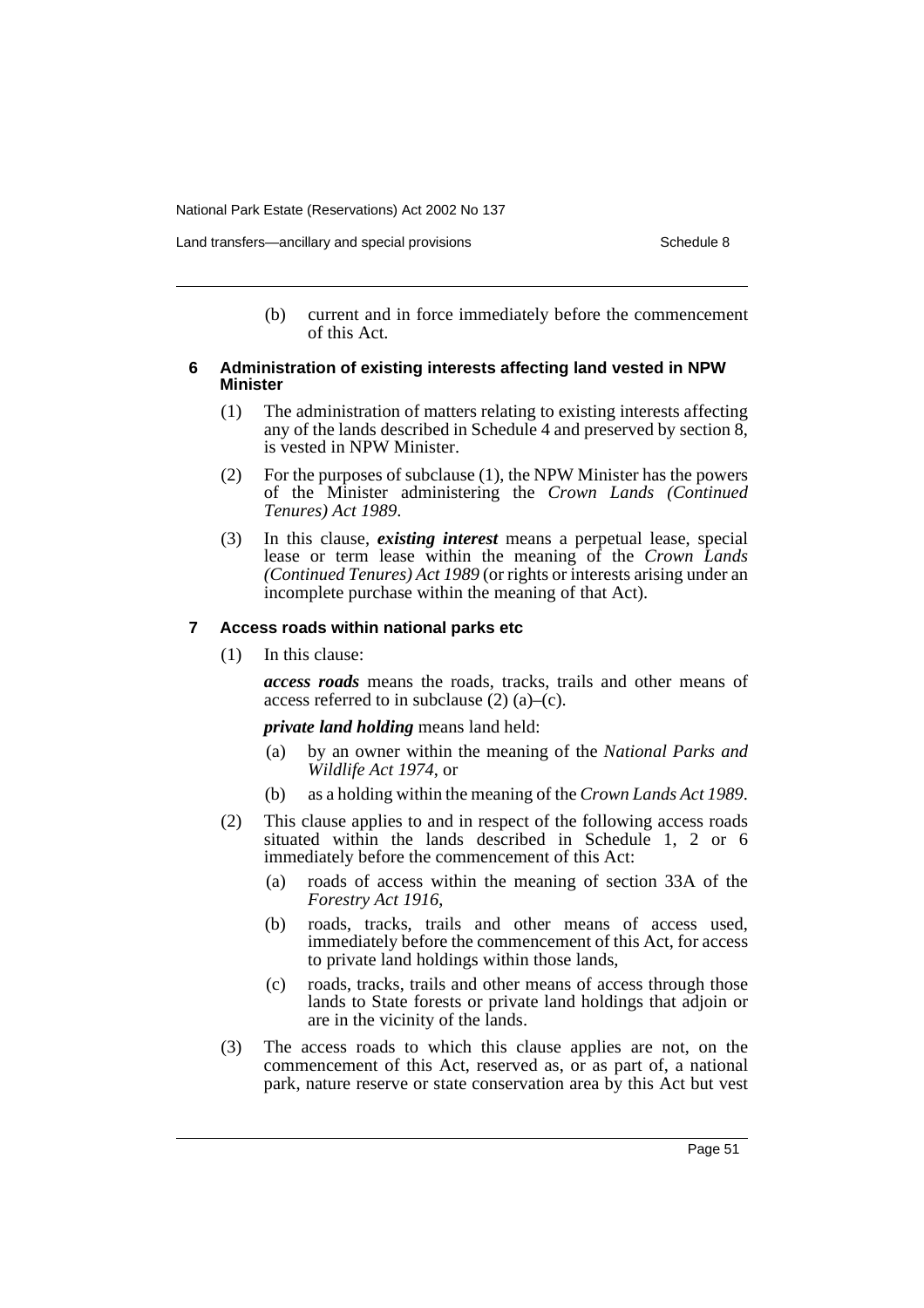Schedule 8 Land transfers—ancillary and special provisions

in the NPW Minister on behalf of the Crown for the purposes of Part 11 of the *National Parks and Wildlife Act 1974* for an estate in fee simple, freed and discharged from:

- (a) all trusts, obligations, estates, interests, rights of way or other easements, and
- (b) any dedication, reservation, Crown grant or vesting to which the lands were subject, and any such dedication, reservation, grant or vesting is revoked.
- (4) The access roads may continue, subject to this clause, to be used for the purposes for which they were used immediately before the commencement of this Act.
- (5) Before 31 December 2003, the NPW Minister must, under section 149 of the *National Parks and Wildlife Act 1974*, grant a right of way over an access road to which this clause applies for the benefit of a private land holding in order to replace any right of way duly granted under section 20A of the *Forestry Act 1916* for the benefit of that land holding and in force immediately before the commencement of this Act. The NPW Minister may from time to time revoke or vary the grant of a right of way under this subclause.
- (6) Before 31 December 2007, the NPW Minister must, by one or more orders published in the Gazette, declare which of the access roads to which this clause applies:
	- (a) are excluded from reservation as part of a national park, nature reserve or state conservation area, or
	- (b) are not so excluded and are reserved as part of the national park, nature reserve or state conservation area in which they are situated.

An order under this subclause may be published only with the concurrence of the Minister administering the *Forestry Act 1916*.

- (7) On the publication of an order under subclause (6):
	- (a) the access roads that are referred to in the order as excluded from reservation as part of a national park, nature reserve or state conservation area remain vested in the NPW Minister for the purposes of Part 11 of the *National Parks and Wildlife Act 1974* and may, subject to this clause, continue to be used for the purposes for which they were used immediately before the commencement of this Act, and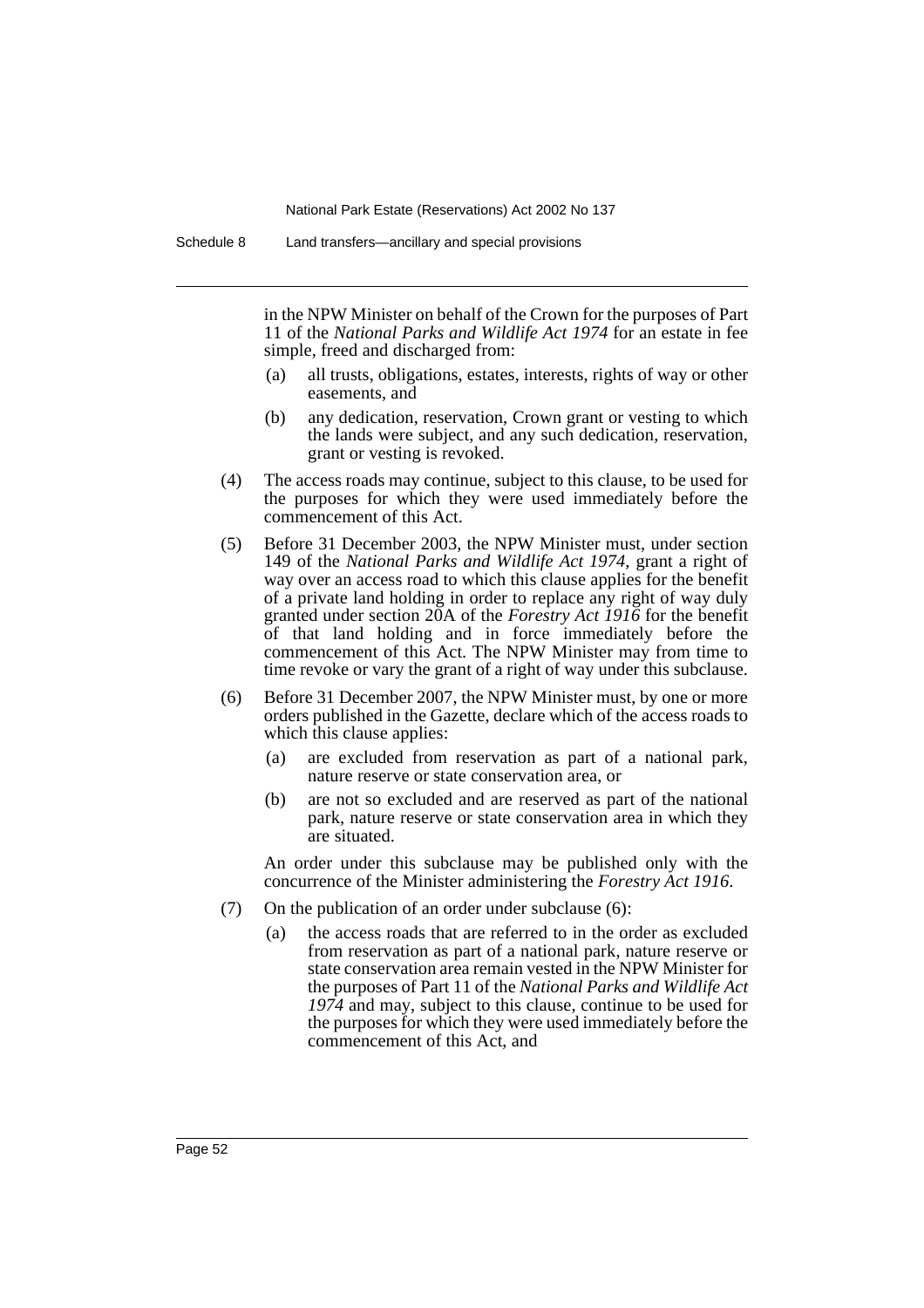Land transfers—ancillary and special provisions Schedule 8 Schedule 8

- (b) the access roads that are not so excluded are reserved as part of the national park, nature reserve or state conservation area within which they are situated.
- (8) Nothing in this clause affects the exercise of any power, authority, duty or function by the NPW Minister or any other person under and in accordance with the *National Parks and Wildlife Act 1974* in relation to any access road to which this clause applies.
- (9) While a private land holding is in private ownership, nothing in this clause authorises the NPW Minister to close any access road that comprises the only practical means of access to the land holding.
- (10) This clause has effect despite the provisions of the *Forestry Act 1916*.

### **8 Status of land vested in NPW Minister**

- (1) Any land that is vested by this Act in the NPW Minister for the purposes of Part 11 of the *National Parks and Wildlife Act 1974* is taken to have been acquired by that Minister under that Part, and may be dealt with by that Minister as if it had been so acquired.
- (2) Any such land is, to the extent that it relates to land subject to a lease preserved by section 8, taken to be Crown land reserved from sale for the purpose of any application by the holder of the lease to purchase the land comprised in the lease.

### **9 Provisions relating to activities carried out on land vested in NPW Minister**

- (1) This clause applies to and in respect of land vested in the NPW Minister for the purposes of Part 11 of the *National Parks and Wildlife Act 1974* by this Act or by the *National Park Estate (Southern Region Reservations) Act 2000*.
- (2) For the avoidance of doubt, the purposes for which the NPW Minister's powers under section 149 of the *National Parks and Wildlife Act 1974* may be exercised in respect of land to which this clause applies include enabling an activity to continue to be carried out that was carried out on the land before it was so vested.
- (3) The Director-General of National Parks and Wildlife may authorise the use of relevant access roads for the purpose of enabling any lawful activity to be carried out on the land to which this clause applies.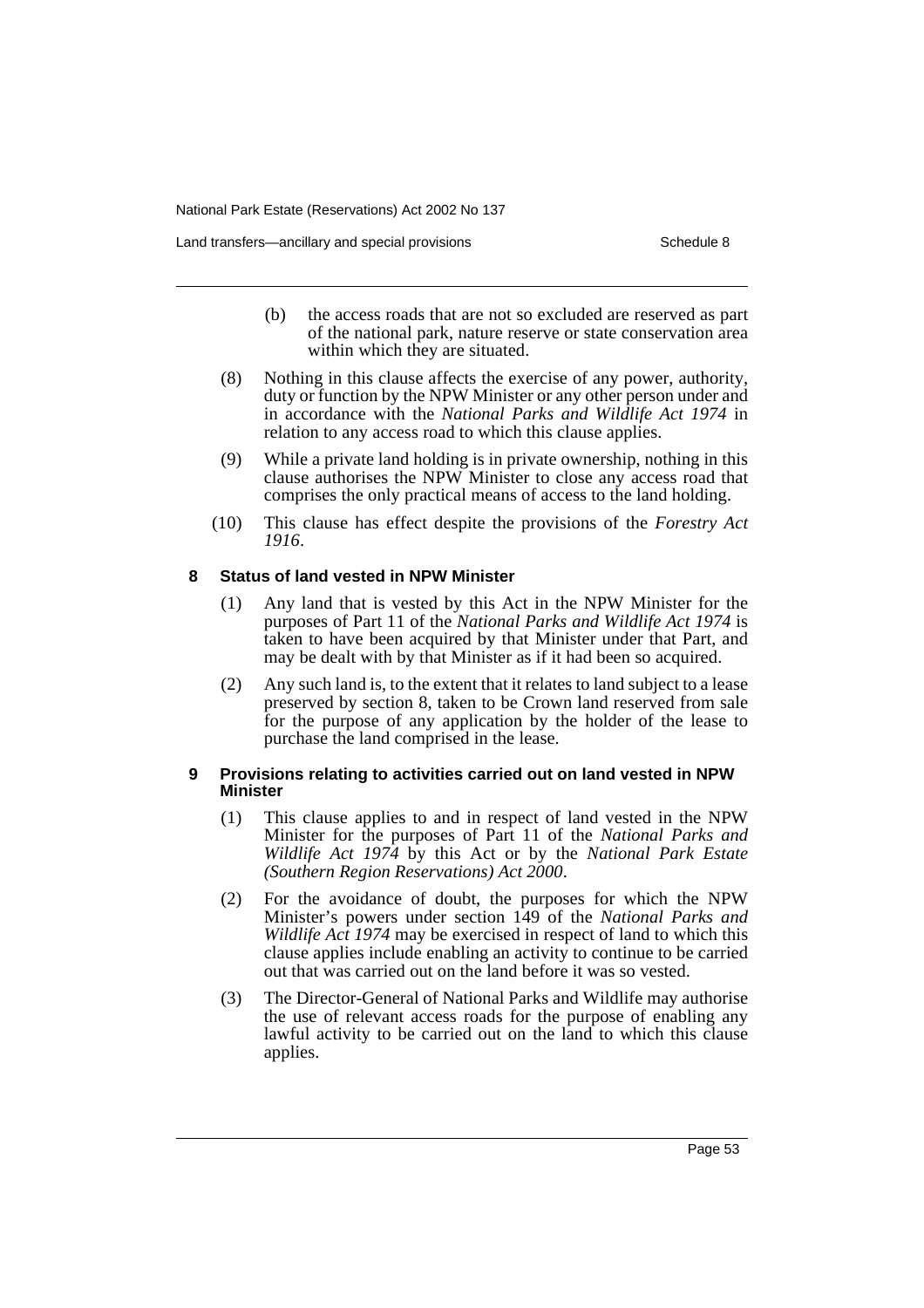Schedule 8 Land transfers—ancillary and special provisions

(4) In this clause, *relevant access roads* means roads, tracks, trails and other means of access through any land reserved under the *National Parks and Wildlife Act 1974* to land to which this clause applies.

### **10 Declaration of special management zones**

- (1) The lands declared as special management zones by this Act are, for the purposes of the *Forestry Act 1916*, taken to have been declared by notice under section 21A of that Act.
- (2) A name and number assigned to any such special management zone by this Act is taken to have been assigned to that special management zone under the *Forestry Act 1916*.
- (3) A reference in the *Forestry Act 1916* to the publication of a notice under section 21A of that Act is, in relation to a declaration effected by this Act, taken to be a reference to the enactment of this Act.

### **11 Saving in relation to revocations**

A revocation effected by this Act does not affect anything done or omitted to be done before the commencement of this Act.

### **12 Exclusion of Crown lands subject to pending Aboriginal land rights claims**

- (1) Crown land that is the subject of a claim duly made under Division 2 of Part 2 of the *Aboriginal Land Rights Act 1983* on or before 1 November 2002, being a claim that has not been determined before the commencement of this Act, is not reserved, dedicated or vested by this Act.
- (2) Subclause (1) does not apply to any land described in Schedule 5 that is transferred to a Local Aboriginal Land Council pursuant to section 9 of this Act.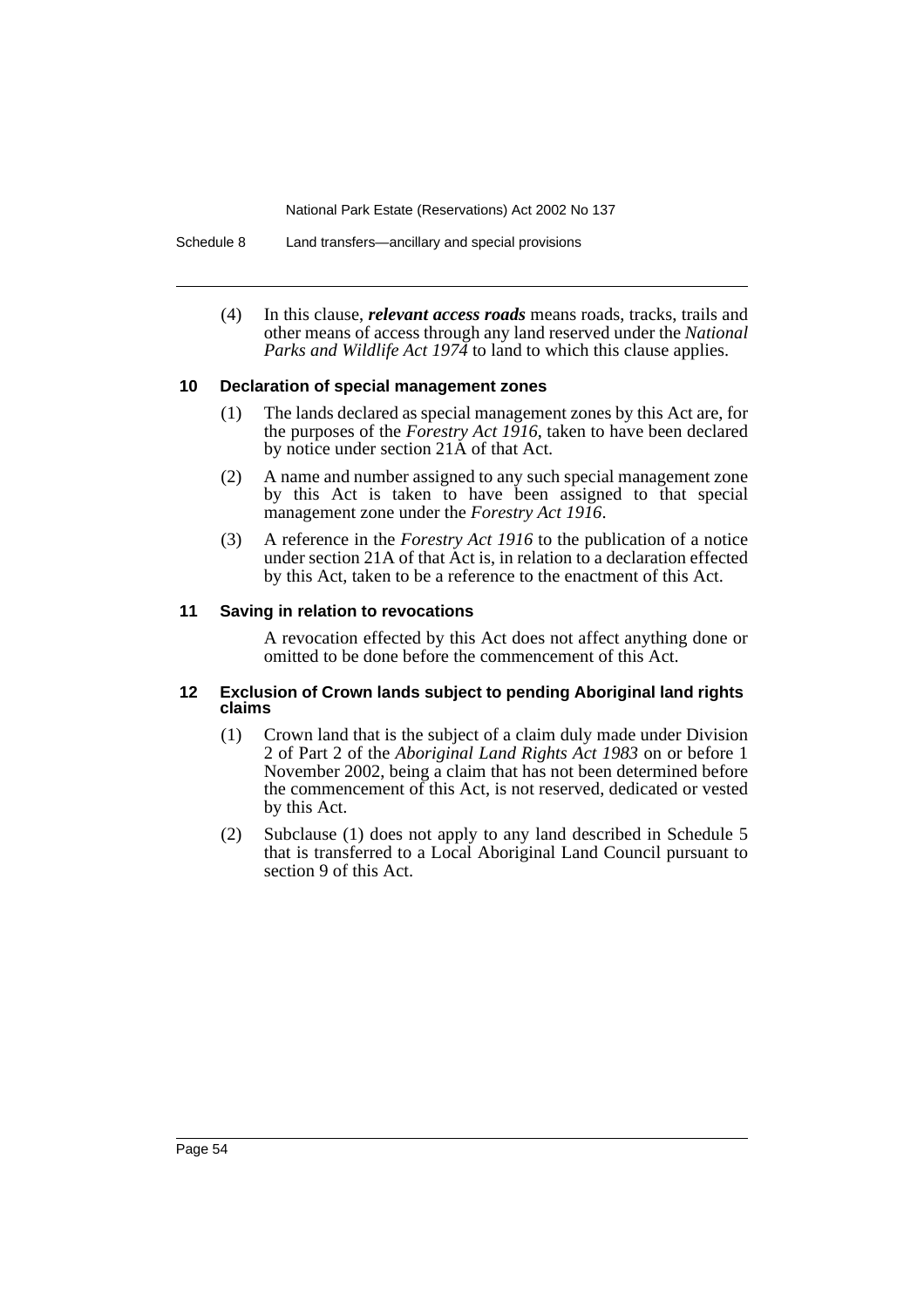Amendment of other Acts **Schedule 9** and the Acts Schedule 9 and the Schedule 9 and the Schedule 9 and the Schedule 9 and the Schedule 9 and the Schedule 9 and the Schedule 9 and the Schedule 9 and the Schedule 9 and the S

# **Schedule 9 Amendment of other Acts**

(Section 15)

### **9.1 Forestry Act 1916 No 55**

### **[1] Section 4 Definitions**

Insert in alphabetical order:

*special management zone* means any area of State forest declared to be a special management zone under section 21A.

### **[2] Section 15 Acquisition and sale of land**

Insert ", 21A (1A)" after "19A" in section 15 (4).

### **[3] Section 15 (4)**

Insert ", declaration as special management zone" after "national forest".

### **[4] Section 15 (4C)**

Insert ", declaration as special management zone" after "national forest" in section 15 (4C) (b).

### **[5] Section 18 Dedication of State forests**

Insert after section 18 (2A) (a):

(a1) the declaration of any land as special management zone,

### **[6] Section 19B Revocation of dedication etc in certain circumstances**

Insert "or as special management zone" after "national forest" in section 19B (2).

### **[7] Section 21A Special management zones**

Insert after section 21A (1):

(1A) Subject to sections 16A and 19B, a notice under subsection (1) is not to be revoked either wholly or in part otherwise than by Act of Parliament.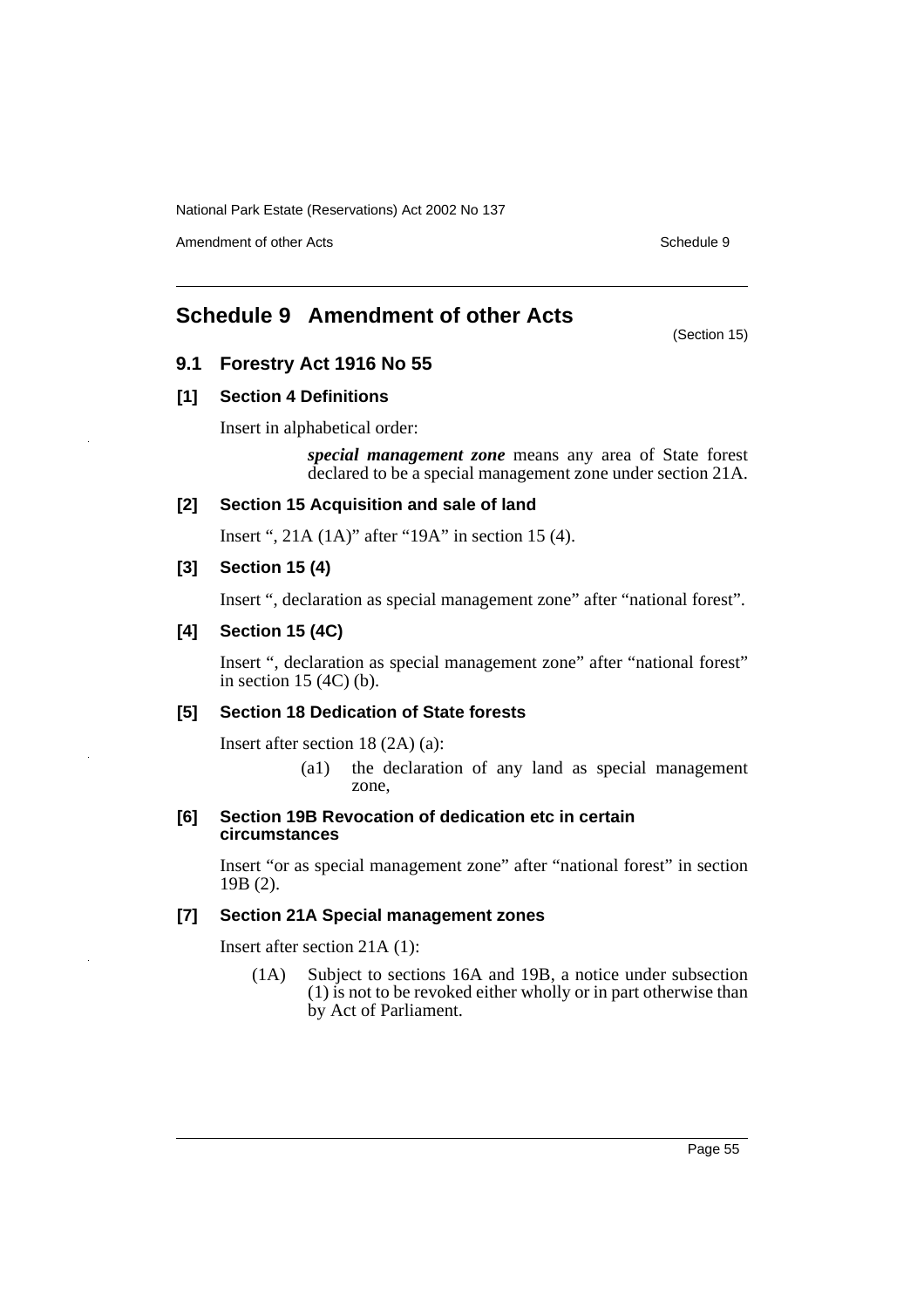Schedule 9 Amendment of other Acts

- (1B) Despite subsection (1A), the Governor may, by notice published in the Gazette, revoke the declaration of any land as or as part of a special management zone and by that notice set apart the land as or as part of a flora reserve.
- (1C) Despite subsection (1A), the Governor may, by a notice under Division 1 of Part 4 of the *National Parks and Wildlife Act 1974* that reserves land under that Act:
	- (a) revoke the declaration of the land, or any part of the land, as a special management zone, and
	- (b) revoke the dedication of the land, or any part of the land, to which the declaration as a special management zone applies, as a State forest.

### **[8] Section 21A (2A)**

Insert after section 21A (2):

- (2A) The carrying out of general purpose logging is prohibited in a special management zone.
- **[9] Section 21A (4) and (5)**

Omit "the Minister" wherever occurring. Insert instead "or".

**[10] Section 21A (6)**

Omit "this section". Insert instead "subsection (2)".

### **[11] Section 21A (7)**

Omit "or to vary or revoke any such declaration".

### **[12] Section 21A (7)**

Omit "in the case of a proposal to declare a special management zone—" from section 21A  $(7)$   $(c)$ .

### **[13] Section 25 Existing leases and licences in State forests and timber reserves**

Insert "or the declaration of land as a special management zone" after "State forest" in section 25 (1).

### **[14] Section 25 (1)**

Insert ", declaration" after "such dedication".